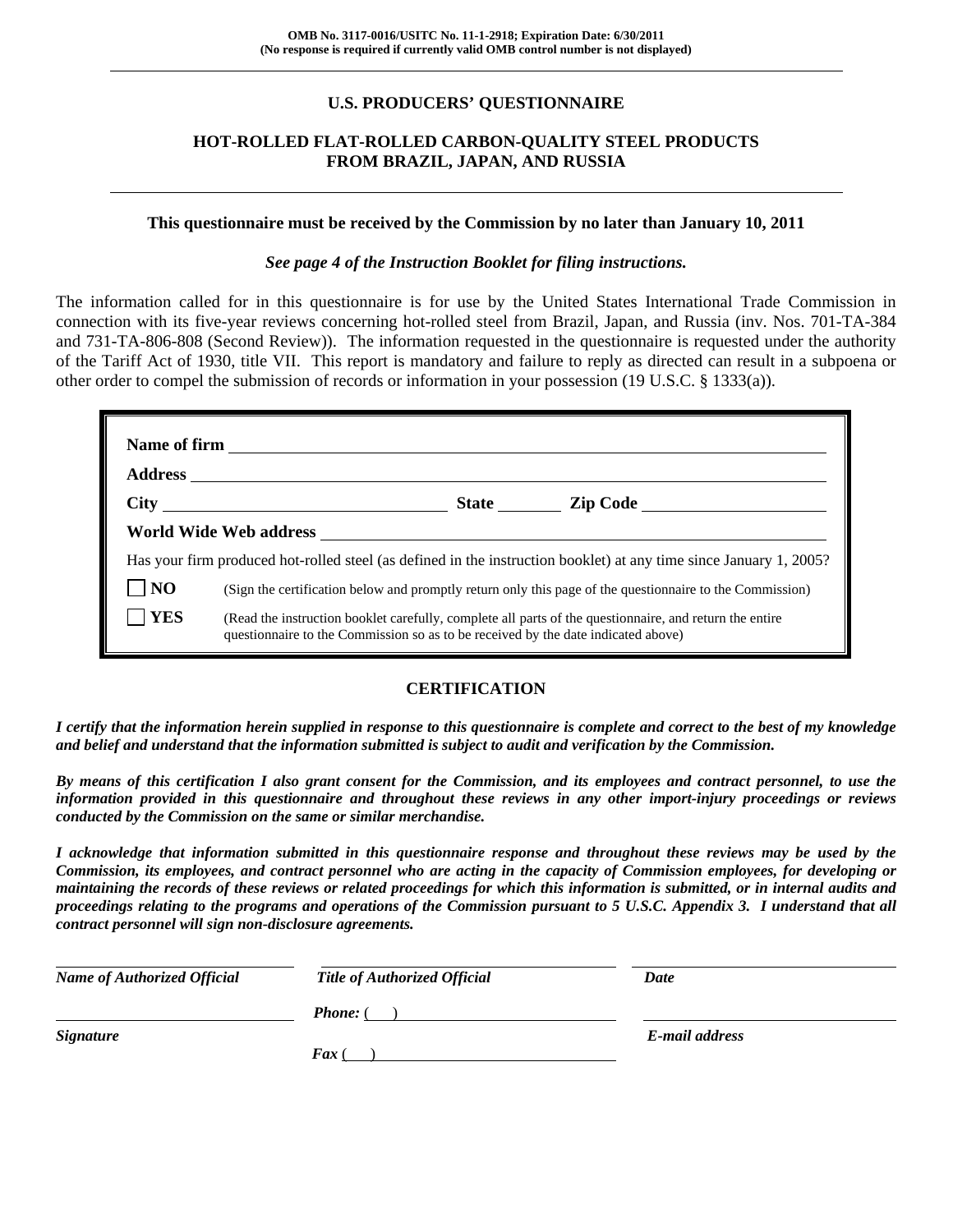# **PART I.—GENERAL INFORMATION**

 $\overline{a}$ 

 $\overline{a}$ 

The questions in this questionnaire have been reviewed with market participants to ensure that issues of concern are adequately addressed and that data requests are sufficient, meaningful, and as limited as possible. Public reporting burden for this questionnaire is estimated to average 50 hours per response, including the time for reviewing instructions, searching existing data sources, gathering the data needed, and completing and reviewing the questionnaire. Send comments regarding the accuracy of this burden estimate or any other aspect of this collection of information, including suggestions for reducing the burden, to the Office of Investigations, U.S. International Trade Commission, 500 E Street, SW, Washington, DC 20436.

I-1a. **OMB statistics.--**Please report below the actual number of hours required and the cost to your firm of preparing the reply to this questionnaire and completing the form.

hours dollars

- I-1b. **OMB feedback.--**We are interested in any comments you may have for improving this questionnaire in general or the clarity of specific questions. Please attach such comments to your response or send them to the above address.
- I-2. **Establishments covered.--**Provide the name and address of establishment(s) covered by this questionnaire (see page 3 of the instruction booklet for reporting guidelines). If your firm is publicly traded, please specify the stock exchange and trading symbol.
- I-3. **Support for continuation of orders.--**Do you support or oppose continuation of the countervailing duty order (Brazil), the antidumping duty orders (Brazil and Japan), and/or the suspension agreement (Russia) covering hot-rolled steel from the three subject countries?

| <b>Brazil</b> |                                | Support   Oppose | $\Box$ Take no position |
|---------------|--------------------------------|------------------|-------------------------|
| Japan         | Support Oppose                 |                  | $\Box$ Take no position |
| <b>Russia</b> | $\vert$ Support $\vert$ Oppose |                  | $\Box$ Take no position |
|               |                                |                  |                         |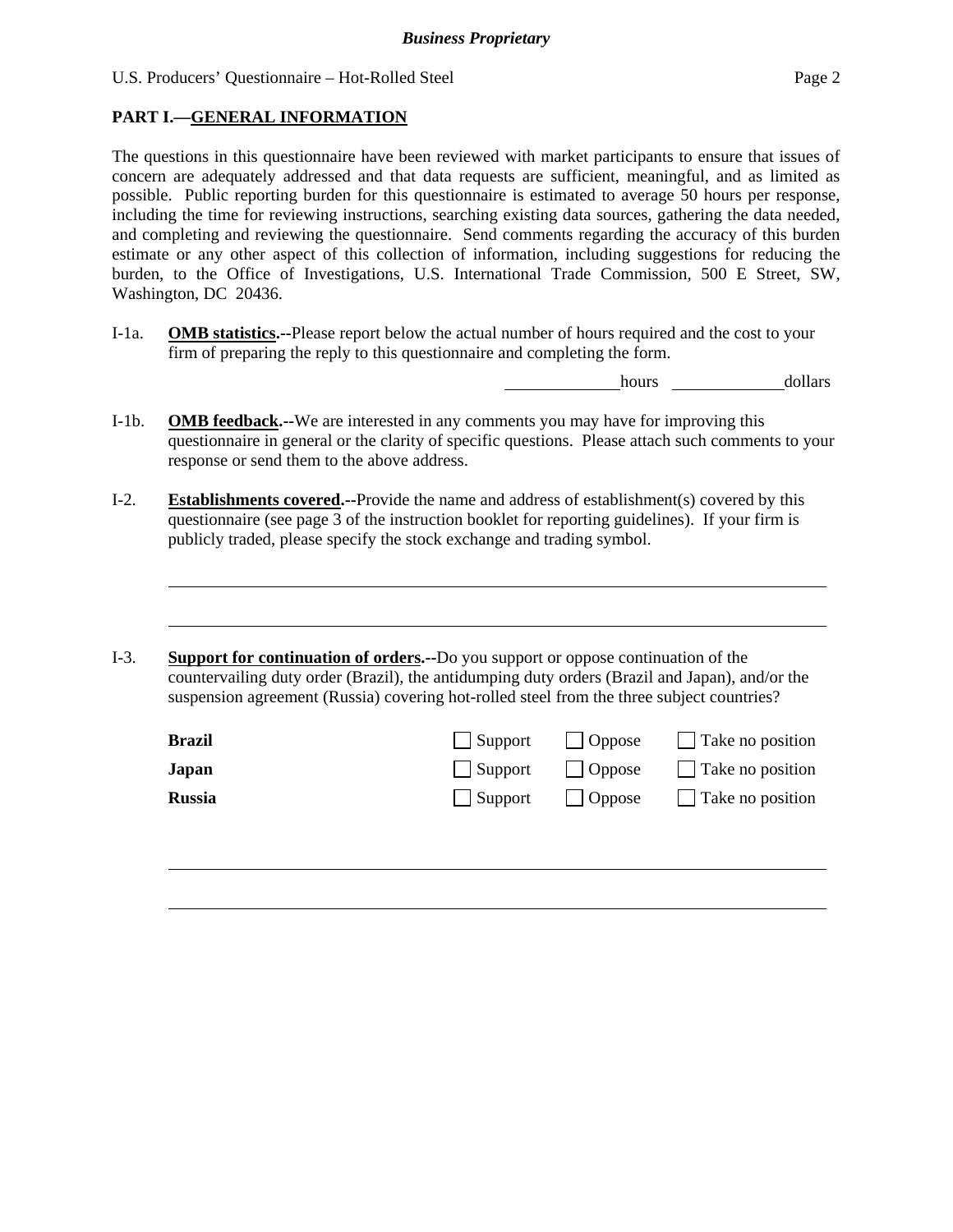| U.S. Producers' Questionnaire - Hot-Rolled Steel | Page 3 |
|--------------------------------------------------|--------|
|--------------------------------------------------|--------|

# **PART I.--GENERAL INFORMATION***--Continued*

| Firm name                   |                                            | <b>Address</b>                                                                                 | <b>Extent of ownership</b>                                                                                                                                                                       |
|-----------------------------|--------------------------------------------|------------------------------------------------------------------------------------------------|--------------------------------------------------------------------------------------------------------------------------------------------------------------------------------------------------|
|                             |                                            |                                                                                                |                                                                                                                                                                                                  |
|                             |                                            |                                                                                                |                                                                                                                                                                                                  |
|                             |                                            |                                                                                                |                                                                                                                                                                                                  |
|                             |                                            |                                                                                                | <b>Related SUBJECT importers/exporters.</b> --Does your firm have any related firms, either                                                                                                      |
|                             |                                            |                                                                                                | domestic or foreign, which are engaged in importing hot-rolled steel from Brazil, Japan, and/or<br>Russia into the United States or which are engaged in exporting hot-rolled steel from Brazil, |
|                             | Japan, and/or Russia to the United States? |                                                                                                |                                                                                                                                                                                                  |
| $\overline{\phantom{a}}$ No |                                            | Yes--List the following information.                                                           |                                                                                                                                                                                                  |
|                             | Firm name and country                      | Address                                                                                        | <b>Affiliation</b>                                                                                                                                                                               |
|                             |                                            |                                                                                                |                                                                                                                                                                                                  |
|                             |                                            |                                                                                                |                                                                                                                                                                                                  |
|                             |                                            |                                                                                                |                                                                                                                                                                                                  |
|                             |                                            |                                                                                                |                                                                                                                                                                                                  |
|                             |                                            |                                                                                                | Related NONSUBJECT importers/exporters.--Does your firm have any related firms, either                                                                                                           |
|                             |                                            |                                                                                                |                                                                                                                                                                                                  |
|                             |                                            | domestic or foreign, which are engaged in importing hot-rolled steel from countries other than |                                                                                                                                                                                                  |
|                             |                                            | steel from countries other than Brazil, Japan, and/or Russia to the United States?             | Brazil, Japan, and/or Russia into the United States or which are engaged in exporting hot-rolled                                                                                                 |
| N <sub>o</sub>              |                                            | Yes--List the following information.                                                           |                                                                                                                                                                                                  |
|                             | Firm name and country                      | <b>Address</b>                                                                                 | <b>Affiliation</b>                                                                                                                                                                               |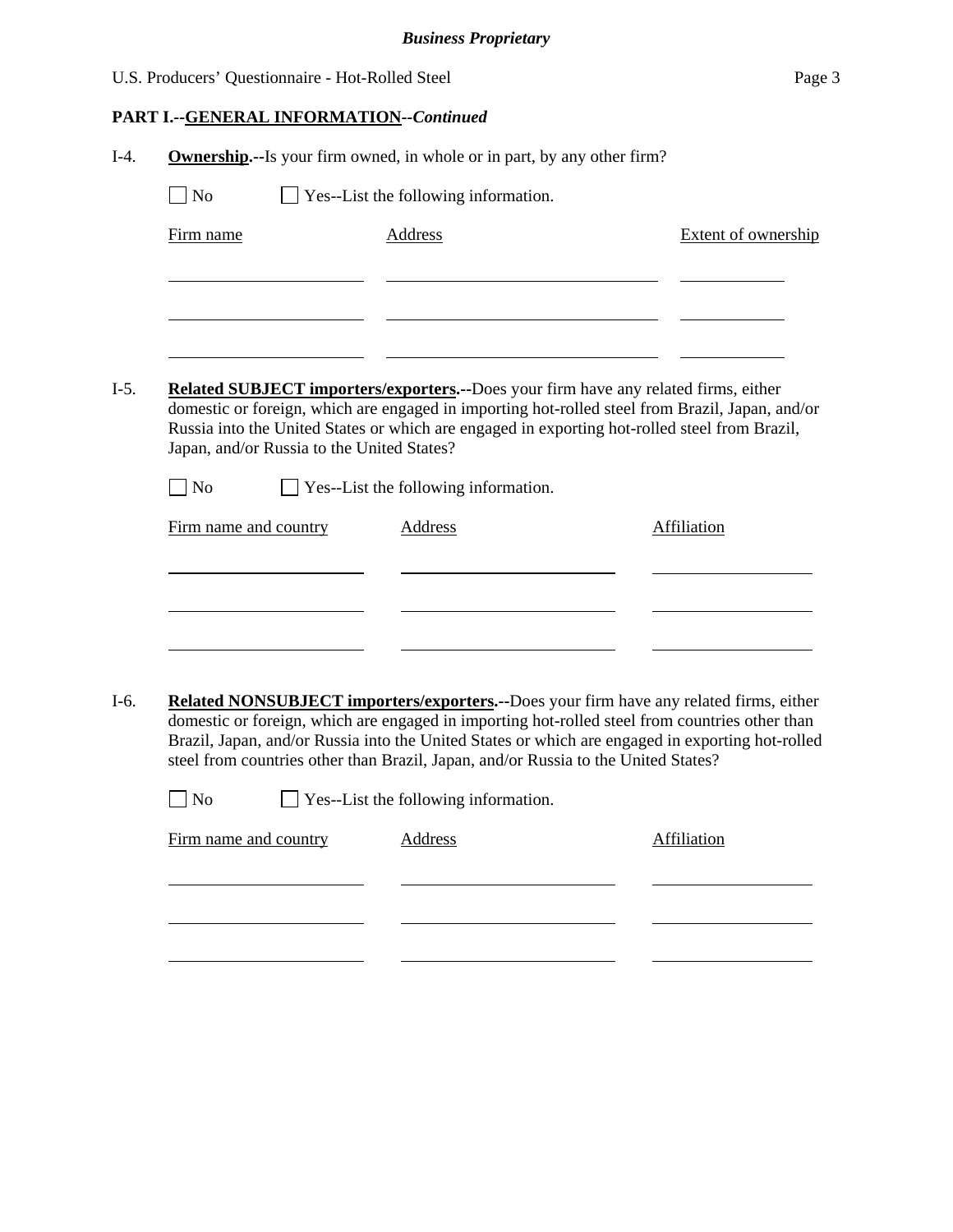# **PART I.--GENERAL INFORMATION***--Continued*

I-7. **Related producers.--**Does your firm have any related firms, either domestic or foreign, which are engaged in the production of hot-rolled steel?

| <b>Business plan.</b> --In Parts II and IV of this questionnaire we request a copy of your company's<br>business plan. Does your company or any related firm have a business plan or any internal<br>documents that describe, discuss, or analyze expected market conditions for hot-rolled steel?<br>$\blacksquare$ No<br>requested documents, please explain why not. | □ Yes--Please provide the requested documents. If you are not providing the | Firm name | Address | <b>Affiliation</b> |
|-------------------------------------------------------------------------------------------------------------------------------------------------------------------------------------------------------------------------------------------------------------------------------------------------------------------------------------------------------------------------|-----------------------------------------------------------------------------|-----------|---------|--------------------|
|                                                                                                                                                                                                                                                                                                                                                                         |                                                                             |           |         |                    |
|                                                                                                                                                                                                                                                                                                                                                                         |                                                                             |           |         |                    |
|                                                                                                                                                                                                                                                                                                                                                                         |                                                                             |           |         |                    |
|                                                                                                                                                                                                                                                                                                                                                                         |                                                                             |           |         |                    |
|                                                                                                                                                                                                                                                                                                                                                                         |                                                                             |           |         |                    |
|                                                                                                                                                                                                                                                                                                                                                                         |                                                                             |           |         |                    |
|                                                                                                                                                                                                                                                                                                                                                                         |                                                                             |           |         |                    |
|                                                                                                                                                                                                                                                                                                                                                                         |                                                                             |           |         |                    |
|                                                                                                                                                                                                                                                                                                                                                                         |                                                                             |           |         |                    |
|                                                                                                                                                                                                                                                                                                                                                                         |                                                                             |           |         |                    |
|                                                                                                                                                                                                                                                                                                                                                                         |                                                                             |           |         |                    |
|                                                                                                                                                                                                                                                                                                                                                                         |                                                                             |           |         |                    |
|                                                                                                                                                                                                                                                                                                                                                                         |                                                                             |           |         |                    |
|                                                                                                                                                                                                                                                                                                                                                                         |                                                                             |           |         |                    |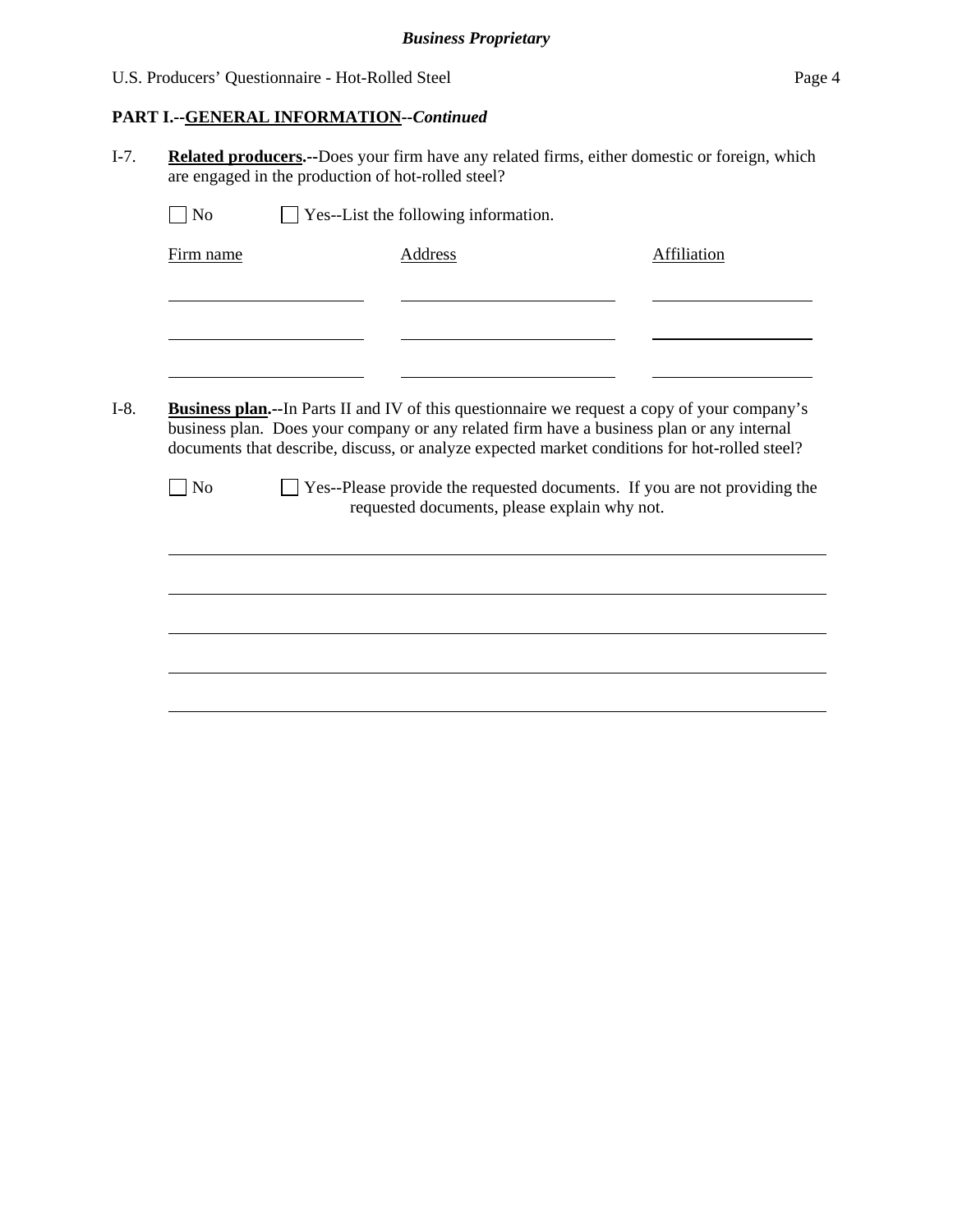# **PART II.--TRADE AND RELATED INFORMATION**

Further information on this part of the questionnaire can be obtained from Joshua Kaplan (202-205-3184, joshua.kaplan@usitc.gov). **Supply all data requested on a calendar-year basis**.

II-1. Please identify the individual to be contacted regarding the confidential information requested in part II.

Name and title:

Please indicate the manner by which Commission staff may contact the individual responsible for part II with questions regarding the submitted confidential information

| $\cdot$ $\cdot$<br>∃-mail. | Telephone: |
|----------------------------|------------|
| Fax:                       |            |

# II-2. **Changes in operations.--**Please indicate whether your firm has experienced any of the following changes in relation to the production of hot-rolled steel since January 1, 2005.

| (check as many as appropriate)                    | (please describe) |
|---------------------------------------------------|-------------------|
|                                                   |                   |
|                                                   |                   |
|                                                   |                   |
|                                                   |                   |
|                                                   |                   |
|                                                   |                   |
| prolonged shutdowns or<br>production curtailments |                   |
| revised labor agreements                          |                   |
| other (e.g., technology)                          |                   |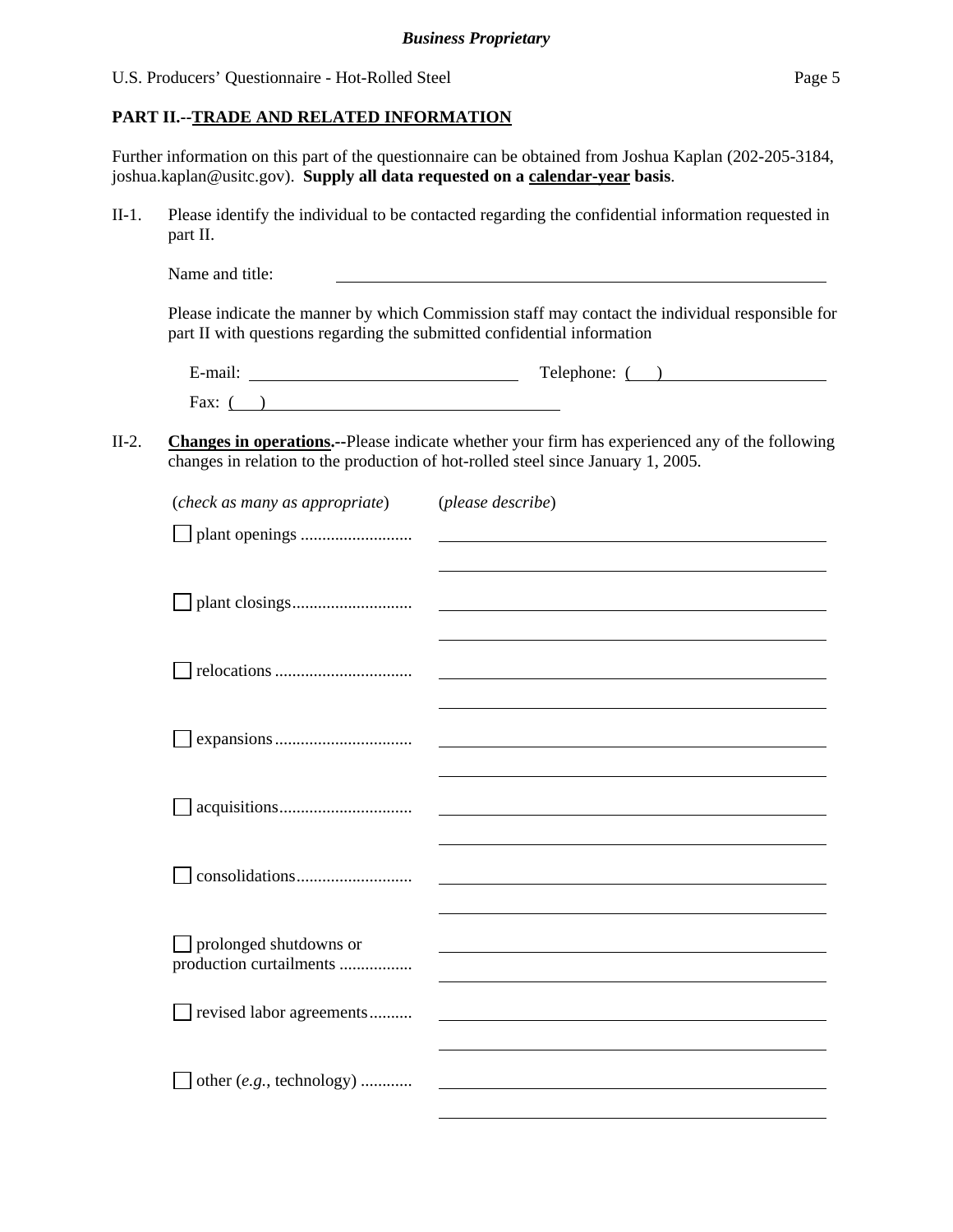l

l

# **PART II.--TRADE AND RELATED INFORMATION***--Continued*

- II-3. **Anticipated changes in operations.--**Does your firm anticipate any changes in the character of your operations or organization (as noted above) relating to the production of hot-rolled steel in the future?
	- No  $\Box$  Yes--Supply details as to the time, nature, and significance of such changes and provide underlying assumptions, along with relevant portions of business plans or other supporting documentation that address this issue. **Include in your response a specific projection of your firm's capacity to produce hot-rolled steel (in short tons) for 2011 and 2012.**

**For question II-4, if your response differs for particular orders and/or suspension agreements, please indicate and explain the particular effect of revocation of specific orders and/or suspension agreements.** 

- II-4. **Anticipated changes in operations in the event the orders are revoked.--**Would your firm anticipate any changes in the character of your operations or organization (as noted above) relating to the production of hot rolled steel in the future if the countervailing duty order (Brazil), antidumping duty orders (Brazil and Japan), and/or suspension agreement (Russia) on hot-rolled steel were to be revoked?
	- No  $\Box$  Yes--Supply details as to the time, nature, and significance of such changes and provide underlying assumptions, along with relevant portions of business plans or other supporting documentation that address this issue**.**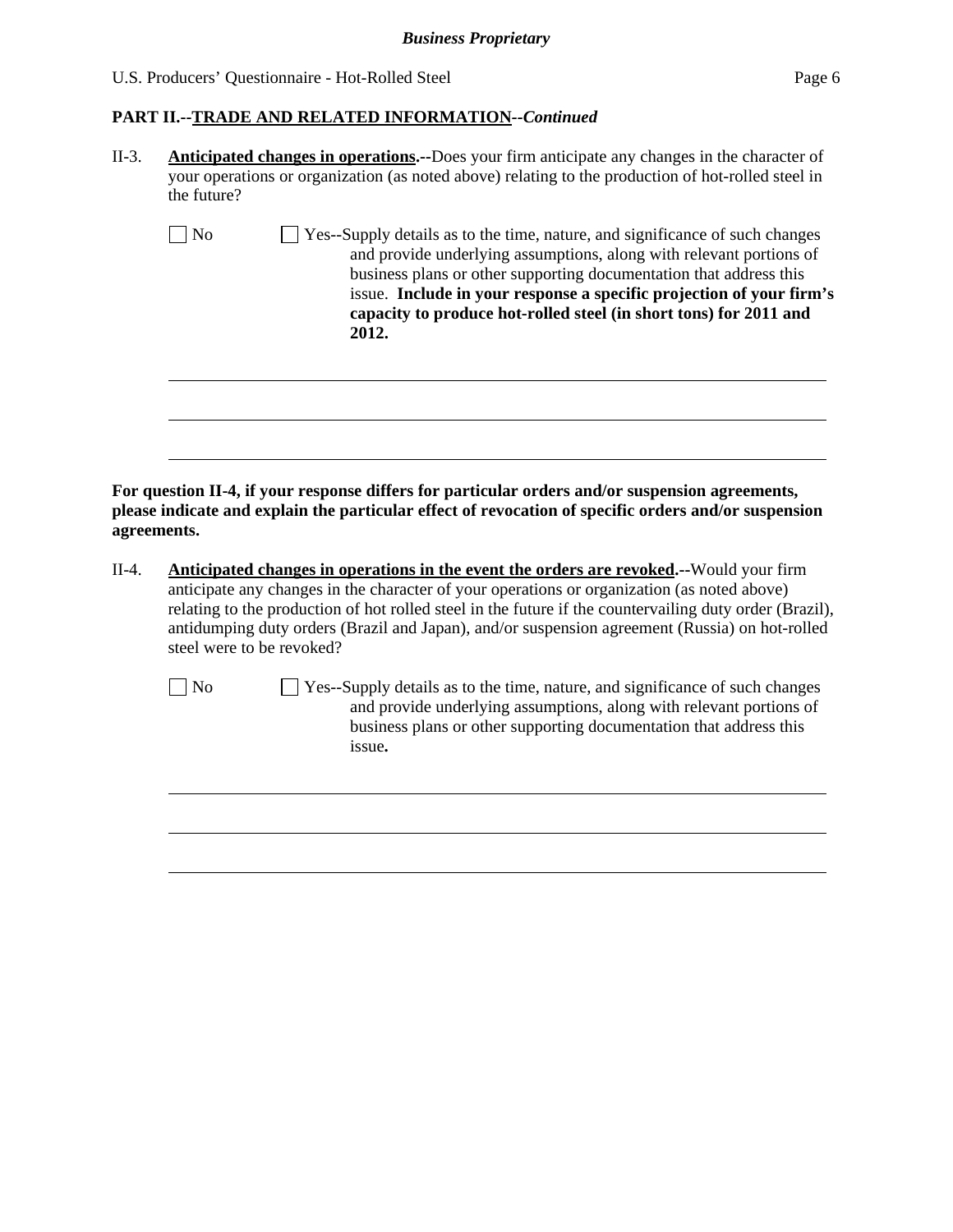l

 $\overline{a}$ 

# **PART II.--TRADE AND RELATED INFORMATION***--Continued*

- II-5. **Same equipment, machinery, and workers.—**Has your firm since January 1, 2005 produced, or does your firm anticipate producing in the future, other products on the same equipment and machinery used in the production of hot-rolled steel and/or using the same production and related workers employed to produce hot-rolled steel? Examples include hot-rolled alloy steel and discrete plate produced on a Steckel mill. Please do not include downstream products produced from internally consumed hot-rolled steel; these products are addressed below in question II-8.  $\Box$  No  $\Box$  Yes--List the following information regarding production of these products. Product Period **Basis for allocation of capacity and employment data (indicate if different)** l l l II-6. **Production shifting.--**Is your firm able to switch production between hot-rolled steel and other products in response to a relative change in the price of hot-rolled steel vis-a-vis the price of other products, using the same equipment and labor?
	- $\Box$  No  $\Box$  Yes--Please identify the other products, the approximate time and cost involved in switching, and the minimum relative price change required for your firm to switch production to or from hot-rolled steel.

II-7. **Constraints on production.--**Please identify bottlenecks in your firm's production of hot-rolled steel and describe your plans and efforts to alleviate any such bottlenecks.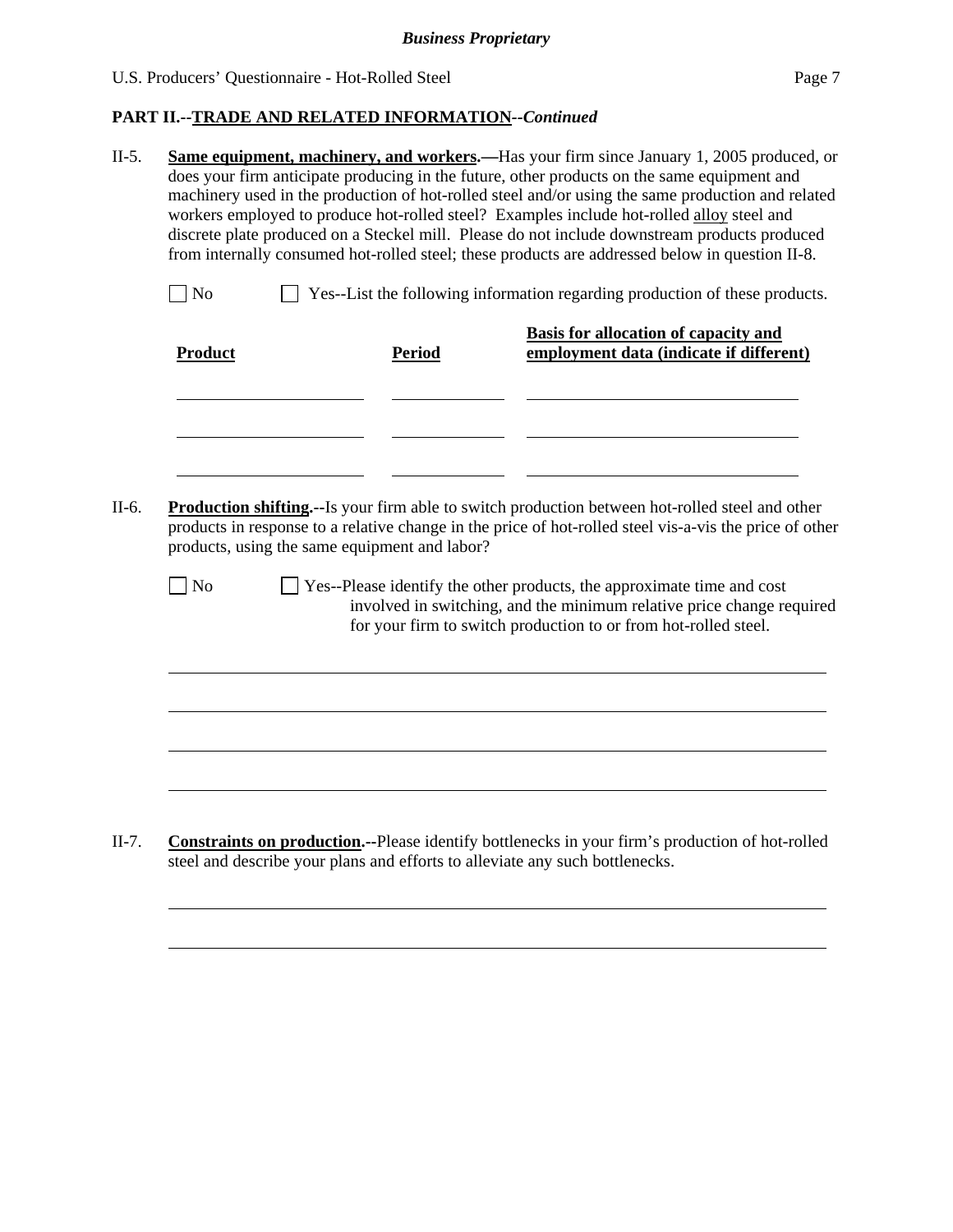# **PART II.--TRADE AND RELATED INFORMATION***--Continued*

II-8. **Overall production capability.—**Please report your firm's production capability for slab, hot strip mill products, and downstream products during the periods specified below.

|                                                                                                                                                                                                                                                                  |      | (Quantity in short tons) |      |      |      |                                                        |
|------------------------------------------------------------------------------------------------------------------------------------------------------------------------------------------------------------------------------------------------------------------|------|--------------------------|------|------|------|--------------------------------------------------------|
| <b>Item</b>                                                                                                                                                                                                                                                      | 2005 | 2006                     | 2007 | 2008 | 2009 | 2010                                                   |
| <b>Slab Casting:</b>                                                                                                                                                                                                                                             |      |                          |      |      |      |                                                        |
| <b>Average Production Capacity</b>                                                                                                                                                                                                                               |      |                          |      |      |      |                                                        |
| Production                                                                                                                                                                                                                                                       |      |                          |      |      |      |                                                        |
| <b>Hot Strip Mill:</b>                                                                                                                                                                                                                                           |      |                          |      |      |      |                                                        |
| <b>Average Production Capacity</b>                                                                                                                                                                                                                               |      |                          |      |      |      |                                                        |
| Subject Production <sup>1</sup>                                                                                                                                                                                                                                  |      |                          |      |      |      |                                                        |
| Nonsubject Production <sup>2</sup>                                                                                                                                                                                                                               |      |                          |      |      |      |                                                        |
| Cold-Rolled Steel <sup>3</sup> :                                                                                                                                                                                                                                 |      |                          |      |      |      | Please provide 2010 data on the following page per the |
| <b>Average Production Capacity</b>                                                                                                                                                                                                                               |      |                          |      |      |      |                                                        |
| Production                                                                                                                                                                                                                                                       |      |                          |      |      |      |                                                        |
| <b>Coated Steel<sup>4</sup>:</b>                                                                                                                                                                                                                                 |      |                          |      |      |      | Ö                                                      |
| <b>Average Production Capacity</b>                                                                                                                                                                                                                               |      |                          |      |      |      |                                                        |
| Production                                                                                                                                                                                                                                                       |      |                          |      |      |      |                                                        |
| Steel Plate (Cut from Coils):                                                                                                                                                                                                                                    |      |                          |      |      |      |                                                        |
| <b>Average Production Capacity</b>                                                                                                                                                                                                                               |      |                          |      |      |      |                                                        |
| Production                                                                                                                                                                                                                                                       |      |                          |      |      |      |                                                        |
| <b>Tubular Products:</b>                                                                                                                                                                                                                                         |      |                          |      |      |      |                                                        |
| <b>Average Production Capacity</b>                                                                                                                                                                                                                               |      |                          |      |      |      |                                                        |
| Production                                                                                                                                                                                                                                                       |      |                          |      |      |      |                                                        |
| Please note that production reported in this line should match that reported in Table II-9.<br>Examples include hot-rolled alloy steel and discrete plate produced on a Steckel mill.<br><sup>3</sup> Includes steel for further processing into coated products |      |                          |      |      |      |                                                        |

4 All metallic-flat-rolled steel flat products including galvanized and aluminized steel, tin-plate, and terne-coated steel.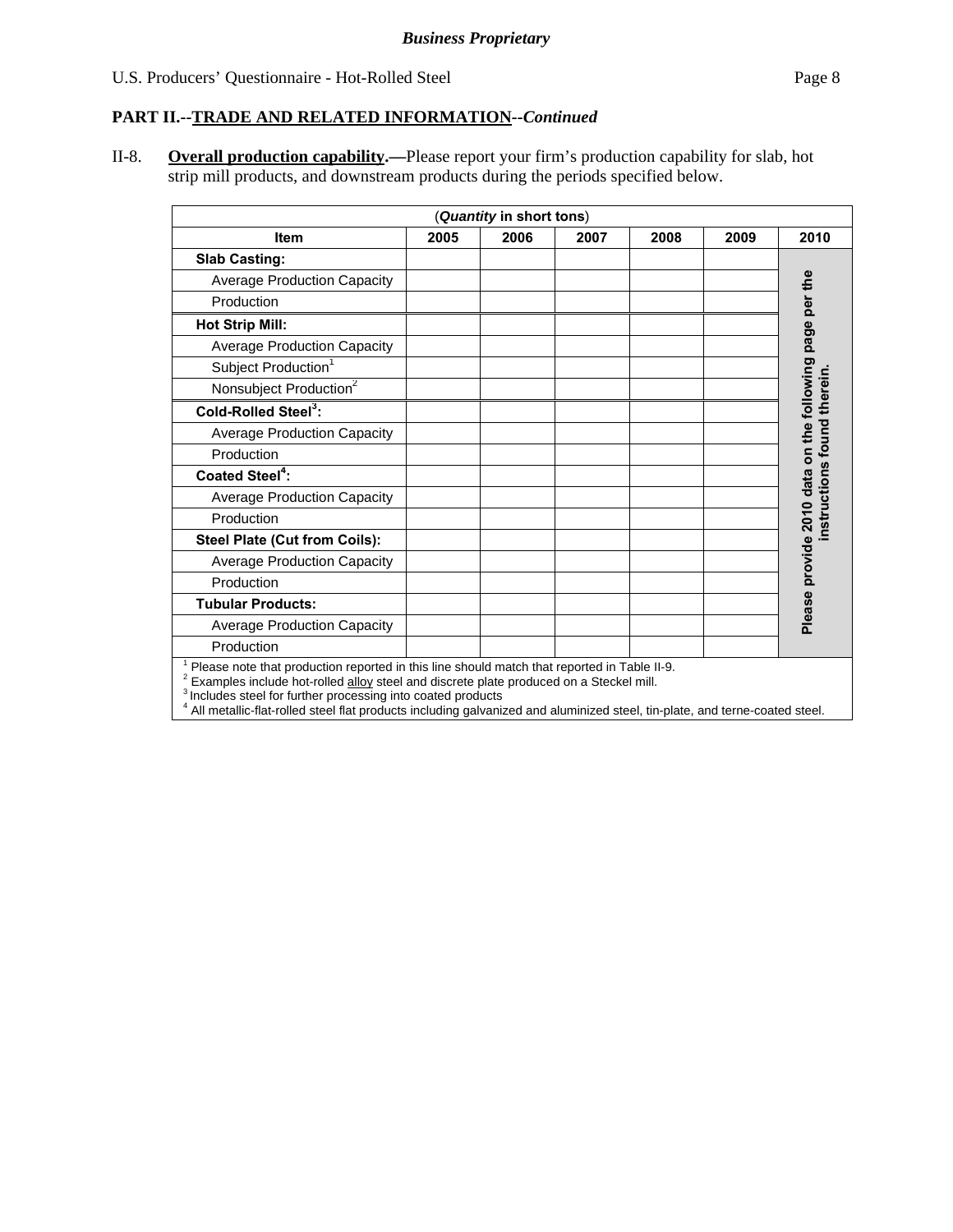# II-8. **Overall production capability.—***Continued*

|                                                                                                                                                                                                                                                                  |      | Quantity in short tons) |                                                                                        |      |      |      |
|------------------------------------------------------------------------------------------------------------------------------------------------------------------------------------------------------------------------------------------------------------------|------|-------------------------|----------------------------------------------------------------------------------------|------|------|------|
| <b>Item</b>                                                                                                                                                                                                                                                      | 2005 | 2006                    | 2007                                                                                   | 2008 | 2009 | 2010 |
| <b>Slab Casting:</b>                                                                                                                                                                                                                                             |      |                         |                                                                                        |      |      |      |
| <b>Average Production Capacity</b>                                                                                                                                                                                                                               |      |                         | should                                                                                 |      |      |      |
| Production                                                                                                                                                                                                                                                       |      |                         | ത                                                                                      |      |      |      |
| <b>Hot Strip Mill:</b>                                                                                                                                                                                                                                           |      |                         | In Viebarately<br>Data for calendar year 2010 reported on this page<br><u>ي</u><br>201 |      |      |      |
| <b>Average Production Capacity</b>                                                                                                                                                                                                                               |      |                         | data are due<br>$\mathbf{r}$                                                           |      |      |      |
| Subject Production <sup>1</sup>                                                                                                                                                                                                                                  |      |                         |                                                                                        |      |      |      |
| Nonsubject Production <sup>2</sup>                                                                                                                                                                                                                               |      |                         | February                                                                               |      |      |      |
| Cold-Rolled Steel <sup>3</sup> :                                                                                                                                                                                                                                 |      |                         | be submitted to the Commission                                                         |      |      |      |
| <b>Average Production Capacity</b>                                                                                                                                                                                                                               |      |                         | These<br>Commission by no later than                                                   |      |      |      |
| Production                                                                                                                                                                                                                                                       |      |                         |                                                                                        |      |      |      |
| <b>Coated Steel<sup>4</sup>:</b>                                                                                                                                                                                                                                 |      |                         | upplemental response.                                                                  |      |      |      |
| <b>Average Production Capacity</b>                                                                                                                                                                                                                               |      |                         |                                                                                        |      |      |      |
| Production                                                                                                                                                                                                                                                       |      |                         |                                                                                        |      |      |      |
| Steel Plate (Cut from Coils):                                                                                                                                                                                                                                    |      |                         |                                                                                        |      |      |      |
| <b>Average Production Capacity</b>                                                                                                                                                                                                                               |      |                         |                                                                                        |      |      |      |
| Production                                                                                                                                                                                                                                                       |      |                         |                                                                                        |      |      |      |
| <b>Tubular Products:</b>                                                                                                                                                                                                                                         |      |                         |                                                                                        |      |      |      |
| <b>Average Production Capacity</b>                                                                                                                                                                                                                               |      |                         | $\boldsymbol{\omega}$                                                                  |      |      |      |
| Production                                                                                                                                                                                                                                                       |      |                         |                                                                                        |      |      |      |
| Please note that production reported in this line should match that reported in Table II-9.<br>Examples include hot-rolled alloy steel and discrete plate produced on a Steckel mill.<br><sup>3</sup> Includes steel for further processing into coated products |      |                         |                                                                                        |      |      |      |

4 All metallic-flat-rolled steel flat products including galvanized and aluminized steel, tin-plate, and terne-coated steel.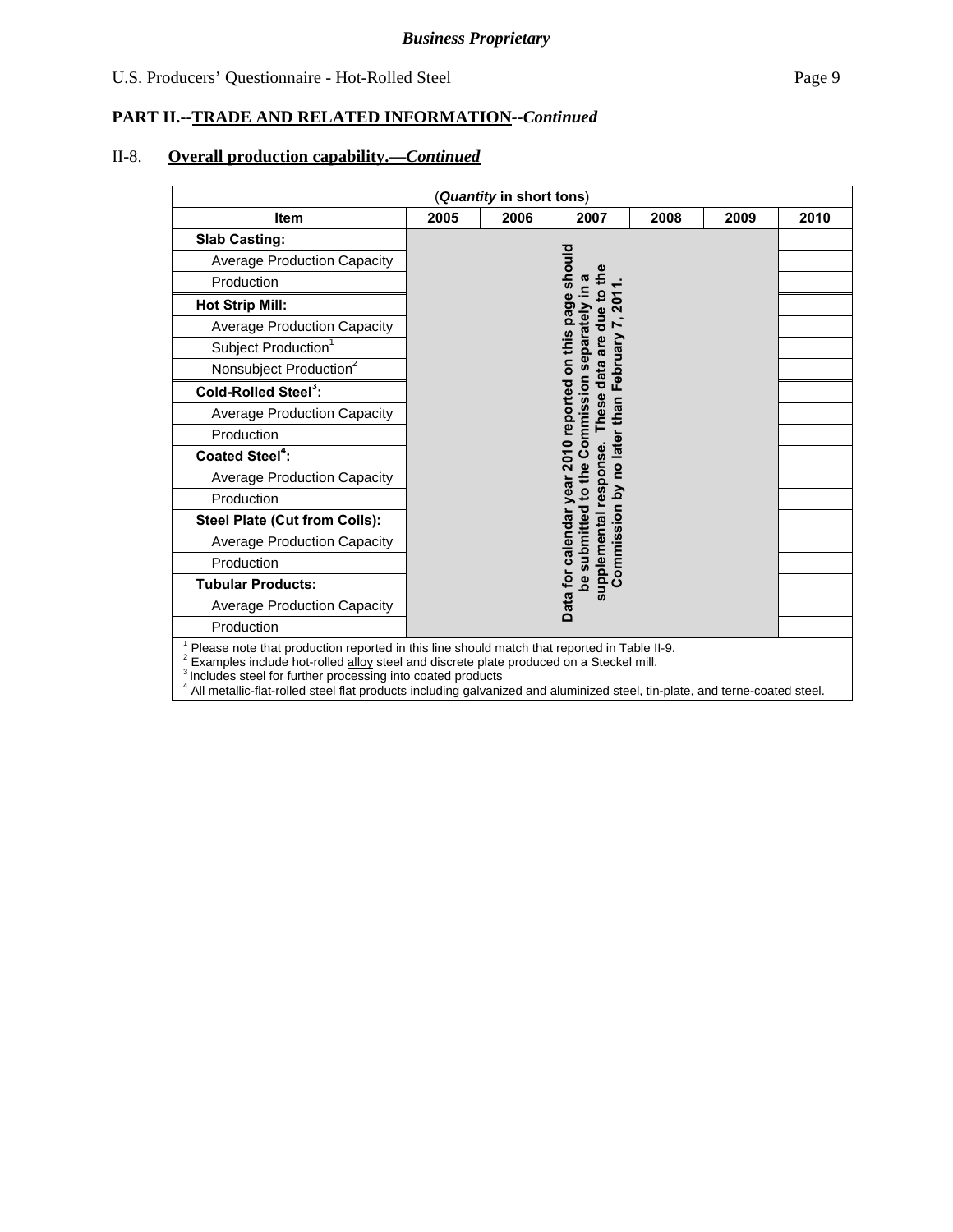II-9. **Trade data.--**Report your firm's production capacity, production, shipments, inventories, and employment related to the production of hot-rolled steel in your U.S. establishment(s) during the specified periods. (See definitions in the instruction booklet.)

|                                                                                                                                                                                                                                                                                             |                      |      | Quantity (in short tons) and value (in \$1,000) |      |      |                                                                                    |
|---------------------------------------------------------------------------------------------------------------------------------------------------------------------------------------------------------------------------------------------------------------------------------------------|----------------------|------|-------------------------------------------------|------|------|------------------------------------------------------------------------------------|
|                                                                                                                                                                                                                                                                                             | <b>Calendar year</b> |      |                                                 |      |      |                                                                                    |
| <b>Item</b>                                                                                                                                                                                                                                                                                 | 2005                 | 2006 | 2007                                            | 2008 | 2009 | 2010                                                                               |
| Average production capacity <sup>1</sup><br>(quantity) (A)                                                                                                                                                                                                                                  |                      |      |                                                 |      |      |                                                                                    |
| <b>Beginning-of-period inventories</b><br>(quantity) (B)                                                                                                                                                                                                                                    |                      |      |                                                 |      |      |                                                                                    |
| Production (quantity) (C)                                                                                                                                                                                                                                                                   |                      |      |                                                 |      |      |                                                                                    |
| U.S. shipments:<br><b>Commercial shipments:</b><br>quantity (D)                                                                                                                                                                                                                             |                      |      |                                                 |      |      | Please provide 2010 data on the following page per the instructions found therein. |
| value (E)                                                                                                                                                                                                                                                                                   |                      |      |                                                 |      |      |                                                                                    |
| Internal consumption: <sup>2</sup><br>quantity (F)                                                                                                                                                                                                                                          |                      |      |                                                 |      |      |                                                                                    |
| value (G)                                                                                                                                                                                                                                                                                   |                      |      |                                                 |      |      |                                                                                    |
| Transfers to related firms: <sup>2</sup><br>quantity (H)                                                                                                                                                                                                                                    |                      |      |                                                 |      |      |                                                                                    |
| value (I)                                                                                                                                                                                                                                                                                   |                      |      |                                                 |      |      |                                                                                    |
| Export shipments: <sup>3</sup><br>quantity (J)                                                                                                                                                                                                                                              |                      |      |                                                 |      |      |                                                                                    |
| value (K)                                                                                                                                                                                                                                                                                   |                      |      |                                                 |      |      |                                                                                    |
| <b>End-of-period inventories</b><br>(quantity) (L)                                                                                                                                                                                                                                          |                      |      |                                                 |      |      |                                                                                    |
| U.S. shipments to:<br>Distributors, processors, and<br>service centers (quantity) (M)                                                                                                                                                                                                       |                      |      |                                                 |      |      |                                                                                    |
| Manufacturers of tubular<br>products (quantity) (N)                                                                                                                                                                                                                                         |                      |      |                                                 |      |      |                                                                                    |
| Other end users (quantity) (O)                                                                                                                                                                                                                                                              |                      |      |                                                 |      |      |                                                                                    |
| Total                                                                                                                                                                                                                                                                                       |                      |      |                                                 |      |      |                                                                                    |
| <b>Employment data:</b><br>Average number of PRWs<br>$(number)$ (P)                                                                                                                                                                                                                         |                      |      |                                                 |      |      |                                                                                    |
| Hours worked by PRWs<br>$(1,000$ hours) $(Q)$                                                                                                                                                                                                                                               |                      |      |                                                 |      |      |                                                                                    |
| Wages paid to PRWs (value)<br>(R)                                                                                                                                                                                                                                                           |                      |      |                                                 |      |      |                                                                                    |
| <sup>1</sup> The production capacity (see definitions in instruction booklet) reported is based on operating<br>weeks per year. Please describe the methodology used to calculate production capacity, and explain any changes in<br>reported capacity (use additional pages as necessary). |                      |      |                                                 |      |      | hours per week,                                                                    |

 $^2$  Internal consumption and transfers to related firms should be valued at fair market value. In the event that you use a different basis for valuing these transactions, please specify that basis (*e.g.*, cost, cost plus, *etc.*) and provide value data using that basis for each of the periods noted above:

 $3$  Identify your principal export markets:  $\Box$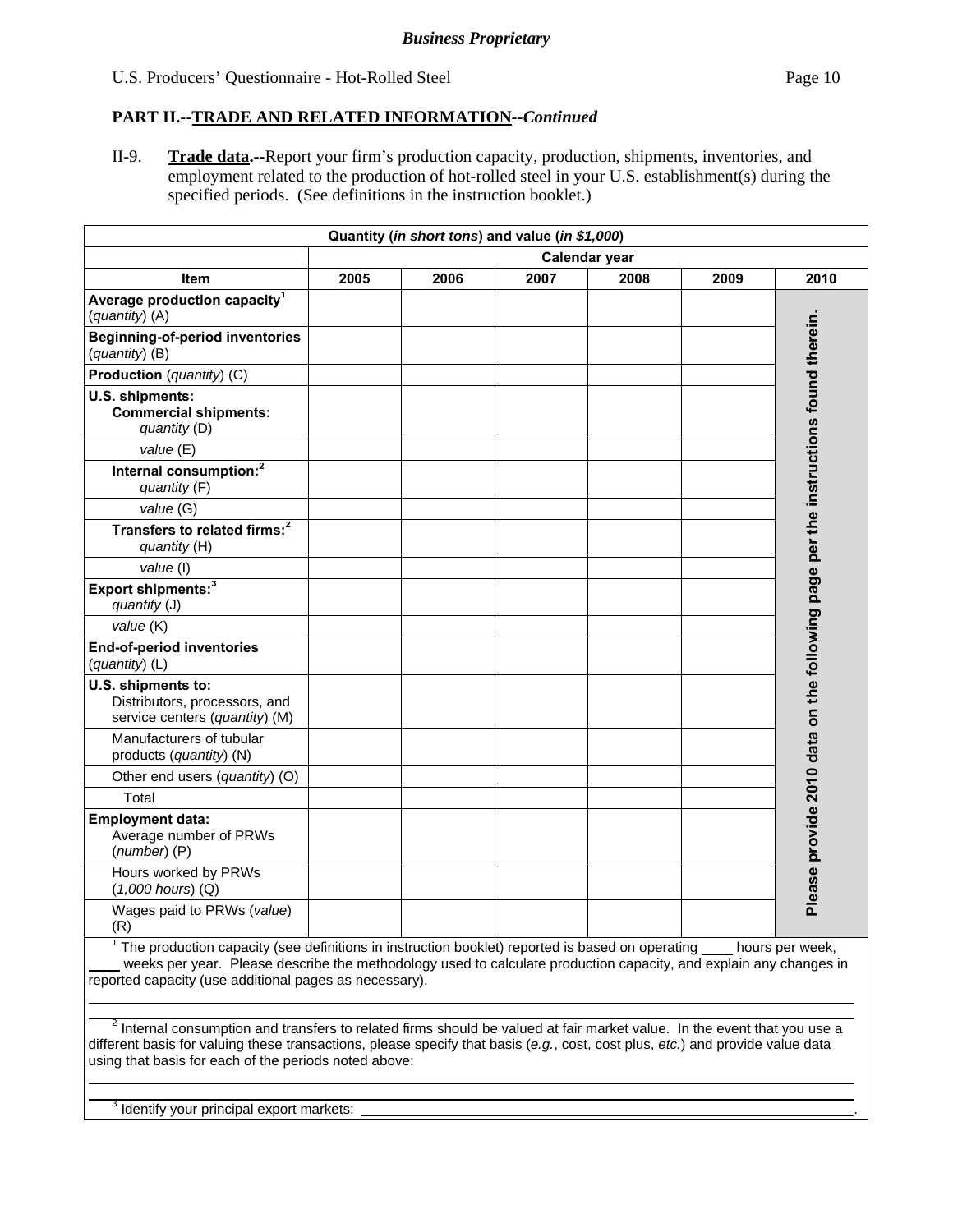II-9. **Trade data--***Continued***.--**Report your firm's production capacity, production, shipments, inventories, and employment related to the production of hot-rolled steel in your U.S. establishment(s) in 2010. (See definitions in the instruction booklet.)

|                                                                                                                                                                                                                                                                                                                                | Quantity (in short tons) and value (in \$1,000)                                                                                                                                                                                                              |      |  |  |  |  |  |
|--------------------------------------------------------------------------------------------------------------------------------------------------------------------------------------------------------------------------------------------------------------------------------------------------------------------------------|--------------------------------------------------------------------------------------------------------------------------------------------------------------------------------------------------------------------------------------------------------------|------|--|--|--|--|--|
|                                                                                                                                                                                                                                                                                                                                | Calendar year                                                                                                                                                                                                                                                |      |  |  |  |  |  |
| ltem                                                                                                                                                                                                                                                                                                                           |                                                                                                                                                                                                                                                              | 2010 |  |  |  |  |  |
| Average production capacity <sup>1</sup><br>(quantity) (A)                                                                                                                                                                                                                                                                     |                                                                                                                                                                                                                                                              |      |  |  |  |  |  |
| <b>Beginning-of-period inventories</b><br>(quantity) (B)                                                                                                                                                                                                                                                                       |                                                                                                                                                                                                                                                              |      |  |  |  |  |  |
| Production (quantity) (C)                                                                                                                                                                                                                                                                                                      |                                                                                                                                                                                                                                                              |      |  |  |  |  |  |
| U.S. shipments:<br><b>Commercial shipments:</b><br>quantity (D)                                                                                                                                                                                                                                                                |                                                                                                                                                                                                                                                              |      |  |  |  |  |  |
| value (E)                                                                                                                                                                                                                                                                                                                      |                                                                                                                                                                                                                                                              |      |  |  |  |  |  |
| Internal consumption: <sup>2</sup><br>quantity (F)                                                                                                                                                                                                                                                                             |                                                                                                                                                                                                                                                              |      |  |  |  |  |  |
| value (G)                                                                                                                                                                                                                                                                                                                      |                                                                                                                                                                                                                                                              |      |  |  |  |  |  |
| Transfers to related firms: <sup>2</sup><br>quantity (H)                                                                                                                                                                                                                                                                       |                                                                                                                                                                                                                                                              |      |  |  |  |  |  |
| value (I)                                                                                                                                                                                                                                                                                                                      | Data for calendar year 2010 reported on this page                                                                                                                                                                                                            |      |  |  |  |  |  |
| Export shipments: <sup>3</sup><br>quantity (J)                                                                                                                                                                                                                                                                                 | should be submitted to the Commission separately<br>in a supplemental response. These data are due to                                                                                                                                                        |      |  |  |  |  |  |
| value (K)                                                                                                                                                                                                                                                                                                                      | the Commission by no later than February 7, 2011.                                                                                                                                                                                                            |      |  |  |  |  |  |
| End-of-period inventories<br>(quantity) (L)                                                                                                                                                                                                                                                                                    |                                                                                                                                                                                                                                                              |      |  |  |  |  |  |
| U.S. shipments to:<br>Distributors, processors, and<br>service centers (quantity) (M)                                                                                                                                                                                                                                          |                                                                                                                                                                                                                                                              |      |  |  |  |  |  |
| Manufacturers of tubular<br>products (quantity) (N)                                                                                                                                                                                                                                                                            |                                                                                                                                                                                                                                                              |      |  |  |  |  |  |
| Other end users (quantity) (O)                                                                                                                                                                                                                                                                                                 |                                                                                                                                                                                                                                                              |      |  |  |  |  |  |
| Total                                                                                                                                                                                                                                                                                                                          |                                                                                                                                                                                                                                                              |      |  |  |  |  |  |
| <b>Employment data:</b><br>Average number of PRWs<br>$(number)$ (P)                                                                                                                                                                                                                                                            |                                                                                                                                                                                                                                                              |      |  |  |  |  |  |
| Hours worked by PRWs<br>$(1,000$ hours) $(Q)$                                                                                                                                                                                                                                                                                  |                                                                                                                                                                                                                                                              |      |  |  |  |  |  |
| Wages paid to PRWs (value)<br>(R)                                                                                                                                                                                                                                                                                              |                                                                                                                                                                                                                                                              |      |  |  |  |  |  |
| $1$ The production capacity (see definitions in instruction booklet) reported is based on operating $\overline{\phantom{a}}$<br>hours per week,<br>weeks per year. Please describe the methodology used to calculate production capacity, and explain any changes in<br>reported capacity (use additional pages as necessary). |                                                                                                                                                                                                                                                              |      |  |  |  |  |  |
| using that basis for each of the periods noted above:                                                                                                                                                                                                                                                                          | $2$ Internal consumption and transfers to related firms should be valued at fair market value. In the event that you use a<br>different basis for valuing these transactions, please specify that basis (e.g., cost, cost plus, etc.) and provide value data |      |  |  |  |  |  |

#### $3$  Identify your principal export markets:  $\Box$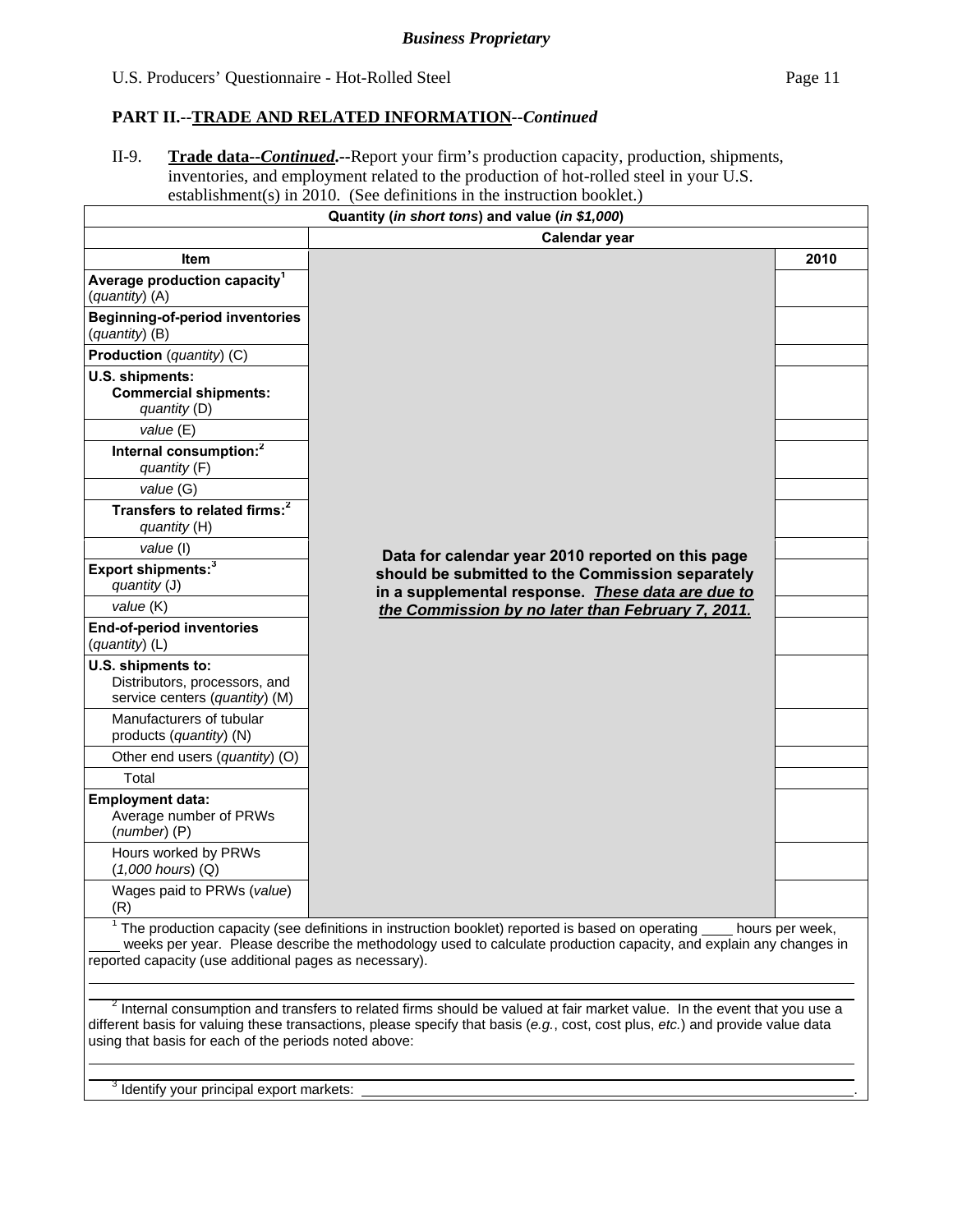#### II-10. **Reconciliation of trade data.--**

l

l

(a) Please note that the quantities reported in question II-9 should reconcile as follows in each period (*i.e.*, in each column):

| <b>Reconciliation</b> |                                                                  |  |
|-----------------------|------------------------------------------------------------------|--|
| $B+C-D-F-H-J=L$       | Do these data reconcile? $\Box$ Yes $\Box$ No--Please<br>explain |  |
| $M + N + O = D$       | Do these data reconcile? $\Box$ Yes $\Box$ No--Please<br>explain |  |

(b) Please note that the quantities reported for end of period inventories should equal the beginning of period inventories reported in the subsequent calendar year (*i.e.*, line L of year 2005 should equal line B of year 2006). Do these data reconcile for each adjacent calendar year?

| $\exists$ Yes. | $\Box$ No--Please explain. |
|----------------|----------------------------|
|----------------|----------------------------|

II-11. **Transfers to related firms.--**If you reported transfers to related firms in question II-9, please indicate the nature of the relationship between your firm and the related firms (*e.g.*, joint venture, wholly owned subsidiary), whether the transfers were priced at market value or by a non-market formula, whether your firm retained marketing rights to all transfers, and whether the related firms also processed inputs from sources other than your firm.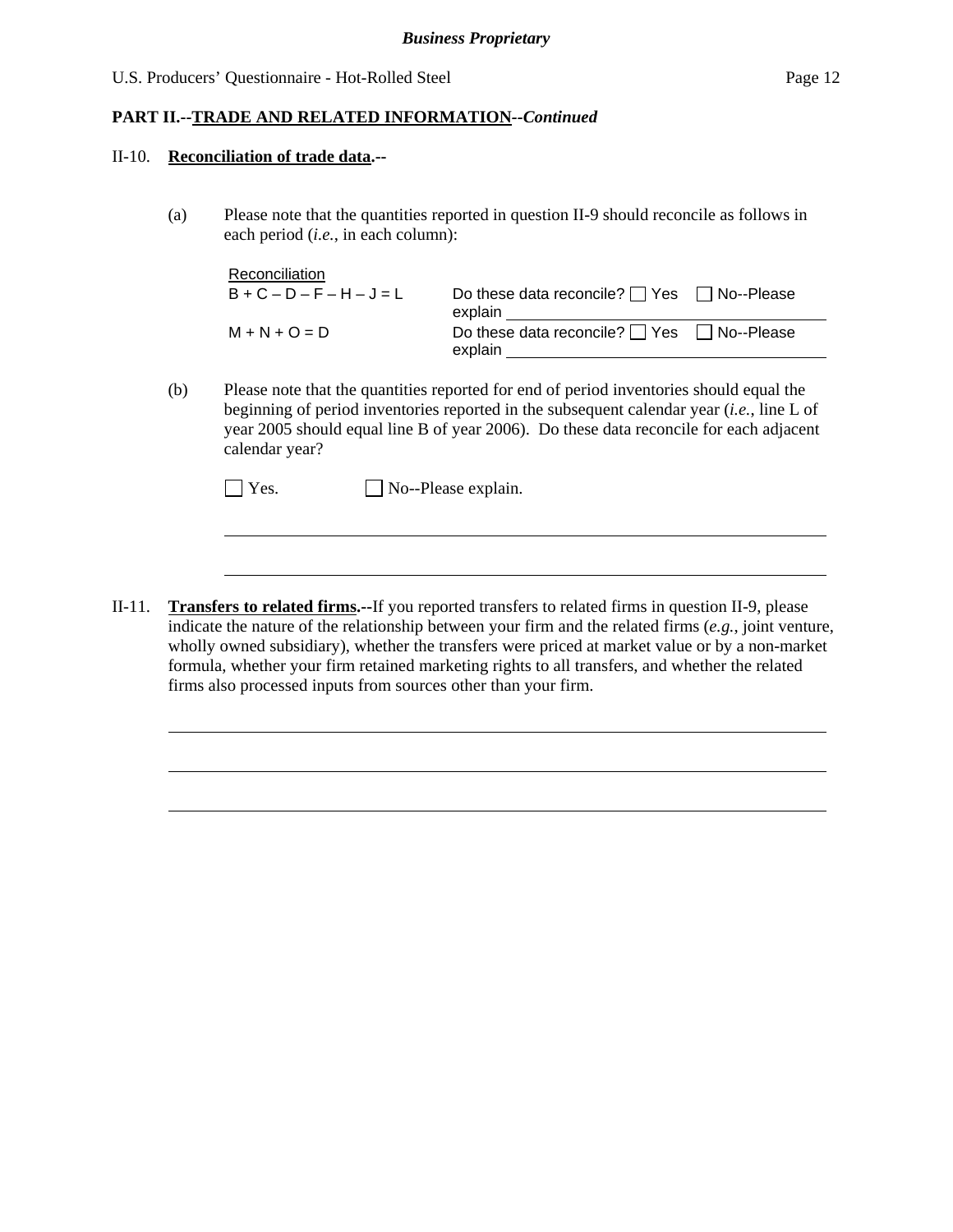# **PART II.--TRADE AND RELATED INFORMATION***--Continued*

II-12. **Purchases.--**Other than direct imports, has your firm otherwise purchased hot-rolled steel since January 1, 2005? (See definitions in the instruction booklet.)

No Ses-- Please indicate the reasons for your purchases (if your reasons differ by source, please elaborate) and report the quantity and value of such purchases below for the specified periods

Reasons:

| (Quantity in short tons, value in \$1,000)                                                                                                                                              |      |      |      |      |      |      |
|-----------------------------------------------------------------------------------------------------------------------------------------------------------------------------------------|------|------|------|------|------|------|
| <b>Item</b>                                                                                                                                                                             | 2005 | 2006 | 2007 | 2008 | 2009 | 2010 |
| PURCHASES FROM U.S.<br>IMPORTERS <sup>1</sup> OF HOT-ROLLED<br>STEEL FROM.-<br><b>BRAZIL:</b><br>quantity                                                                               |      |      |      |      |      |      |
| value                                                                                                                                                                                   |      |      |      |      |      |      |
| JAPAN:<br>quantity                                                                                                                                                                      |      |      |      |      |      |      |
| value                                                                                                                                                                                   |      |      |      |      |      |      |
| RUSSIA:<br>quantity                                                                                                                                                                     |      |      |      |      |      |      |
| value                                                                                                                                                                                   |      |      |      |      |      |      |
| All other countries:<br>quantity                                                                                                                                                        |      |      |      |      |      |      |
| value                                                                                                                                                                                   |      |      |      |      |      |      |
| PURCHASES FROM DOMESTIC<br>PRODUCERS: <sup>2</sup><br>quantity                                                                                                                          |      |      |      |      |      |      |
| value                                                                                                                                                                                   |      |      |      |      |      |      |
| PURCHASES FROM OTHER<br>SOURCES:<br>quantity                                                                                                                                            |      |      |      |      |      |      |
| value                                                                                                                                                                                   |      |      |      |      |      |      |
| <sup>1</sup> Please list the name of the importer(s) from which you purchased this product. If your suppliers differ by<br>source, please identify the source for each listed supplier. |      |      |      |      |      |      |
| $2$ Please list the name of the domestic producer(s) from which you purchased this product.                                                                                             |      |      |      |      |      |      |

II-13. **Toll production.--**Since January 1, 2005, has your firm been involved in a toll agreement (see definition in the instruction booklet) regarding the production of hot-rolled steel?

| $\Box$ No | $\angle$ Yes--Name firm(s): |  |
|-----------|-----------------------------|--|
|-----------|-----------------------------|--|

|  | II-14. $\overline{FTZ}$ .--Does your firm produce hot-rolled steel in a foreign trade zone (FTZ)? |  |  |  |  |
|--|---------------------------------------------------------------------------------------------------|--|--|--|--|
|--|---------------------------------------------------------------------------------------------------|--|--|--|--|

 $\Box$  No  $\Box$  Yes--Identify FTZ(s):  $\Box$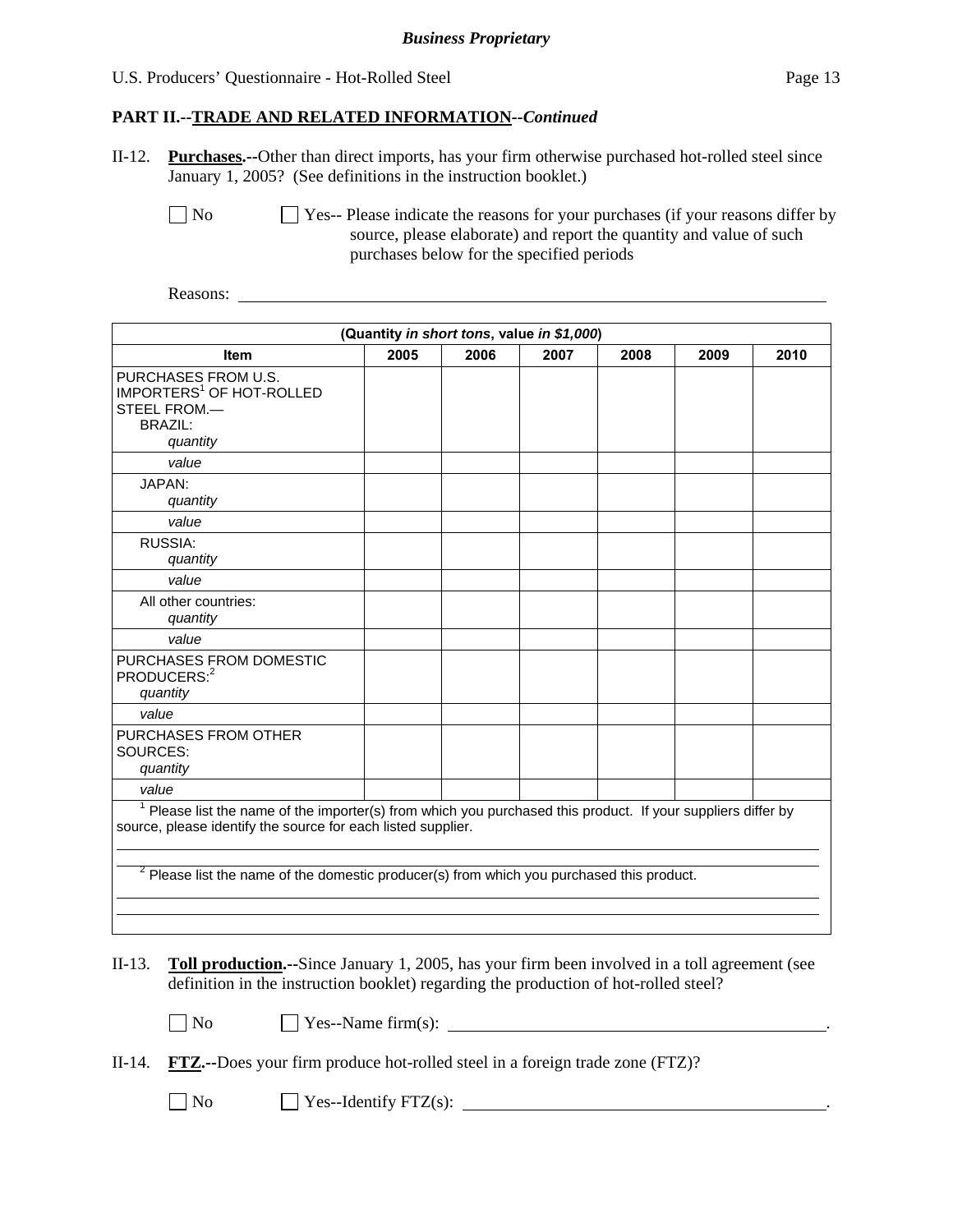II-15. **Direct imports.--**Since January 1, 2005, has your firm imported hot-rolled steel?

 $\overline{a}$ 

l

 No Yes--*COMPLETE AND RETURN A U.S. IMPORTERS' QUESTIONNAIRE*

**For questions II-16 and II-17, if your response differs for particular subject countries, please indicate and explain the particular effect of imposition and/or revocation of the order(s) or suspension agreement from specific countries.**

II-16. **Effect of orders.--**Describe the significance of the existing countervailing duty order (Brazil), antidumping duty orders (Brazil and Japan), and suspension agreement (Russia) covering imports of hot-rolled steel in terms of its effect on your firm's production capacity, production, U.S. shipments, inventories, purchases, employment, revenues, costs, profits, cash flow, capital expenditures, research and development expenditures, and asset values. You may wish to compare your firm's operations before and after the imposition of the orders.

II-17. **Likely effect of revocation of orders.--**Would your firm anticipate any changes in its production capacity, production, U.S. shipments, inventories, purchases, employment, revenues, costs, profits, cash flow, capital expenditures, research and development expenditures, or asset values relating to the production of hot-rolled steel in the future if the countervailing duty order (Brazil), antidumping duty orders (Brazil and Japan), and suspension agreement (Russia) on hot-rolled steel were to be revoked?

 $\Box$  No  $\Box$  Yes--Supply details as to the time, nature, and significance of such changes and provide underlying assumptions, along with relevant portions of business plans or other supporting documentation for any trends or projections you may provide.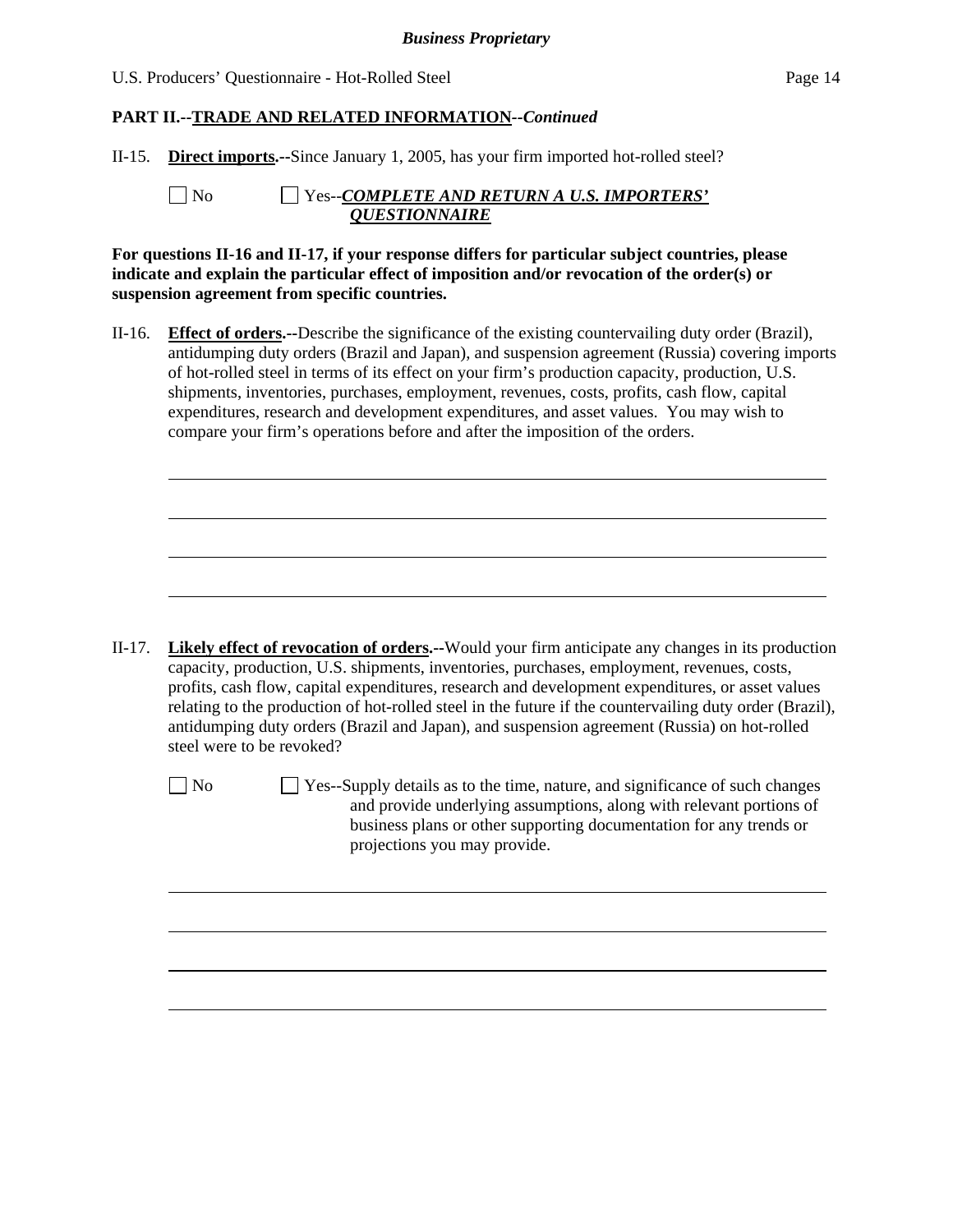# **PART III.--FINANCIAL INFORMATION**

l

 $\overline{a}$ 

| Address questions on this part of the questionnaire to David Boyland (202-708-4725, |  |
|-------------------------------------------------------------------------------------|--|
| david.boyland@usitc.gov).                                                           |  |

III-1. Please identify the individual to be contacted regarding the confidential information requested in part III.

|          |      | Name and title:                                                                                                                                                                                                                                                                                                                 |
|----------|------|---------------------------------------------------------------------------------------------------------------------------------------------------------------------------------------------------------------------------------------------------------------------------------------------------------------------------------|
|          |      | Please indicate the manner by which Commission staff may contact the individual responsible for<br>part III with questions regarding the submitted confidential information.                                                                                                                                                    |
|          |      | Telephone: ()<br>Fax: $($ $)$                                                                                                                                                                                                                                                                                                   |
| $III-2.$ |      | <b>Accounting system.</b> --Briefly describe your financial accounting system.                                                                                                                                                                                                                                                  |
|          | А.   | When does your fiscal year end (month and day)?<br>If your fiscal year changed during the period examined, explain below:                                                                                                                                                                                                       |
|          | B.1. | Describe the lowest level of operations (e.g., plant, division, company-wide) for which<br>financial statements are prepared that include hot-rolled steel:                                                                                                                                                                     |
|          | 2.   | Does your firm prepare profit/loss statements for hot-rolled steel:<br>$\Box$ Yes<br>$\Box$ No                                                                                                                                                                                                                                  |
|          | 3.   | How often did your firm (or parent company) prepare financial statements (including<br>annual reports, 10Ks)? Please check relevant items below.<br>$\Box$ Audited, $\Box$ unaudited, $\Box$ annual reports, $\Box$ 10Ks, $\Box$ 10Qs,<br>$\Box$ Monthly, $\Box$ quarterly, $\Box$ semi-annually, $\Box$ annually               |
|          | 4.   | Accounting basis: $\Box$ GAAP, $\Box$ cash, $\Box$ tax, or $\Box$ other comprehensive<br>(specify)                                                                                                                                                                                                                              |
|          |      | Note: The Commission may request that your company submit copies of its financial statements,<br>including internal profit-and-loss statements for the division or product group that includes hot-<br>rolled steel, as well as those statements and worksheets used to compile data for your firm's<br>questionnaire response. |
| III-3.   |      | <b>Cost accounting system.</b> --Briefly describe your cost accounting system (e.g., standard cost, job<br>order cost, etc.).                                                                                                                                                                                                   |

III-4. **Allocation basis.-**Briefly describe your allocation basis, if any, for COGS, SG&A, and interest expense and other income and expenses.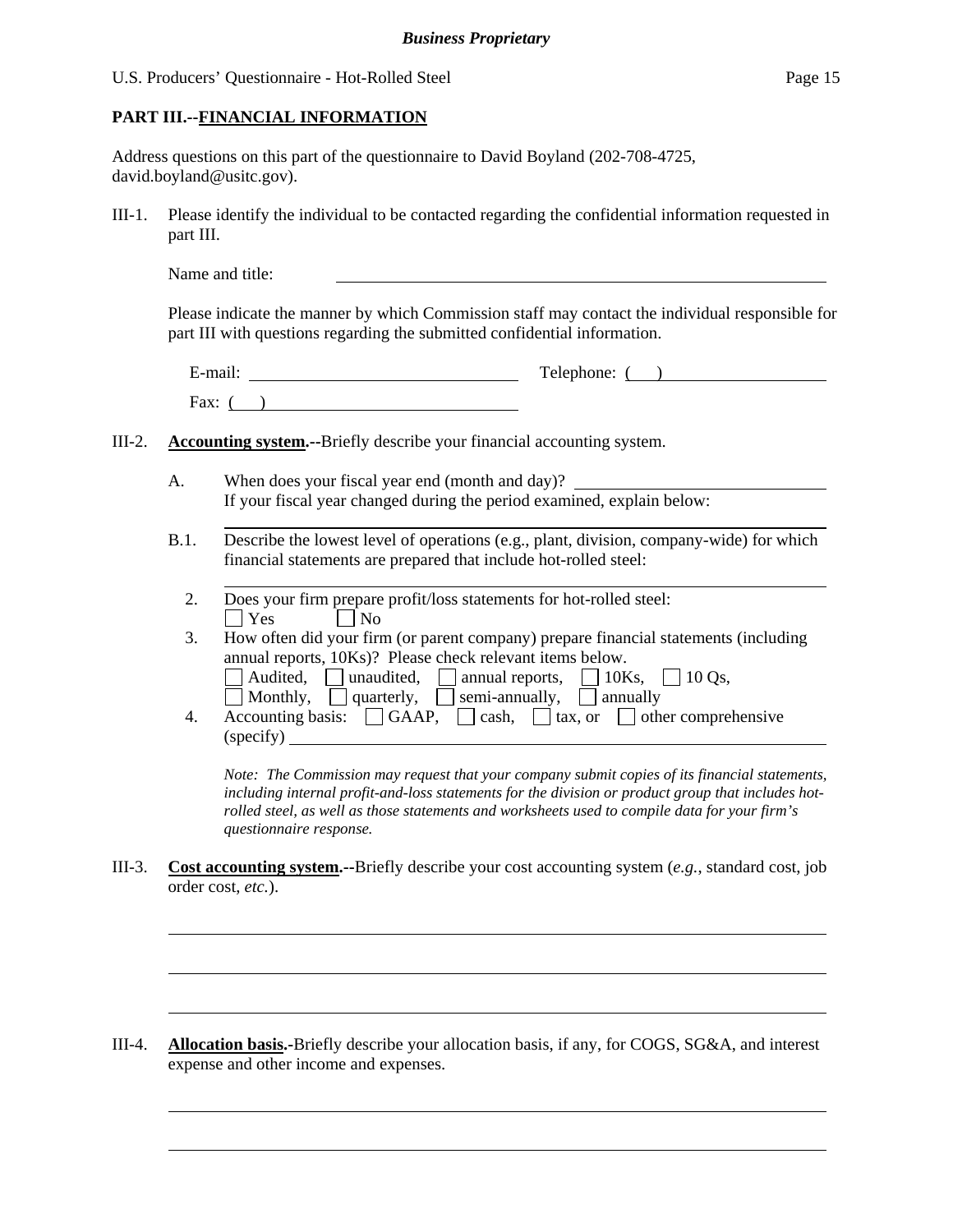# **PART III.--FINANCIAL INFORMATION***--Continued*

III-5. **Other products.--**Please provide the share of your firm's net sales accounted for by hot-rolled steel and other products in your most recent fiscal year:

| Products                                                                                                                                                                                                                                                                                                        | Share of sales                                |  |
|-----------------------------------------------------------------------------------------------------------------------------------------------------------------------------------------------------------------------------------------------------------------------------------------------------------------|-----------------------------------------------|--|
|                                                                                                                                                                                                                                                                                                                 |                                               |  |
|                                                                                                                                                                                                                                                                                                                 |                                               |  |
|                                                                                                                                                                                                                                                                                                                 |                                               |  |
|                                                                                                                                                                                                                                                                                                                 |                                               |  |
|                                                                                                                                                                                                                                                                                                                 |                                               |  |
| Inputs from related firms.--Does your company receive inputs (raw materials, labor, energy, or<br>any other services) used in the production of hot-rolled steel from any related company whose<br>financial statements are ultimately consolidated with the financial statements of your firm?                 |                                               |  |
| $\Box$ Yes--Continue to question III-7 below                                                                                                                                                                                                                                                                    | $\Box$ No--Continue to question III-10 below  |  |
| <b>Inputs from related firms.</b> -- With respect to the related companies identified in response to<br>question III-6 above, are their financial statements consolidated with your firm's financial<br>statements? In other words, are profits or losses arising from intercompany transactions<br>eliminated? |                                               |  |
| Yes—Continue to question III-8 below.                                                                                                                                                                                                                                                                           | $\Box$ No--Continue to question III-10 below. |  |
| <b>Inputs from related firms.</b> --In the space provided below, identify the inputs used in the<br>production of hot-rolled steel that your firm receives from related parties whose financial<br>statements are consolidated with the financial statements of your firm.                                      |                                               |  |
| Input                                                                                                                                                                                                                                                                                                           | Related party                                 |  |
|                                                                                                                                                                                                                                                                                                                 |                                               |  |
|                                                                                                                                                                                                                                                                                                                 |                                               |  |
|                                                                                                                                                                                                                                                                                                                 |                                               |  |
|                                                                                                                                                                                                                                                                                                                 |                                               |  |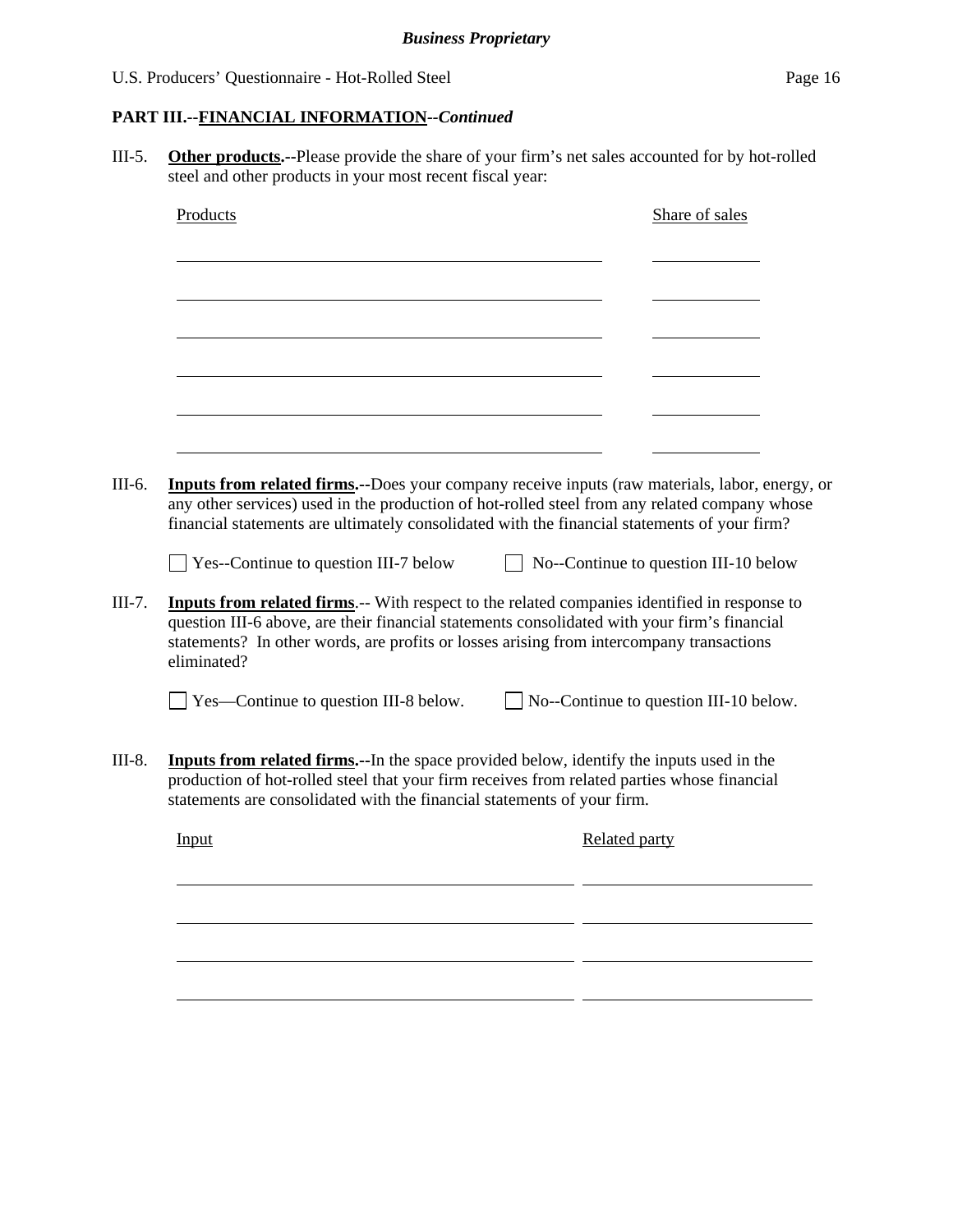III-9. **Inputs from related firms at cost**.--All intercompany profit on inputs purchased from related parties that is eliminated pursuant to formal financial statement consolidation should also be eliminated from the costs reported to the Commission in questions III-10a, III-10b, III-11a, and III-11b (i.e., costs reported in questions III-10 and III-11, to the extent that they reflect inputs purchased from related parties, should only reflect the related party's cost and not include an associated profit component). Reasonable methods for determining and eliminating the associated profit on inputs purchased from related parties are acceptable.

 Has your firm complied with the Commission's instructions regarding costs associated with inputs purchased from related parties?



 $\Box$  Yes  $\Box$  No—Please contact David Boyland (202-708-4725, david.boyland@usitc.gov).

III-10a. **Operations on hot-rolled steel with Internal Consumption and Transfers to Related Parties Valued Based Upon Differences in Cost** .--Report the revenue and related cost information requested below on the hot-rolled steel operations of your U.S. establishment(s).<sup>1</sup> Include both domestic and export sales of the hot-rolled steel you produced, but do not report resales of purchased hot-rolled steel. Note that internal consumption and transfers to related firms must be valued at fair market value and purchases from related firms must be at  $cost^2$ . With respect to the fair market valuation of internal consumption and transfers to related firms, if there are no differences between the hot-rolled steel sold commercially and the hot-rolled steel internally consumed or transferred to related parties, the fair market value of the per-unit sales values of the internally consumed or transferred hot-rolled steel should be estimated to be the same as the perunit sales value of the commercially sold hot-rolled steel. If there are differences (such as product mix, physical, or quality differences) between the hot-rolled steel sold commercially and the hot-rolled steel either internally consumed or transferred, and these differences result in differences in costs, the per-unit sales values of this internally consumed or transferred hot-rolled steel should be adjusted to compensate for the differences. As an example, assume the cost of goods sold of the hot-rolled steel your firm sold commercially was \$750 per ton, and the selling price was \$800 per ton. If the hot-rolled steel your firm internally consumed or transferred to a related party was exactly the same, its sales price would be \$800 per ton. If, on the other hand, you determine its cost was \$700 per ton (perhaps because it had a different chemistry), a decrease of \$50 per ton from the cost of the hot-rolled steel sold commercially, its sales price should be constructed by proportionally reducing the \$800 per ton commercial sales value by the ratio of the cost of goods sold of the internally consumed or transferred steel (\$700 per ton) to the cost of goods sold of the steel sold commercially (\$750 per ton). Using the example above, the constructed value would be \$700 multiplied by \$800 divided by \$750, or \$747. SG&A expenses should be allocated to these combined commercial and transfer sales proportionally, i.e., using the same per-unit expenses for internal consumption and related party transfers as for commercial sales. *Provide data for your firm's 2005-2009 fiscal years in chronological order from left to right.* If your firm was involved in tolling operations (either as the toller or as the tollee) please contact David Boyland at (202) 708-4725 before completing this section of the questionnaire.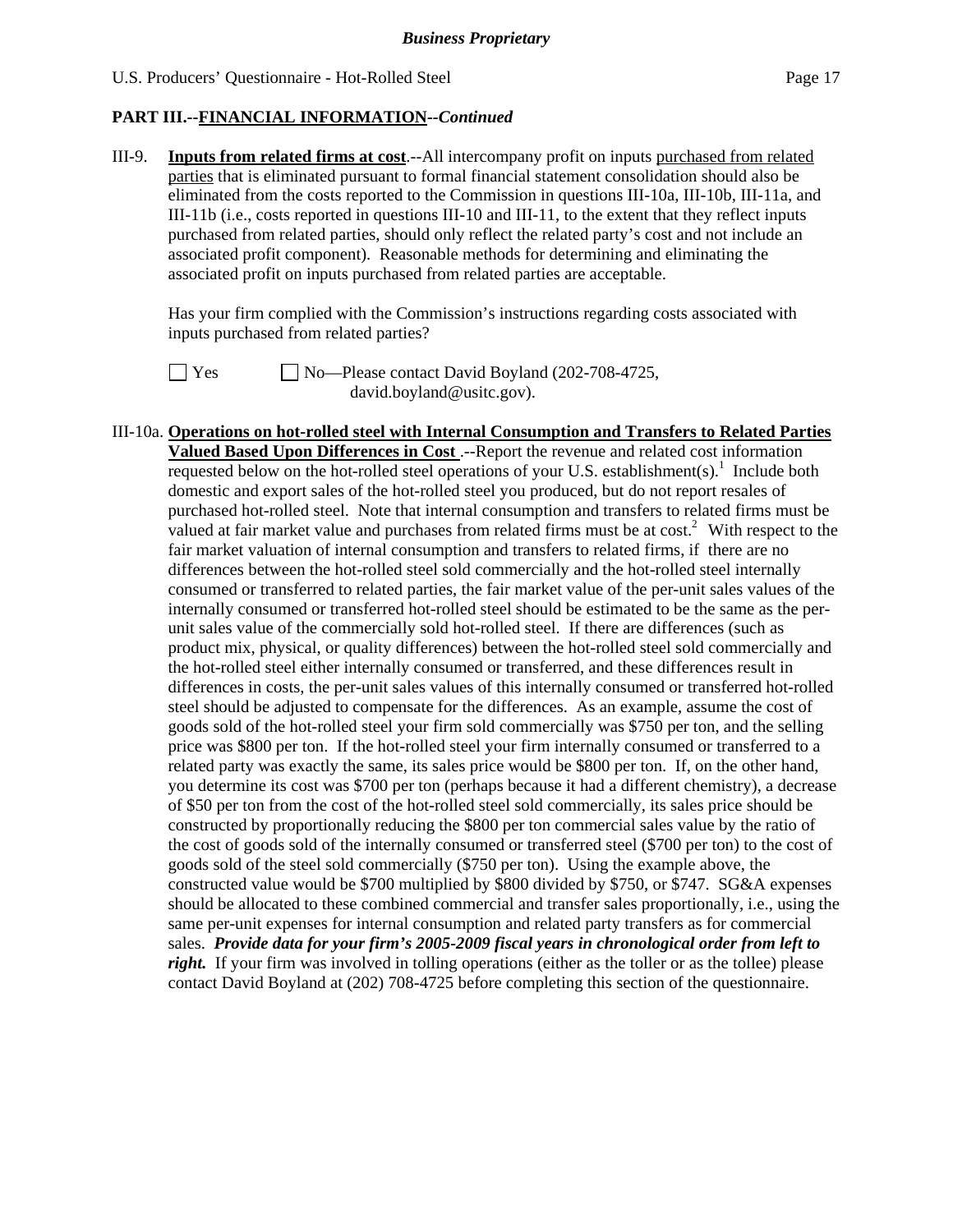#### **PART III.--FINANCIAL INFORMATION***--Continued*

#### **Table III-10a**

| Quantity (in short tons) and value (in \$1,000)                         |      |      |      |      |      |                                                                     |
|-------------------------------------------------------------------------|------|------|------|------|------|---------------------------------------------------------------------|
| ltem                                                                    | 2005 | 2006 | 2007 | 2008 | 2009 | 2010                                                                |
| Net sales quantities: <sup>3</sup><br><b>Commercial sales</b>           |      |      |      |      |      |                                                                     |
| Internal consumption                                                    |      |      |      |      |      |                                                                     |
| Transfers to related firms                                              |      |      |      |      |      |                                                                     |
| Total net sales quantities                                              |      |      |      |      |      |                                                                     |
| Net sales values:3<br>Commercial sales                                  |      |      |      |      |      | Please provide 2010 data on the following page per the instructions |
| Internal consumption                                                    |      |      |      |      |      |                                                                     |
| Transfers to related firms                                              |      |      |      |      |      |                                                                     |
| Total net sales values                                                  |      |      |      |      |      |                                                                     |
| Cost of goods sold (COGS): <sup>4</sup><br>Raw materials                |      |      |      |      |      |                                                                     |
| Direct labor                                                            |      |      |      |      |      |                                                                     |
| Other factory costs                                                     |      |      |      |      |      |                                                                     |
| <b>Total COGS</b>                                                       |      |      |      |      |      |                                                                     |
| <b>Gross profit or (loss)</b>                                           |      |      |      |      |      | found therein                                                       |
| Selling, general, and administrative<br>(SG&A) expenses:                |      |      |      |      |      |                                                                     |
| <b>Operating income (loss)</b>                                          |      |      |      |      |      |                                                                     |
| Other income and expenses:<br>Interest expense                          |      |      |      |      |      |                                                                     |
| All other expense items                                                 |      |      |      |      |      |                                                                     |
| Continued Dumping and Subsidy Offset<br>Act funds received <sup>5</sup> |      |      |      |      |      |                                                                     |
| All other income items                                                  |      |      |      |      |      |                                                                     |
| All other income or expenses, net                                       |      |      |      |      |      |                                                                     |
| Net income or (loss) before income taxes                                |      |      |      |      |      |                                                                     |
| Depreciation/amortization included above                                |      |      |      |      |      |                                                                     |

<sup>1</sup> Include only sales (whether domestic or export) and costs related to your U.S. manufacturing operations.<br><sup>2</sup> Please indicate the amount of profits or (losses) on inputs from related firms that were eliminated pursuant

2005 \_\_\_\_\_\_\_ 2006 \_\_\_\_\_\_\_ 2007 \_\_\_\_\_\_\_ 2008 \_\_\_\_\_\_ 2009 \_\_\_\_\_\_.<br><sup>3</sup> Less discounts, returns, allowances, and prepaid freight. The quantities and values should approximate the corresponding

shipment quantities and values reported in Part II of this questionnaire.

<sup>4</sup> COGS should include costs associated with internal consumption and transfers to related firms.<br><sup>5</sup> Please report funds received under this act in the period(s) in which they were received. Do not report these funds as operating expenses.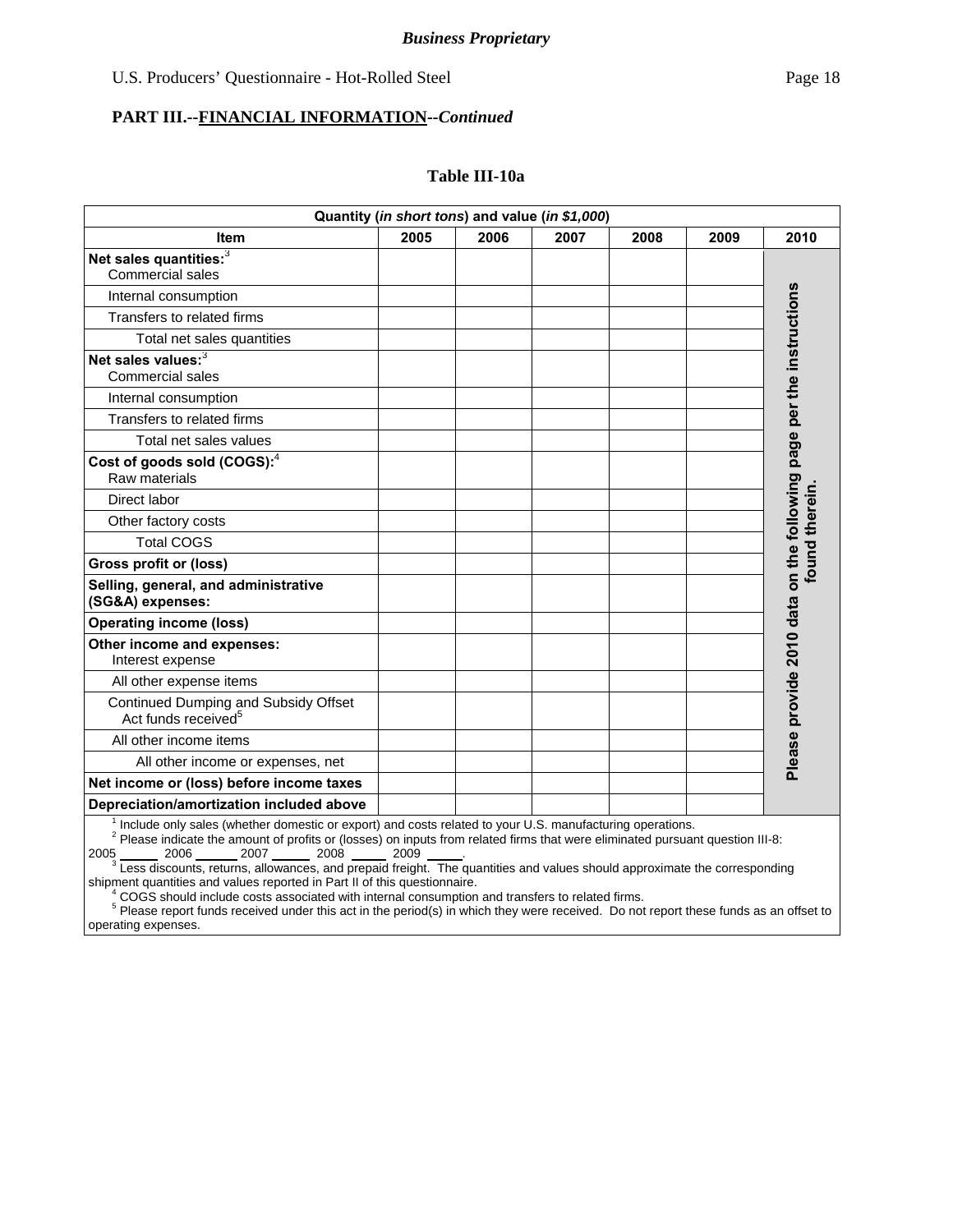## III-10 b.**Operations on Hot-Rolled Steel with Internal Consumption and Transfers to Related**

**Parties Valued Based Upon Differences in Cost** .--Report the revenue and related cost information requested below on the hot-rolled steel operations of your U.S. establishment(s).<sup>1</sup> Include both domestic and export sales of the hot-rolled steel you produced, but do not report resales of purchased hot-rolled steel. Note that internal consumption and transfers to related firms must be valued at fair market value and purchases from related firms must be at  $cost<sup>2</sup>$ . With respect to the fair market valuation of internal consumption and transfers to related firms, if there are no differences between the hot-rolled steel sold commercially and the hot-rolled steel internally consumed or transferred to related parties, the fair market value of the per-unit sales values of the internally consumed or transferred hot-rolled steel should be estimated to be the same as the per-unit sales value of the commercially sold hot-rolled steel. If there are differences (such as product mix, physical, or quality differences) between the hot-rolled steel sold commercially and the hot-rolled steel either internally consumed or transferred, and these differences result in differences in costs, the per-unit sales values of this internally consumed or transferred hot-rolled steel should be adjusted to compensate for the differences. As an example, assume the cost of goods sold of the hot-rolled steel your firm sold commercially was \$750 per ton, and the selling price was \$800 per ton. If the hot-rolled steel your firm internally consumed or transferred to a related party was exactly the same, its sales price would be \$800 per ton. If, on the other hand, you determine its cost was \$700 per ton (perhaps because it had a different chemistry), a decrease of \$50 per ton from the cost of the hot-rolled steel sold commercially, its sales price should be constructed by proportionally reducing the \$800 per ton commercial sales value by the ratio of the cost of goods sold of the internally consumed or transferred steel (\$700 per ton) to the cost of goods sold of the steel sold commercially (\$750 per ton). Using the example above, the constructed value would be \$700 multiplied by \$800 divided by \$750, or \$747. SG&A expenses should be allocated to these combined commercial and transfer sales proportionally, i.e., using the same per-unit expenses for internal consumption and related party transfers as for commercial sales. *Provide data for your firm's 2010 fiscal year.* If your firm was involved in tolling operations (either as the toller or as the tollee) please contact David Boyland at (202) 708-4725 before completing this section of the questionnaire.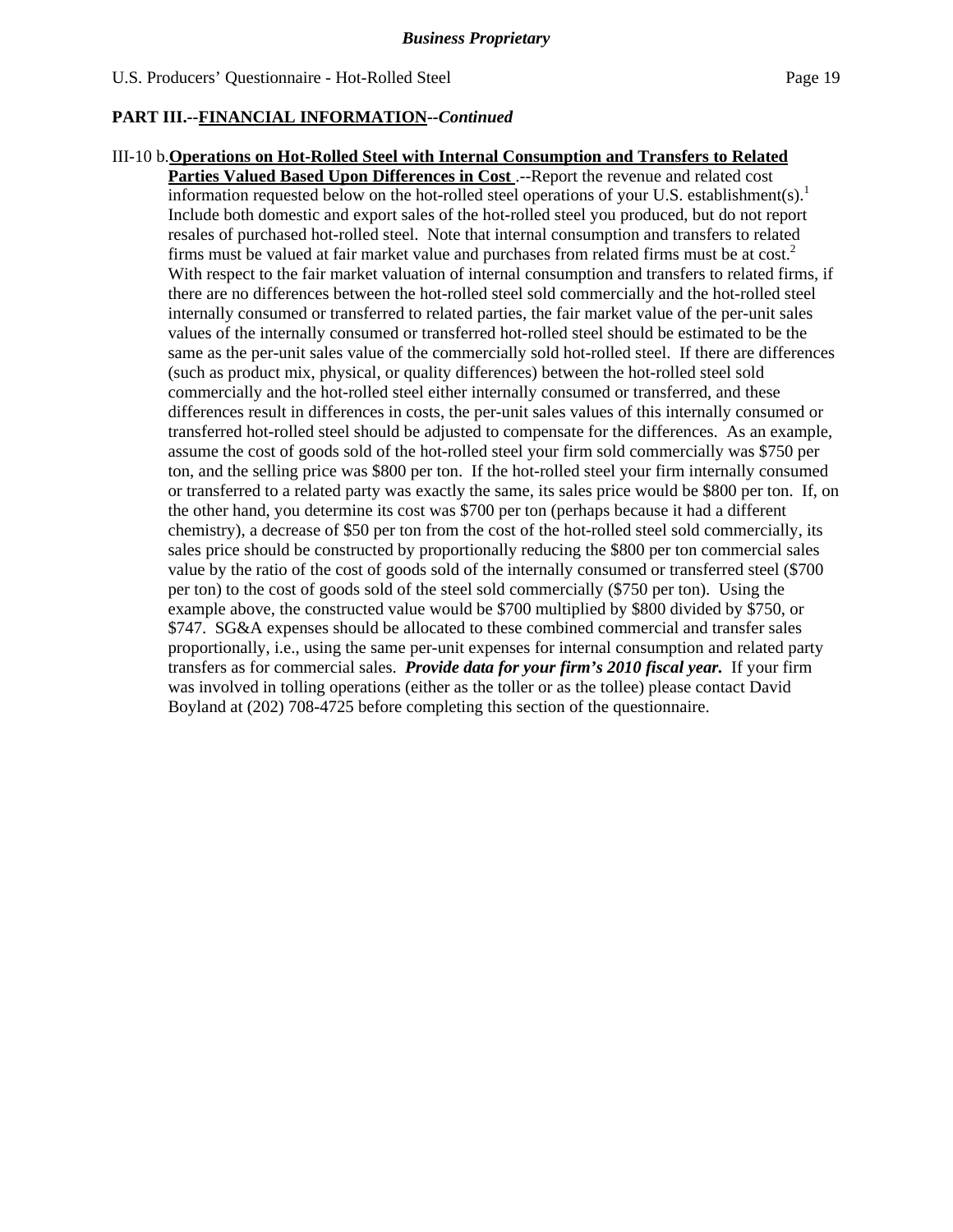#### **Table III-10b**

|                                                                         | Quantity (in short tons) and value (in \$1,000)                                                                                                                                                                                                       |      |
|-------------------------------------------------------------------------|-------------------------------------------------------------------------------------------------------------------------------------------------------------------------------------------------------------------------------------------------------|------|
| <b>Item</b>                                                             |                                                                                                                                                                                                                                                       | 2010 |
| Net sales quantities: <sup>3</sup><br><b>Commercial sales</b>           | due to                                                                                                                                                                                                                                                |      |
| Internal consumption                                                    |                                                                                                                                                                                                                                                       |      |
| Transfers to related firms                                              | are                                                                                                                                                                                                                                                   |      |
|                                                                         |                                                                                                                                                                                                                                                       |      |
| Total net sales quantities<br>Net sales values:3                        |                                                                                                                                                                                                                                                       |      |
| <b>Commercial sales</b>                                                 | These data<br>201                                                                                                                                                                                                                                     |      |
| Internal consumption                                                    |                                                                                                                                                                                                                                                       |      |
| Transfers to related firms                                              | February                                                                                                                                                                                                                                              |      |
| Total net sales values                                                  |                                                                                                                                                                                                                                                       |      |
| Cost of goods sold (COGS): <sup>4</sup><br>Raw materials                |                                                                                                                                                                                                                                                       |      |
| Direct labor                                                            |                                                                                                                                                                                                                                                       |      |
| Other factory costs                                                     |                                                                                                                                                                                                                                                       |      |
| <b>Total COGS</b>                                                       |                                                                                                                                                                                                                                                       |      |
| <b>Gross profit or (loss)</b>                                           |                                                                                                                                                                                                                                                       |      |
| Selling, general, and administrative<br>(SG&A) expenses:                |                                                                                                                                                                                                                                                       |      |
| <b>Operating income (loss)</b>                                          |                                                                                                                                                                                                                                                       |      |
| Other income and expenses:<br>Interest expense                          | the Commission by no later than                                                                                                                                                                                                                       |      |
| All other expense items                                                 |                                                                                                                                                                                                                                                       |      |
| Continued Dumping and Subsidy Offset<br>Act funds received <sup>5</sup> | Data for fiscal year 2010 reported on this page should be submitted to the<br>Commission separately in a supplemental response.                                                                                                                       |      |
| All other income items                                                  |                                                                                                                                                                                                                                                       |      |
| All other income or expenses, net                                       |                                                                                                                                                                                                                                                       |      |
| Net income or (loss) before income taxes                                |                                                                                                                                                                                                                                                       |      |
| Depreciation/amortization included above                                |                                                                                                                                                                                                                                                       |      |
|                                                                         | Include only sales (whether domestic or export) and costs related to your U.S. manufacturing operations.<br><sup>2</sup> Please indicate the amount of profits or (losses) on inputs from related firms that were eliminated pursuant question III-8: |      |

2010 \_\_\_\_\_\_.<br><sup>3</sup> Less discounts, returns, allowances, and prepaid freight. The quantities and values should approximate the corresponding

shipment quantities and values reported in Part II of this questionnaire.<br><sup>4</sup> COCS should include costs associated with internal consumption

<sup>4</sup> COGS should include costs associated with internal consumption and transfers to related firms.<br><sup>5</sup> Please report funds received under this act in the period(s) in which they were received. Do not report these funds as operating expenses.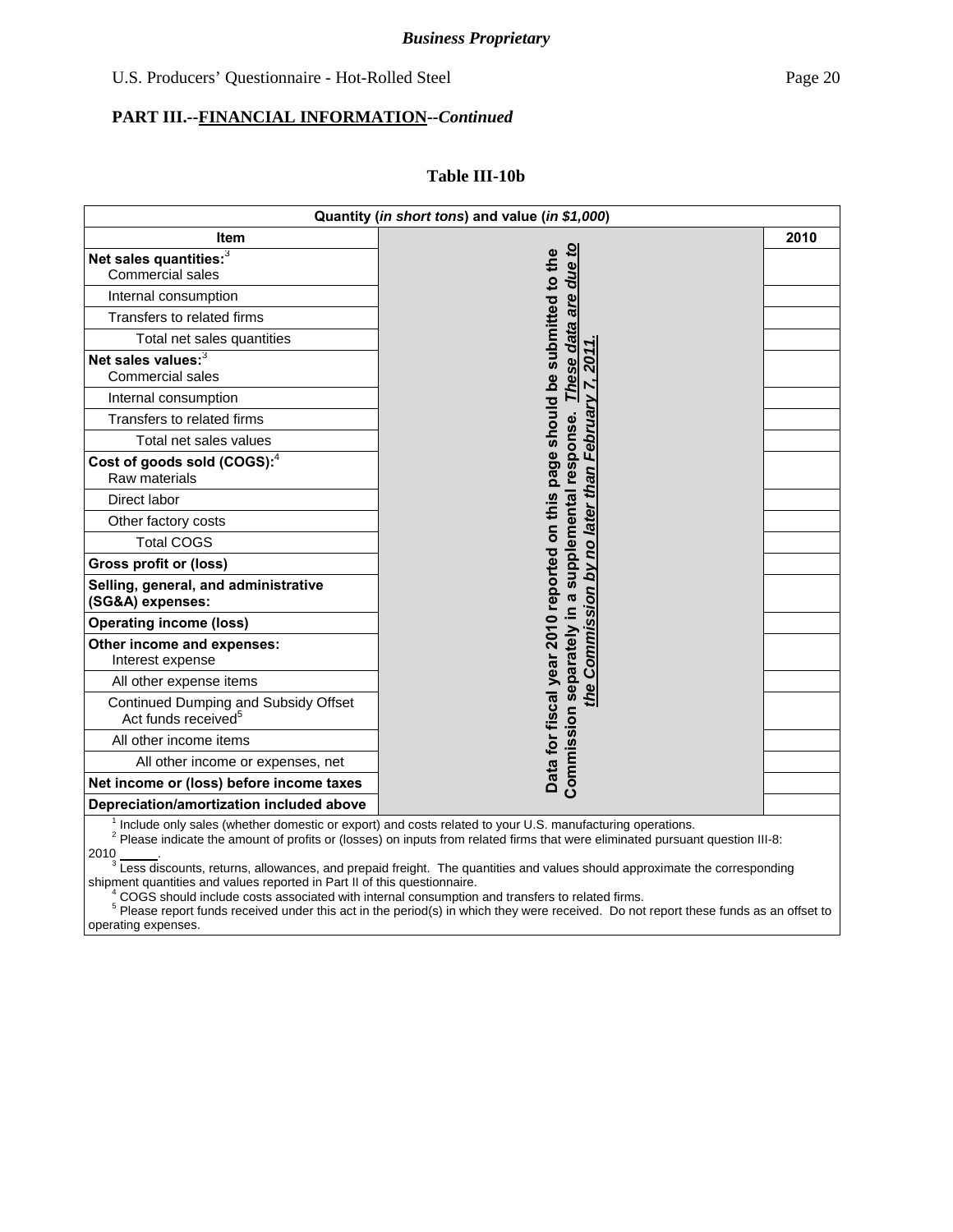# III-11a. **Operations on Hot-Rolled Steel with Internal Consumption and Transfers to Related**

**Parties Valued Based Upon the Gross Profit of the Downstream Product** .-- Report the revenue and related cost information requested below on the hot-rolled steel operations of your U.S. establishment(s).<sup>1</sup> Include both domestic and export sales of the hot-rolled steel you produced, but do not report resales of purchased hot-rolled steel. Note that internal consumption and transfers to related firms must be valued at fair market value and purchases from related firms must be at cost.<sup>2</sup> With respect to the fair market valuation of internal consumption and transfers to related firms, construct a sales value based upon (1) the gross profit margin of the downstream product that was finally sold to an unrelated party, and (2) the cost of goods sold of the hot-rolled steel relative to the cost of goods sold of the downstream product. For example, assume your firm internally consumed hot-rolled steel to produce cold rolled steel, the gross profit margin of cold rolled steel was \$100 per ton, the cost of goods sold of the hot-rolled steel internally consumed to produce cold rolled steel was \$450 per ton, and the cost of goods sold of the cold rolled steel was \$600 per ton. Since the cost of goods sold of the hot-rolled steel accounted for 75 percent of the total cost of goods sold (\$450 divided by \$600), 75 percent of the \$100 profit, or \$75, should be allocated to the hot-rolled steel. Since the cost of the hot-rolled steel internally transferred was \$450, and the assigned gross profit is \$75, the constructed sales value would be \$75 plus \$450, or \$525. SG&A expenses should be allocated to these combined commercial and transfer sales proportionally, i.e., using the same per-unit expenses for internal consumption and related party transfers as for commercial sales. *Provide data for your firm's 2005-2009 fiscal years in chronological order from left to right.* If your firm was involved in tolling operations (either as the toller or as the tollee) please contact David Boyland at (202) 708-4725 before completing this section of the questionnaire.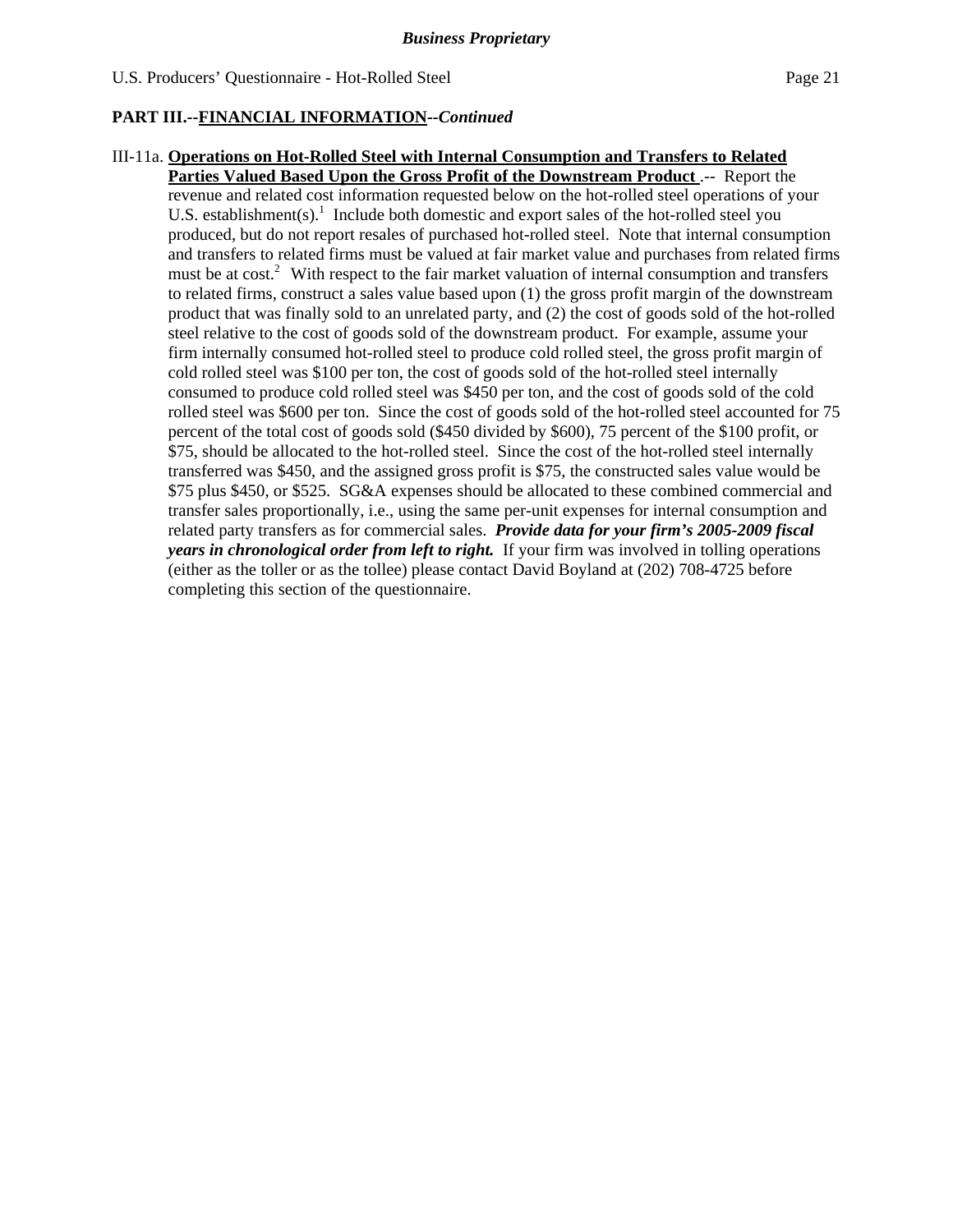#### **PART III.--FINANCIAL INFORMATION***--Continued*

#### **Table III-11a**

| Quantity (in short tons) and value (in \$1,000)                         |      |      |      |      |      |                                                                     |
|-------------------------------------------------------------------------|------|------|------|------|------|---------------------------------------------------------------------|
| <b>Item</b>                                                             | 2005 | 2006 | 2007 | 2008 | 2009 | 2010                                                                |
| Net sales quantities: 3<br><b>Commercial sales</b>                      |      |      |      |      |      |                                                                     |
| Internal consumption                                                    |      |      |      |      |      |                                                                     |
| Transfers to related firms                                              |      |      |      |      |      |                                                                     |
| Total net sales quantities                                              |      |      |      |      |      |                                                                     |
| Net sales values:3<br><b>Commercial sales</b>                           |      |      |      |      |      | Please provide 2010 data on the following page per the instructions |
| Internal consumption                                                    |      |      |      |      |      |                                                                     |
| Transfers to related firms                                              |      |      |      |      |      |                                                                     |
| Total net sales values                                                  |      |      |      |      |      |                                                                     |
| Cost of goods sold (COGS): <sup>4</sup><br>Raw materials                |      |      |      |      |      |                                                                     |
| Direct labor                                                            |      |      |      |      |      |                                                                     |
| Other factory costs                                                     |      |      |      |      |      |                                                                     |
| <b>Total COGS</b>                                                       |      |      |      |      |      |                                                                     |
| <b>Gross profit or (loss)</b>                                           |      |      |      |      |      | found therein                                                       |
| Selling, general, and administrative<br>(SG&A) expenses:                |      |      |      |      |      |                                                                     |
| <b>Operating income (loss)</b>                                          |      |      |      |      |      |                                                                     |
| Other income and expenses:<br>Interest expense                          |      |      |      |      |      |                                                                     |
| All other expense items                                                 |      |      |      |      |      |                                                                     |
| Continued Dumping and Subsidy Offset<br>Act funds received <sup>5</sup> |      |      |      |      |      |                                                                     |
| All other income items                                                  |      |      |      |      |      |                                                                     |
| All other income or expenses, net                                       |      |      |      |      |      |                                                                     |
| Net income or (loss) before income taxes                                |      |      |      |      |      |                                                                     |
| Depreciation/amortization included above                                |      |      |      |      |      |                                                                     |

<sup>1</sup> Include only sales (whether domestic or export) and costs related to your U.S. manufacturing operations.<br><sup>2</sup> Please indicate the amount of profits or (losses) on inputs from related firms that were eliminated pursuant 2005 \_\_\_\_\_\_\_ 2006 \_\_\_\_\_\_\_ 2007 \_\_\_\_\_\_\_ 2008 \_\_\_\_\_\_\_ 2009 \_\_\_\_\_\_.<br><sup>3</sup> Less discounts, returns, allowances, and prepaid freight. The quantities and values should approximate the corresponding

shipment quantities and values reported in Part II of this questionnaire. 4

<sup>4</sup> COGS should include costs associated with internal consumption and transfers to related firms.<br><sup>5</sup> Please report funds received under this act in the period(s) in which they were received. Do not report these funds as operating expenses.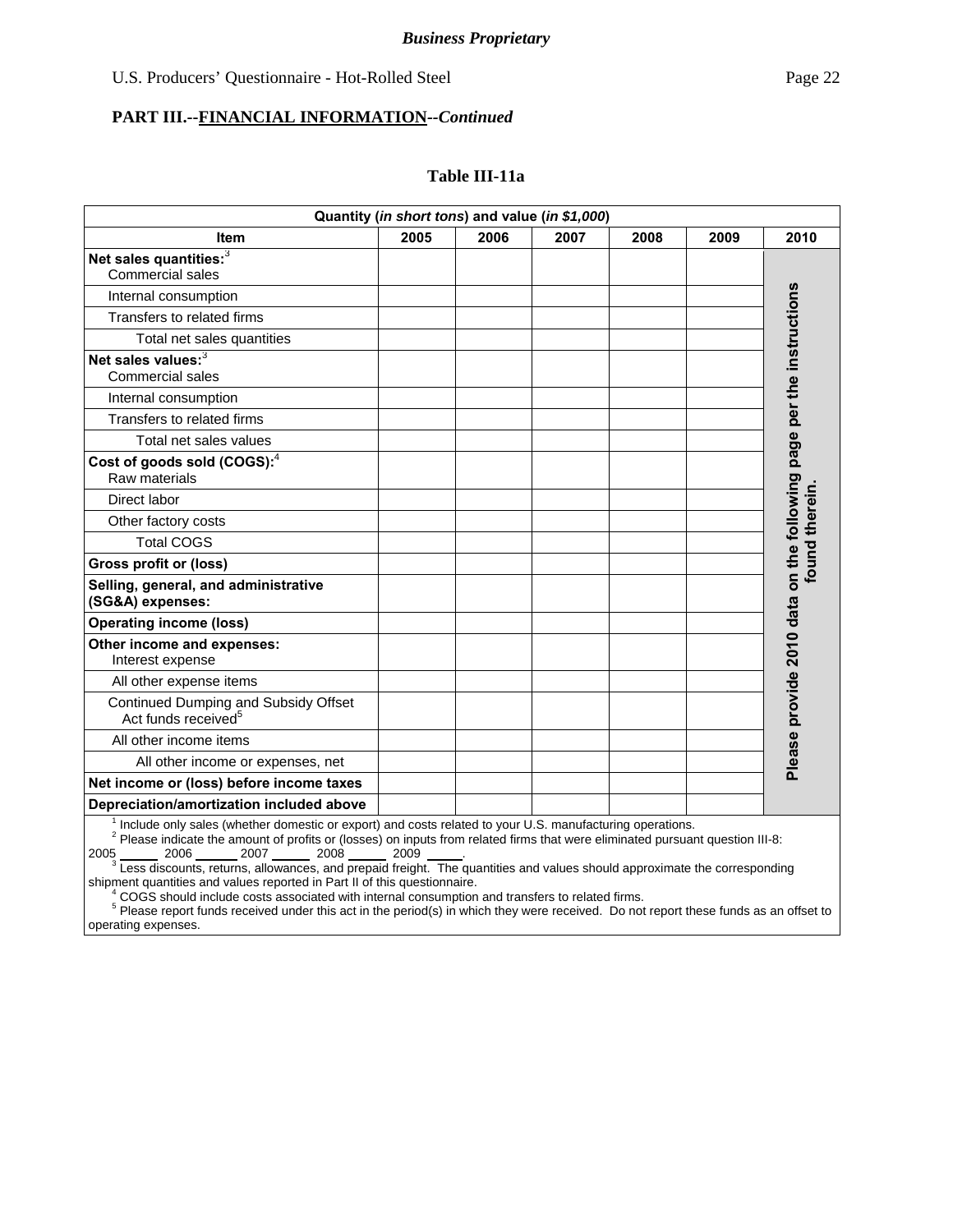## III-11b.**Operations on Hot-Rolled Steel with Internal Consumption and Transfers to Related Parties Valued Based Upon the Gross Profit of Downstream Products** .--Report the revenue and related cost information requested below on the hot-rolled steel operations of your U.S. establishment(s).<sup>1</sup> Include both domestic and export sales of the hot-rolled steel you produced, but do not report resales of purchased hot-rolled steel. Note that internal consumption and transfers to related firms must be valued at fair market value and purchases from related firms must be at cost.<sup>2</sup> With respect to the fair market valuation of internal consumption and transfers to related firms, construct a sales value based upon (1) the gross profit margin of the downstream product that was finally sold to an unrelated party, and (2) the cost of goods sold of the hot-rolled steel relative to the cost of goods sold of the downstream product. For example, assume your firm internally consumed hot-rolled steel to produce cold rolled steel, the gross profit margin of cold rolled steel was \$100 per ton, the cost of goods sold of the hot-rolled steel internally consumed to produce cold rolled steel was \$450 per ton, and the cost of goods sold of the cold rolled steel was \$600 per ton. Since the cost of goods sold of the hot-rolled steel accounted for 75 percent of the total cost of goods sold (\$450 divided by \$600), 75 percent of the \$100 profit, or \$75, should be allocated to the hot-rolled steel. Since the cost of the hot-rolled steel internally transferred was \$450, and the assigned gross profit is \$75, the constructed sales value would be \$75 plus \$450, or \$525. SG&A expenses should be allocated to these combined commercial and transfer sales proportionally, i.e., using the same per-unit expenses for internal consumption and related party transfers as for commercial sales. *Provide data for your firm's 2010 fiscal year.* If your firm was involved in tolling operations (either as the toller or as the tollee) please contact David Boyland at (202) 708-4725 before completing this section of the questionnaire.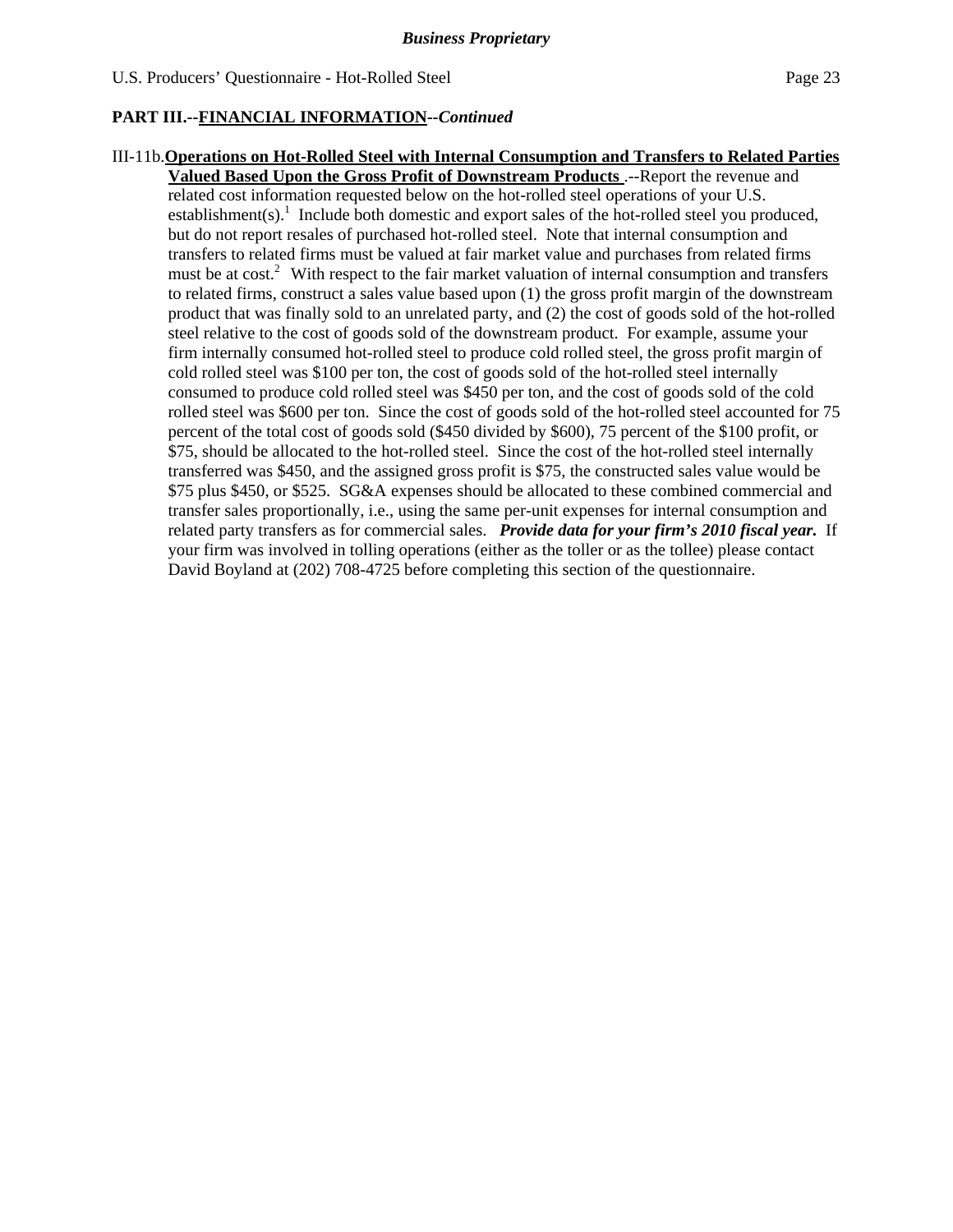#### **Table III-11b**

|                                                                         | Quantity (in short tons) and value (in \$1,000)                                                                                                                                                                                                                    |      |
|-------------------------------------------------------------------------|--------------------------------------------------------------------------------------------------------------------------------------------------------------------------------------------------------------------------------------------------------------------|------|
| <b>Item</b>                                                             |                                                                                                                                                                                                                                                                    | 2010 |
| Net sales quantities: 3                                                 | due to                                                                                                                                                                                                                                                             |      |
| Commercial sales                                                        |                                                                                                                                                                                                                                                                    |      |
| Internal consumption                                                    | are                                                                                                                                                                                                                                                                |      |
| Transfers to related firms                                              |                                                                                                                                                                                                                                                                    |      |
| Total net sales quantities                                              |                                                                                                                                                                                                                                                                    |      |
| Net sales values: <sup>3</sup><br>Commercial sales                      | These data<br>201                                                                                                                                                                                                                                                  |      |
| Internal consumption                                                    |                                                                                                                                                                                                                                                                    |      |
| Transfers to related firms                                              | February                                                                                                                                                                                                                                                           |      |
| Total net sales values                                                  |                                                                                                                                                                                                                                                                    |      |
| Cost of goods sold (COGS): <sup>4</sup><br>Raw materials                | supplemental response.                                                                                                                                                                                                                                             |      |
| Direct labor                                                            |                                                                                                                                                                                                                                                                    |      |
| Other factory costs                                                     |                                                                                                                                                                                                                                                                    |      |
| <b>Total COGS</b>                                                       |                                                                                                                                                                                                                                                                    |      |
| <b>Gross profit or (loss)</b>                                           |                                                                                                                                                                                                                                                                    |      |
| Selling, general, and administrative<br>(SG&A) expenses:                |                                                                                                                                                                                                                                                                    |      |
| <b>Operating income (loss)</b>                                          |                                                                                                                                                                                                                                                                    |      |
| Other income and expenses:<br>Interest expense                          | Commission by no later than                                                                                                                                                                                                                                        |      |
| All other expense items                                                 |                                                                                                                                                                                                                                                                    |      |
| Continued Dumping and Subsidy Offset<br>Act funds received <sup>5</sup> | Data for fiscal year 2010 reported on this page should be submitted to the<br>Commission separately in a<br>the                                                                                                                                                    |      |
| All other income items                                                  |                                                                                                                                                                                                                                                                    |      |
| All other income or expenses, net                                       |                                                                                                                                                                                                                                                                    |      |
| Net income or (loss) before income taxes                                |                                                                                                                                                                                                                                                                    |      |
| Depreciation/amortization included above                                |                                                                                                                                                                                                                                                                    |      |
|                                                                         | <sup>1</sup> Include only sales (whether domestic or export) and costs related to your U.S. manufacturing operations.<br><sup>2</sup> Please indicate the amount of profits or (losses) on inputs from related firms that were eliminated pursuant question III-8: |      |

2010 \_\_\_\_\_\_.<br><sup>3</sup> Less discounts, returns, allowances, and prepaid freight. The quantities and values should approximate the corresponding shipment quantities and values reported in Part II of this questionnaire.<br>4 COCS should include costs associated with internal esperimetion

 $^4$  COGS should include costs associated with internal consumption and transfers to related firms.<br>5 Blogge report funds received under this act in the period(e) in which thay were received. De pet

 Please report funds received under this act in the period(s) in which they were received. Do not report these funds as an offset to operating expenses.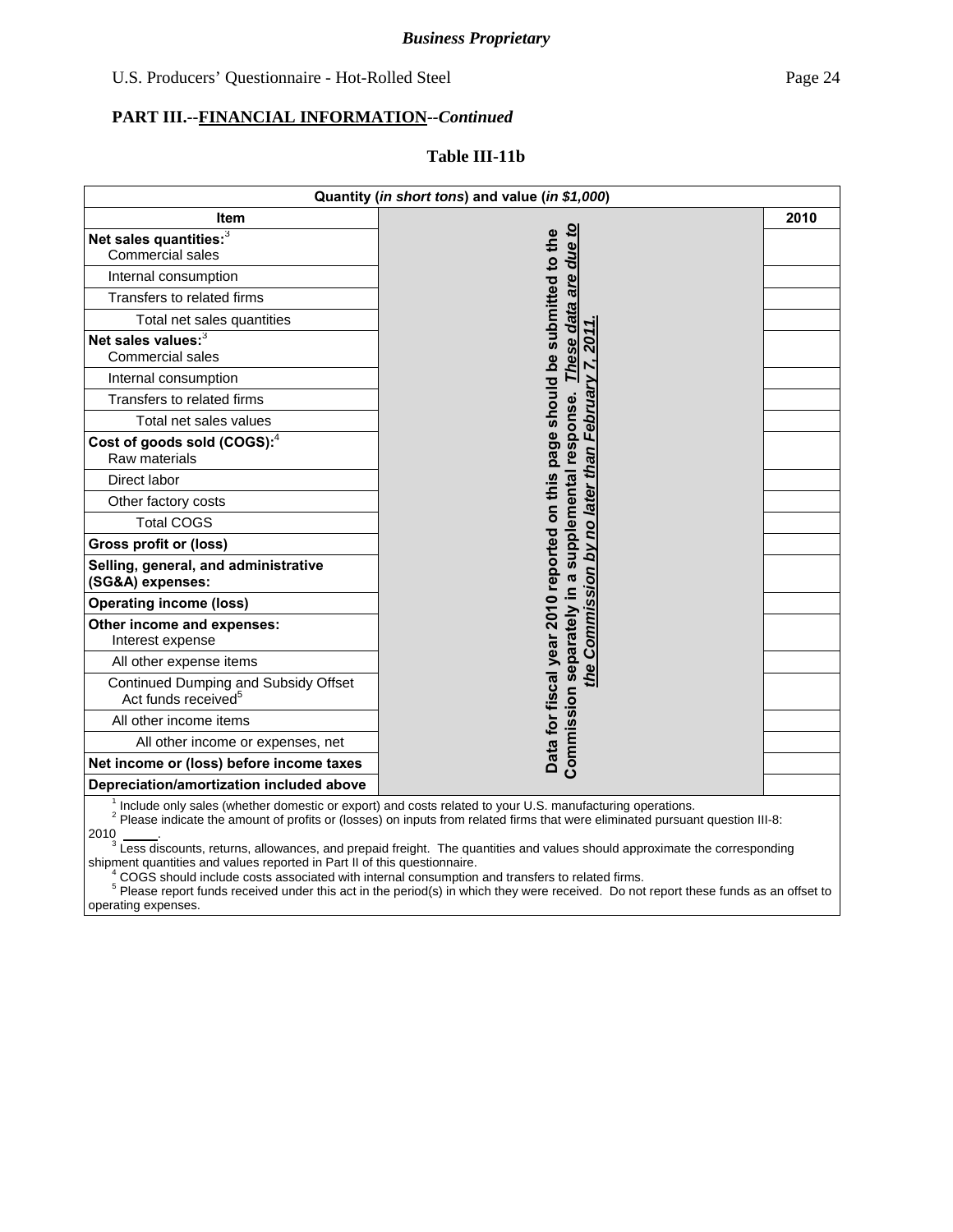III-12a. **Nonrecurring charges.--**For each annual and interim period for which financial results are reported in questions III-10 and III-11, please indicate in the schedule below the specific nonrecurring charges, the particular expense/cost line items from questions III-10 and III-11 where the associated charges are included, a brief description of the charges, and the associated values (*in \$1,000*). Nonrecurring charges would include, but are not limited to, items such as asset write-offs and accelerated depreciation due to restructuring of the company's hot-rolled steel operations.

|                                                                                                                                                                                                                                                 |      | Fiscal years ended-- |      |      |      |                              |  |
|-------------------------------------------------------------------------------------------------------------------------------------------------------------------------------------------------------------------------------------------------|------|----------------------|------|------|------|------------------------------|--|
| <b>Item</b>                                                                                                                                                                                                                                     | 2005 | 2006                 | 2007 | 2008 | 2009 | 2010                         |  |
| Non-recurring charges: (In the far left column please provide a brief description of each nonrecurring charge and<br>indicate the particular expense/cost line items where the associated charges are included in questions III-10 and III-11.) |      |                      |      |      |      |                              |  |
|                                                                                                                                                                                                                                                 |      |                      |      |      |      | <b>Please</b>                |  |
| 2.                                                                                                                                                                                                                                              |      |                      |      |      |      | provide<br>2010 data         |  |
| 3.                                                                                                                                                                                                                                              |      |                      |      |      |      | on the                       |  |
| 4.                                                                                                                                                                                                                                              |      |                      |      |      |      | following                    |  |
| 5.                                                                                                                                                                                                                                              |      |                      |      |      |      | page per the<br>instructions |  |
| 6.                                                                                                                                                                                                                                              |      |                      |      |      |      | <b>found</b>                 |  |
|                                                                                                                                                                                                                                                 |      |                      |      |      |      | therein.                     |  |

III-12b. **Nonrecurring charges--***Continued***.--**For each annual and interim period for which financial results are reported in questions III-10 and III-11, please indicate in the schedule below the specific nonrecurring charges, the particular expense/cost line items from questions III-10 and III-11 where the associated charges are included, a brief description of the charges, and the associated values (*in \$1,000*). Nonrecurring charges would include, but are not limited to, items such as asset write-offs and accelerated depreciation due to restructuring of the company's hotrolled steel operations.

|                                                                                                                                                                                                                                                 |      | Fiscal years ended--                                                                                             |      |      |      |      |  |  |
|-------------------------------------------------------------------------------------------------------------------------------------------------------------------------------------------------------------------------------------------------|------|------------------------------------------------------------------------------------------------------------------|------|------|------|------|--|--|
| <b>Item</b>                                                                                                                                                                                                                                     | 2005 | 2006                                                                                                             | 2007 | 2008 | 2009 | 2010 |  |  |
| Non-recurring charges: (In the far left column please provide a brief description of each nonrecurring charge and<br>indicate the particular expense/cost line items where the associated charges are included in questions III-10 and III-11.) |      |                                                                                                                  |      |      |      |      |  |  |
|                                                                                                                                                                                                                                                 |      |                                                                                                                  |      |      |      |      |  |  |
| 2.                                                                                                                                                                                                                                              |      |                                                                                                                  |      |      |      |      |  |  |
| 3.                                                                                                                                                                                                                                              |      | Data for fiscal year 2010 reported on this page should be                                                        |      |      |      |      |  |  |
| 4.                                                                                                                                                                                                                                              |      | submitted to the Commission separately in a supplemental<br>response. These data are due to the Commission by no |      |      |      |      |  |  |
| 5.                                                                                                                                                                                                                                              |      | later than February 7, 2011.                                                                                     |      |      |      |      |  |  |
| 6.                                                                                                                                                                                                                                              |      |                                                                                                                  |      |      |      |      |  |  |
|                                                                                                                                                                                                                                                 |      |                                                                                                                  |      |      |      |      |  |  |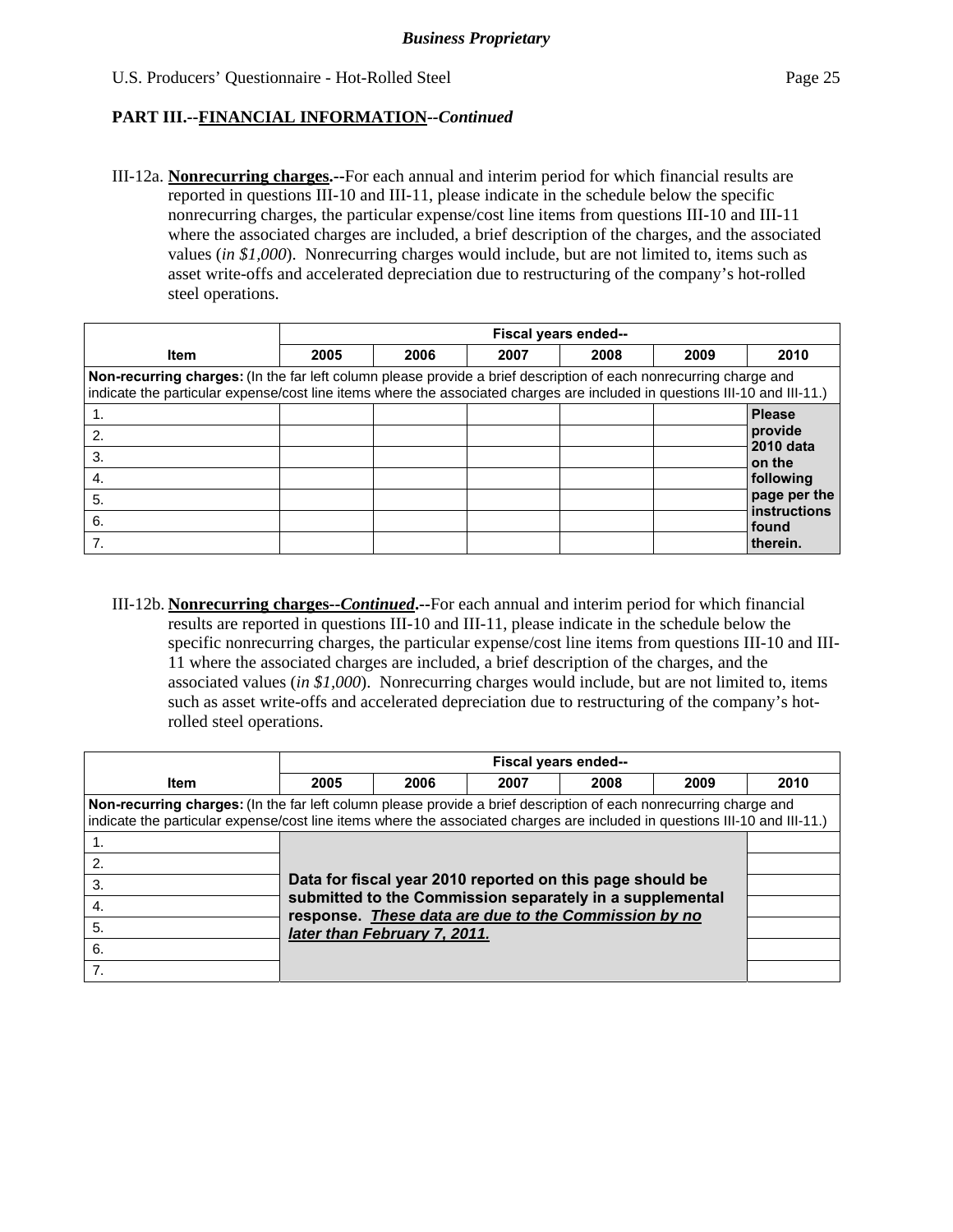III-13a. **Asset values.--**Report the total assets associated with the production, warehousing, and sale of hot-rolled steel. If your firm does not maintain some or all of the specific asset data in the normal course of business, please estimate it based upon some rational method (such as production, sales, or costs) that is consistent with your cost allocations in the previous question. Your finished goods inventory value should reconcile with the inventory quantity data reported in Part II. Provide data as of the end of your six most recently completed fiscal years in chronological order from left to right.

|                                                                                                                                        |      |      |      | Value (in \$1,000) |      |                                                |
|----------------------------------------------------------------------------------------------------------------------------------------|------|------|------|--------------------|------|------------------------------------------------|
| Item                                                                                                                                   | 2005 | 2006 | 2007 | 2008               | 2009 | 2010                                           |
| <b>ASSETS</b> associated with the<br>production, warehousing, and sale of<br>product:<br>1. Current assets:<br>A. Cash and equivalents |      |      |      |                    |      | Please provide 2010 data on the following page |
| B. Accounts receivable, net                                                                                                            |      |      |      |                    |      |                                                |
| C. Inventories                                                                                                                         |      |      |      |                    |      |                                                |
| D. Other (describe:                                                                                                                    |      |      |      |                    |      |                                                |
| E. Total current assets (lines<br>1.A. through 1.D.)                                                                                   |      |      |      |                    |      |                                                |
| 2. Property, plant, and equipment<br>A. Original cost of property,<br>plant, and equipment                                             |      |      |      |                    |      | ctions                                         |
| B. Less: Accumulated<br>depreciation                                                                                                   |      |      |      |                    |      | instru                                         |
| C. Equals: Book value of<br>property, plant, and<br>equipment                                                                          |      |      |      |                    |      | the<br>ē0                                      |
| 3. Other (describe:                                                                                                                    |      |      |      |                    |      |                                                |
| 4. Total assets (lines 1.E., 2.C.,<br>and $3)$                                                                                         |      |      |      |                    |      |                                                |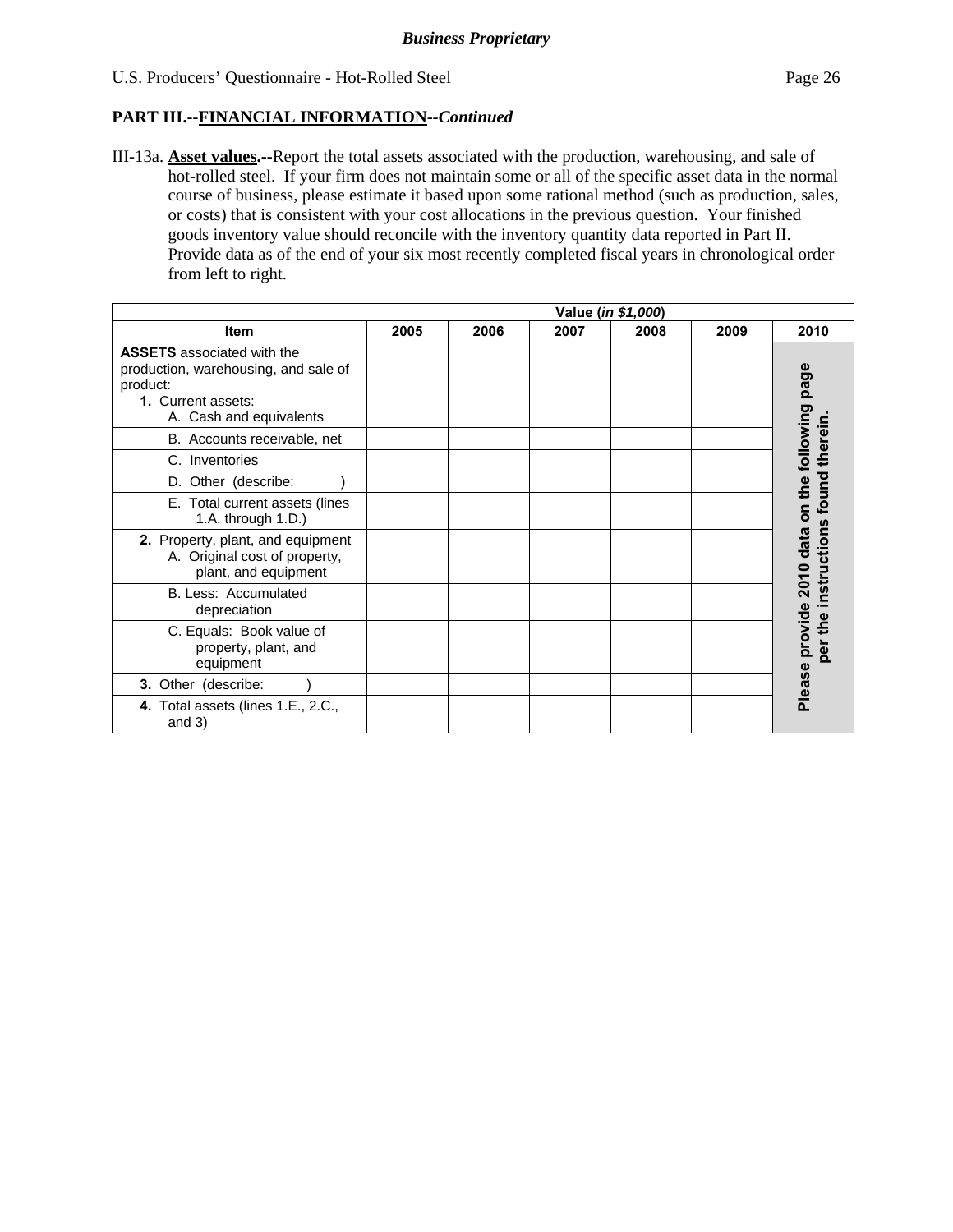III-13b. **Asset values--***Continued***.--**Report the total assets associated with the production, warehousing, and sale of hot-rolled steel. If your firm does not maintain some or all of the specific asset data in the normal course of business, please estimate it based upon some rational method (such as production, sales, or costs) that is consistent with your cost allocations in the previous question. Your finished goods inventory value should reconcile with the inventory quantity data reported in Part II. Provide data as of the end of your six most recently completed fiscal years in chronological order from left to right.

|                                                                                                                                        |                                                                                                                                                                                                               |      |      | Value (in \$1,000) |      |      |
|----------------------------------------------------------------------------------------------------------------------------------------|---------------------------------------------------------------------------------------------------------------------------------------------------------------------------------------------------------------|------|------|--------------------|------|------|
| <b>Item</b>                                                                                                                            | 2005                                                                                                                                                                                                          | 2006 | 2007 | 2008               | 2009 | 2010 |
| <b>ASSETS</b> associated with the<br>production, warehousing, and sale of<br>product:<br>1. Current assets:<br>A. Cash and equivalents |                                                                                                                                                                                                               |      |      |                    |      |      |
| B. Accounts receivable, net                                                                                                            |                                                                                                                                                                                                               |      |      |                    |      |      |
| C. Inventories                                                                                                                         |                                                                                                                                                                                                               |      |      |                    |      |      |
| D. Other (describe:                                                                                                                    |                                                                                                                                                                                                               |      |      |                    |      |      |
| E. Total current assets (lines<br>1.A. through $1.D.$ )                                                                                | Data for fiscal year 2010 reported on this page<br>should be submitted to the Commission separately<br>in a supplemental response. These data are due to<br>the Commission by no later than February 7, 2011. |      |      |                    |      |      |
| 2. Property, plant, and equipment<br>A. Original cost of property,<br>plant, and equipment                                             |                                                                                                                                                                                                               |      |      |                    |      |      |
| B. Less: Accumulated<br>depreciation                                                                                                   |                                                                                                                                                                                                               |      |      |                    |      |      |
| C. Equals: Book value of<br>property, plant, and<br>equipment                                                                          |                                                                                                                                                                                                               |      |      |                    |      |      |
| 3. Other (describe:                                                                                                                    |                                                                                                                                                                                                               |      |      |                    |      |      |
| 4. Total assets (lines 1.E., 2.C.,<br>and $3)$                                                                                         |                                                                                                                                                                                                               |      |      |                    |      |      |

III-14. **Capital expenditures and research and development expenses.--**Report your firm's capital expenditures and research and development expenses on hot-rolled steel. *Provide data for your firm's 2005-2009 fiscal years in chronological order from left to right.*

|                      |      |      |      | Value ( <i>in \$1,000</i> ) |      |      |
|----------------------|------|------|------|-----------------------------|------|------|
| <b>Item</b>          | 2005 | 2006 | 2007 | 2008                        | 2009 | 2010 |
| Capital expenditures |      |      |      |                             |      |      |
| Research and         |      |      |      |                             |      |      |
| development expenses |      |      |      |                             |      |      |

Data for fiscal year 2010 reported in the following table *should be submitted to the Commission separately in a supplemental response. These data are due to the* **Commission by no later than February 7, 2011.**

|                      | Value ( <i>in \$1,000</i> ) |      |
|----------------------|-----------------------------|------|
| Item                 |                             | 2010 |
| Capital expenditures |                             |      |
| Research and         |                             |      |
| development expenses |                             |      |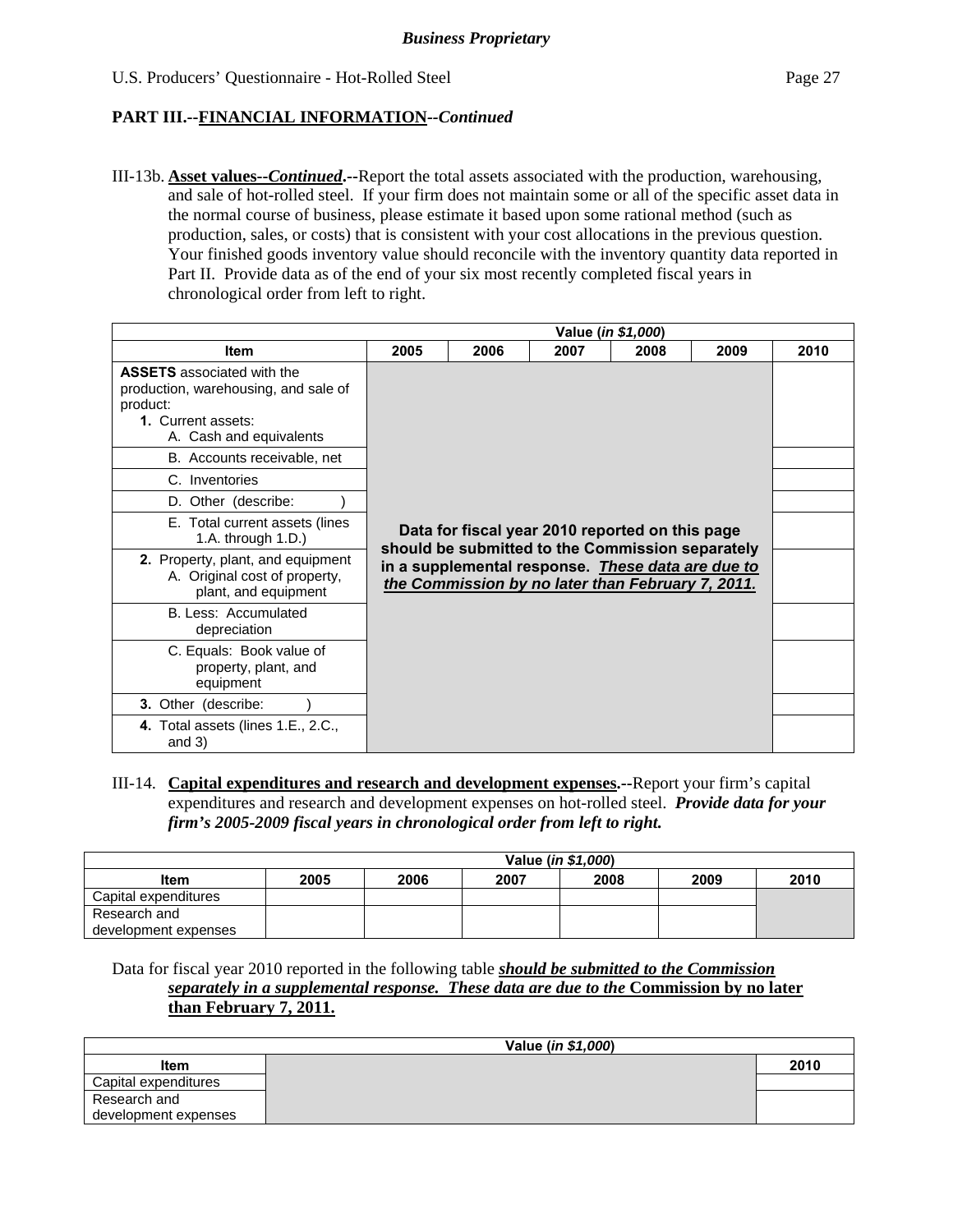# **PART IV.--PRICING AND MARKET FACTORS**

Further information on this part of the questionnaire can be obtained from **Craig Thomsen** (202-205- 3226, craig.thomsen@usitc.gov).

IV-1. Please identify the individual to be contacted regarding the confidential information requested in part IV?

Name and title:

Please indicate the manner by which Commission staff may contact the individual responsible for part IV with questions regarding the submitted confidential information.

| $\cdot$ $\cdot$ | m            |
|-----------------|--------------|
| $\sim$          | phone:       |
| $ man.$         | $\Delta$ let |
| Fax:            | -            |

# **PRICE DATA**

This section requests quarterly quantity and value data, f.o.b. your U.S. point of shipment, for your commercial shipments to unrelated U.S. customers since 2005 of the following products produced by your firm.

*Product 1.***–Hot-rolled carbon steel plate in coils, as-rolled (unprocessed), not pickled or temper-rolled, not high strength, produced to AISI-1006-1025 grade (including, but not limited to, ASTM A36), 0.187" through 0.625" in nominal or actual thickness, 40" through 72" in width.**

*Product 2***.–Hot-rolled carbon sheet in coils, commercial quality, SAE 1006-1015 or ASTM A1011 equivalent, not high-strength, not pickled and oiled, not temper-rolled, 0.090" through 0.171" in nominal or actual thickness, 40" to 72" in width.**

*Product 3***.–Hot-rolled carbon steel sheet in coils, commercial quality SAE 1006-1015 or ASTM A1011 equivalent, pickled and oiled, temper-rolled, not high strength, 0.090" through 0.171" in nominal or actual thickness, 40" to 72" in width.**

*Product 4***.–Hot-rolled carbon steel plate in coils, as-rolled (unprocessed), not pickled or temper-rolled, in high strength low alloy qualities according to SAE J 1392, ASTM A-572/656/1011, 0.187" through 0.625" in nominal or actual thickness 40" through 72" in width***.*

**Please note that total dollar values should be f.o.b., U.S. point of shipment and should not include U.S.-inland transportation costs. Total dollar values should reflect the** *final net* **amount paid to you (i.e., should be net of all deductions for discounts or rebates). See instruction booklet.** 

*If fourth quarter 2010 pricing data are unavailable by January 10, 2011, they must be submitted no later than February 7, 2011.*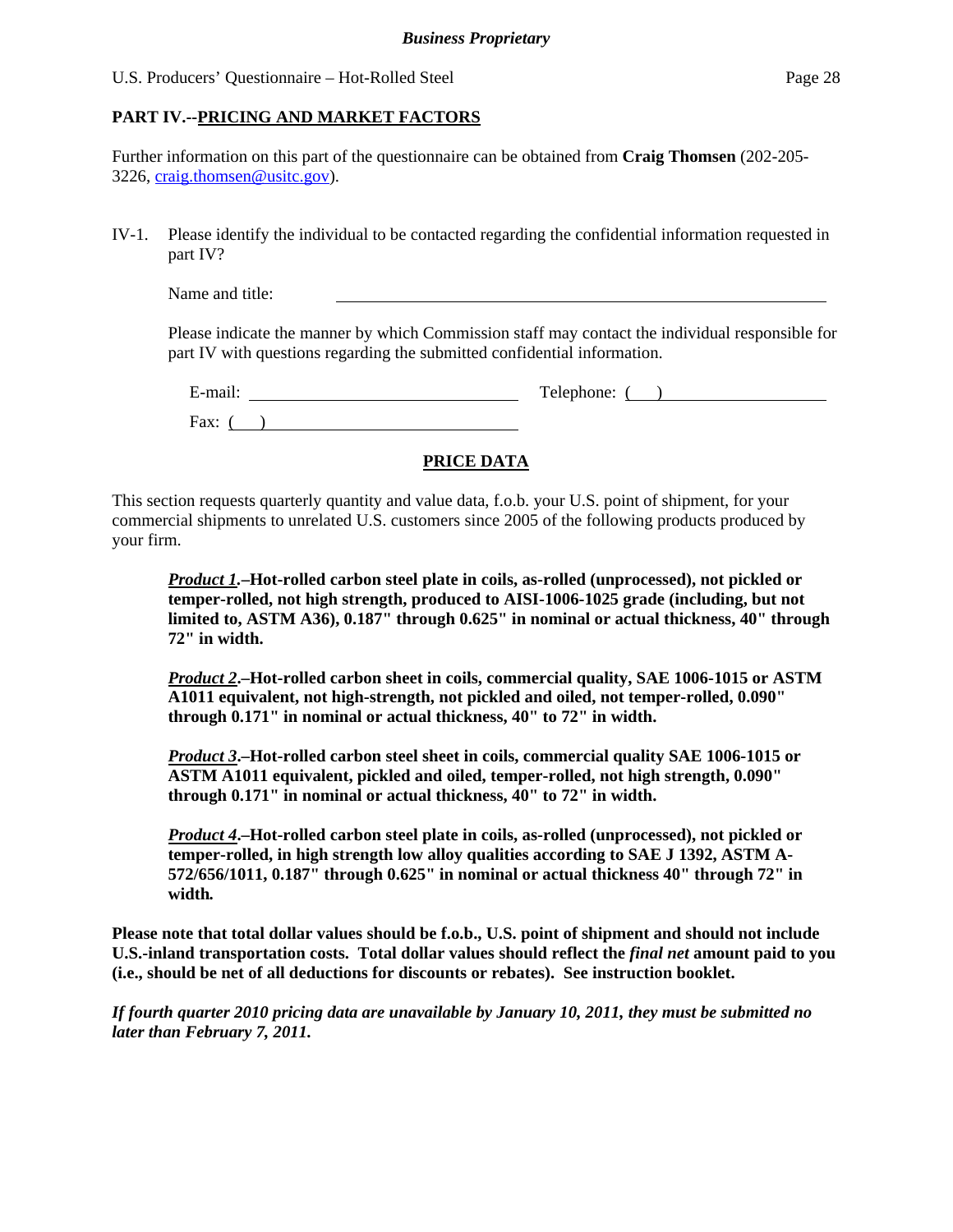# **PART IV.--PRICING AND MARKET FACTORS***--Continued*

IV-2. Pricing data.--Report below the quarterly price data<sup>1</sup> for pricing products<sup>2</sup> produced and sold by your firm.

|                           | <b>Product 1</b>            |                    | <b>Product 2</b>            |                    | Product 3                   |                    | <b>Product 4</b>            |                    |
|---------------------------|-----------------------------|--------------------|-----------------------------|--------------------|-----------------------------|--------------------|-----------------------------|--------------------|
| <b>Period of shipment</b> | Quantity<br>(short<br>tons) | Value<br>(dollars) | Quantity<br>(short<br>tons) | Value<br>(dollars) | Quantity<br>(short<br>tons) | Value<br>(dollars) | Quantity<br>(short<br>tons) | Value<br>(dollars) |
| 2005:                     |                             |                    |                             |                    |                             |                    |                             |                    |
| January-March             |                             |                    |                             |                    |                             |                    |                             |                    |
| April-June                |                             |                    |                             |                    |                             |                    |                             |                    |
| July-September            |                             |                    |                             |                    |                             |                    |                             |                    |
| October-December          |                             |                    |                             |                    |                             |                    |                             |                    |
| 2006:                     |                             |                    |                             |                    |                             |                    |                             |                    |
| January-March             |                             |                    |                             |                    |                             |                    |                             |                    |
| April-June                |                             |                    |                             |                    |                             |                    |                             |                    |
| July-September            |                             |                    |                             |                    |                             |                    |                             |                    |
| October-December          |                             |                    |                             |                    |                             |                    |                             |                    |
| 2007:                     |                             |                    |                             |                    |                             |                    |                             |                    |
| January-March             |                             |                    |                             |                    |                             |                    |                             |                    |
| April-June                |                             |                    |                             |                    |                             |                    |                             |                    |
| July-September            |                             |                    |                             |                    |                             |                    |                             |                    |
| October-December          |                             |                    |                             |                    |                             |                    |                             |                    |
| 2008:                     |                             |                    |                             |                    |                             |                    |                             |                    |
| January-March             |                             |                    |                             |                    |                             |                    |                             |                    |
| April-June                |                             |                    |                             |                    |                             |                    |                             |                    |
| July-September            |                             |                    |                             |                    |                             |                    |                             |                    |
| October-December          |                             |                    |                             |                    |                             |                    |                             |                    |
| 2009:                     |                             |                    |                             |                    |                             |                    |                             |                    |
| January-March             |                             |                    |                             |                    |                             |                    |                             |                    |
| April-June                |                             |                    |                             |                    |                             |                    |                             |                    |
| July-September            |                             |                    |                             |                    |                             |                    |                             |                    |
| October-December          |                             |                    |                             |                    |                             |                    |                             |                    |
| 2010:                     |                             |                    |                             |                    |                             |                    |                             |                    |
| January-March             |                             |                    |                             |                    |                             |                    |                             |                    |
| April-June                |                             |                    |                             |                    |                             |                    |                             |                    |
| July-September            |                             |                    |                             |                    |                             |                    |                             |                    |
| October-December          |                             |                    |                             |                    |                             |                    |                             |                    |

<sup>1</sup> Net values (*i.e.*, gross sales values less all discounts, allowances, rebates, prepaid freight, and the value of returned goods),

f.o.b. your U.S. point of shipment.<br><sup>2</sup> Pricing product definitions are provided on the first page of Part IV.

**Note.--**If your product does not exactly meet the product specifications but is competitive with the specified product, provide a description of your product:

| Product 1:                 |  |  |
|----------------------------|--|--|
| Product 2:                 |  |  |
| Product 3:<br><b>TOUUL</b> |  |  |
| Product 4:                 |  |  |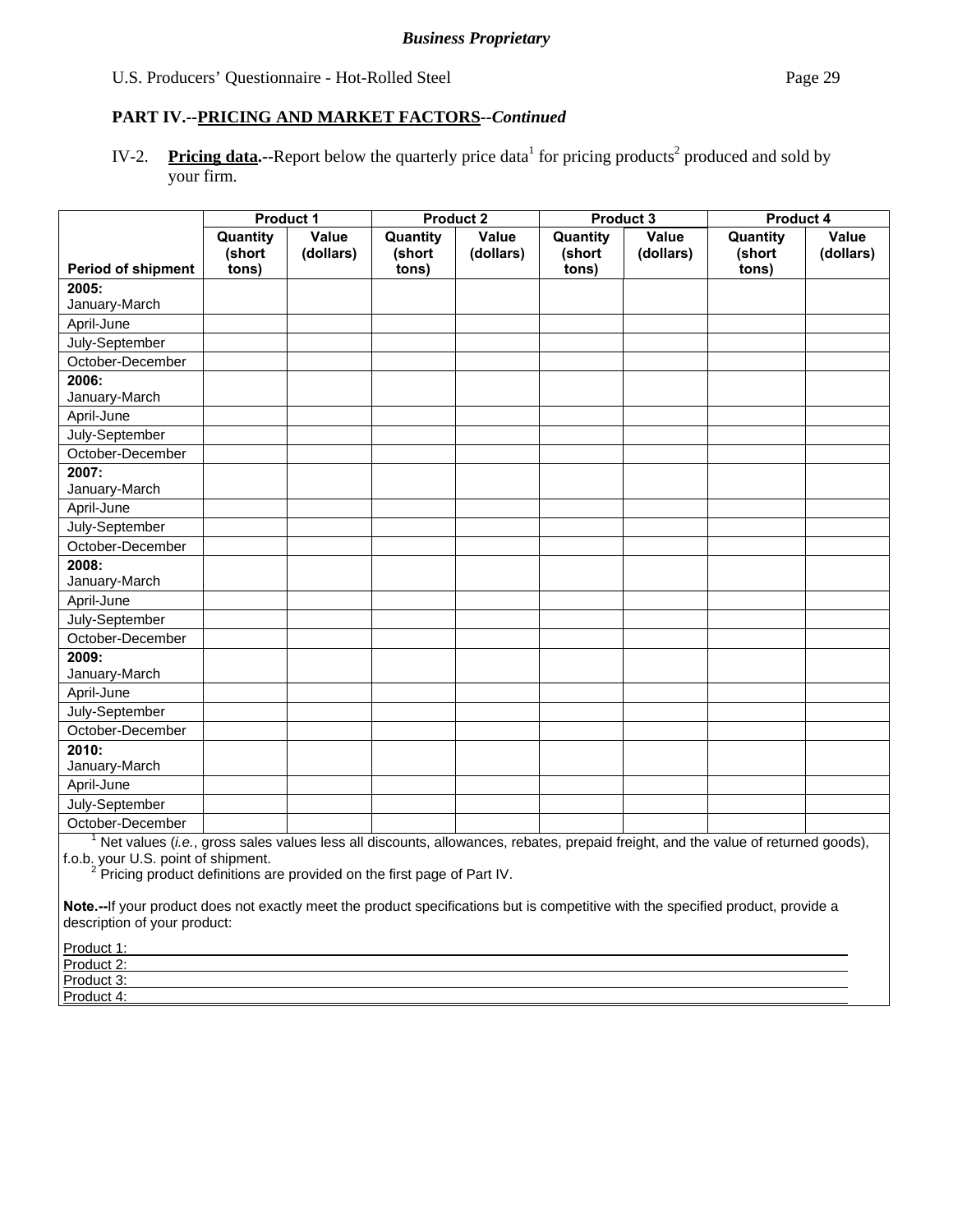| $IV-3.$ | <b>Price setting.</b> -- How does your firm determine the prices (including any surcharges) that it<br>charges for sales of hot-rolled steel (check all that apply)? If your firm issues price lists, please<br>include a copy of a recent price list with your submission. If your price list is large, please only<br>submit some sample pages. |                                                                                                      |  |  |  |  |  |  |  |  |
|---------|---------------------------------------------------------------------------------------------------------------------------------------------------------------------------------------------------------------------------------------------------------------------------------------------------------------------------------------------------|------------------------------------------------------------------------------------------------------|--|--|--|--|--|--|--|--|
|         |                                                                                                                                                                                                                                                                                                                                                   | Transaction by transaction<br>Contracts<br>Set price lists                                           |  |  |  |  |  |  |  |  |
|         |                                                                                                                                                                                                                                                                                                                                                   |                                                                                                      |  |  |  |  |  |  |  |  |
|         |                                                                                                                                                                                                                                                                                                                                                   |                                                                                                      |  |  |  |  |  |  |  |  |
|         |                                                                                                                                                                                                                                                                                                                                                   |                                                                                                      |  |  |  |  |  |  |  |  |
| $IV-4.$ | <i>apply</i> ).                                                                                                                                                                                                                                                                                                                                   | <b>Discount policy.--</b> Please indicate and describe your firm's discount policies (check all that |  |  |  |  |  |  |  |  |
|         | Quantity discounts<br>No discounts<br>Annual total volume discounts                                                                                                                                                                                                                                                                               |                                                                                                      |  |  |  |  |  |  |  |  |
|         | Other--Please describe: Note: Note: Note: Note: Note: Note: Note: Note: Note: Note: Note: Note: Note: Note: Note: Note: Note: Note: Note: Note: Note: Note: Note: Note: Note: Note: Note: Note: Note: Note: Note: Note: Note:                                                                                                                     |                                                                                                      |  |  |  |  |  |  |  |  |
|         |                                                                                                                                                                                                                                                                                                                                                   |                                                                                                      |  |  |  |  |  |  |  |  |
|         |                                                                                                                                                                                                                                                                                                                                                   |                                                                                                      |  |  |  |  |  |  |  |  |
| $IV-5.$ |                                                                                                                                                                                                                                                                                                                                                   | Surcharges.--                                                                                        |  |  |  |  |  |  |  |  |
|         | (a)                                                                                                                                                                                                                                                                                                                                               | Since 2005, has your firm included surcharges on its invoices for:                                   |  |  |  |  |  |  |  |  |
|         |                                                                                                                                                                                                                                                                                                                                                   | $\Box$ Transportation $\Box$ Other:<br>Raw materials<br>$\Box$ Fuel<br>$\Box$ Energy                 |  |  |  |  |  |  |  |  |
|         | (b)                                                                                                                                                                                                                                                                                                                                               | How did your firm determine the surcharge(s) (e.g., which indices were used)?                        |  |  |  |  |  |  |  |  |
|         |                                                                                                                                                                                                                                                                                                                                                   |                                                                                                      |  |  |  |  |  |  |  |  |
|         | (c)                                                                                                                                                                                                                                                                                                                                               | Please describe how the surcharges have changed since 2005?                                          |  |  |  |  |  |  |  |  |
|         |                                                                                                                                                                                                                                                                                                                                                   |                                                                                                      |  |  |  |  |  |  |  |  |
|         |                                                                                                                                                                                                                                                                                                                                                   |                                                                                                      |  |  |  |  |  |  |  |  |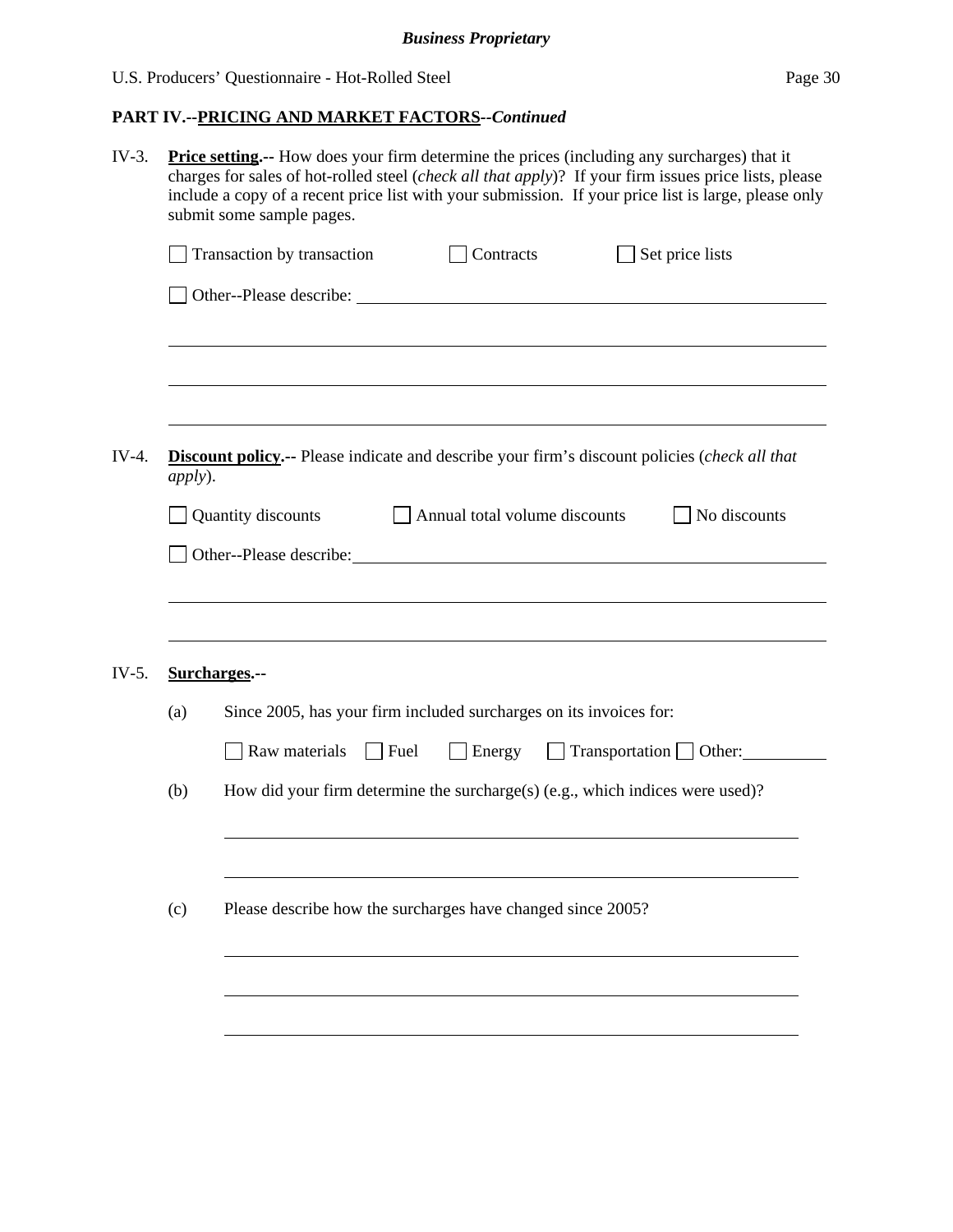#### **PART IV.--PRICING AND MARKET FACTORS***--Continued*

#### IV-6. **Pricing terms for hot-rolled steel.--**

- (a) What are your firm's typical sales terms for its U.S.-produced hot-rolled steel (*e.g.*, 2/10 net 30 days)? .
- (b) On what basis are your prices of domestic hot-rolled steel usually quoted? (check one) F.o.b.--Please specify point: Delivered
- IV-7. **Contract versus spot.--**Approximately what share of your firm's sales of its U.S.-produced hotrolled steel in 2010 were on a (1) long-term contract basis (multiple deliveries for more than 12 months), (2) short-term contract basis (multiple deliveries up to and including 12 months), and (3) spot sales basis (for a single delivery)?

| Type of sale                                                                          | Share of sales (percent) |  |  |  |
|---------------------------------------------------------------------------------------|--------------------------|--|--|--|
| Long-term contracts                                                                   |                          |  |  |  |
| Short-term contracts                                                                  |                          |  |  |  |
| Spot sales                                                                            |                          |  |  |  |
| erm contact provisions.--If you sell on a long-term contract basis, please answer the |                          |  |  |  |

IV-8. **Long-te** following questions with respect to provisions of a typical long-term contract.

|       | (a) | What is the average duration of a contract?                                                                                                                                                |
|-------|-----|--------------------------------------------------------------------------------------------------------------------------------------------------------------------------------------------|
|       | (b) | $\blacksquare$ Yes<br>Can prices be renegotiated during the contract period?<br>  No                                                                                                       |
|       | (c) | Does the contract fix quantity, price, or both? $\Box$ Quantity<br><b>Price</b><br><b>Both</b>                                                                                             |
|       | (d) | $\vert$   Yes<br>Does the contract have a meet or release provision?<br>$\overline{N_{0}}$                                                                                                 |
| IV-9. |     | <b>Short-term contract provisions.--</b> If you sell on a short-term contract basis, please answer the<br>following questions with respect to provisions of a typical short-term contract. |

| (a) | What is the average duration of a contract?                                                  |
|-----|----------------------------------------------------------------------------------------------|
| (b) | Can prices be renegotiated during the contract period?<br>$\blacksquare$ Yes<br>$\vert$   No |
| (c) | Does the contract fix quantity, price, or both? $\Box$ Quantity<br>$\vert$ Price<br>  Both   |
| (d) | Does the contract have a meet or release provision?<br>$\vert$   Yes<br>$\vert$   No         |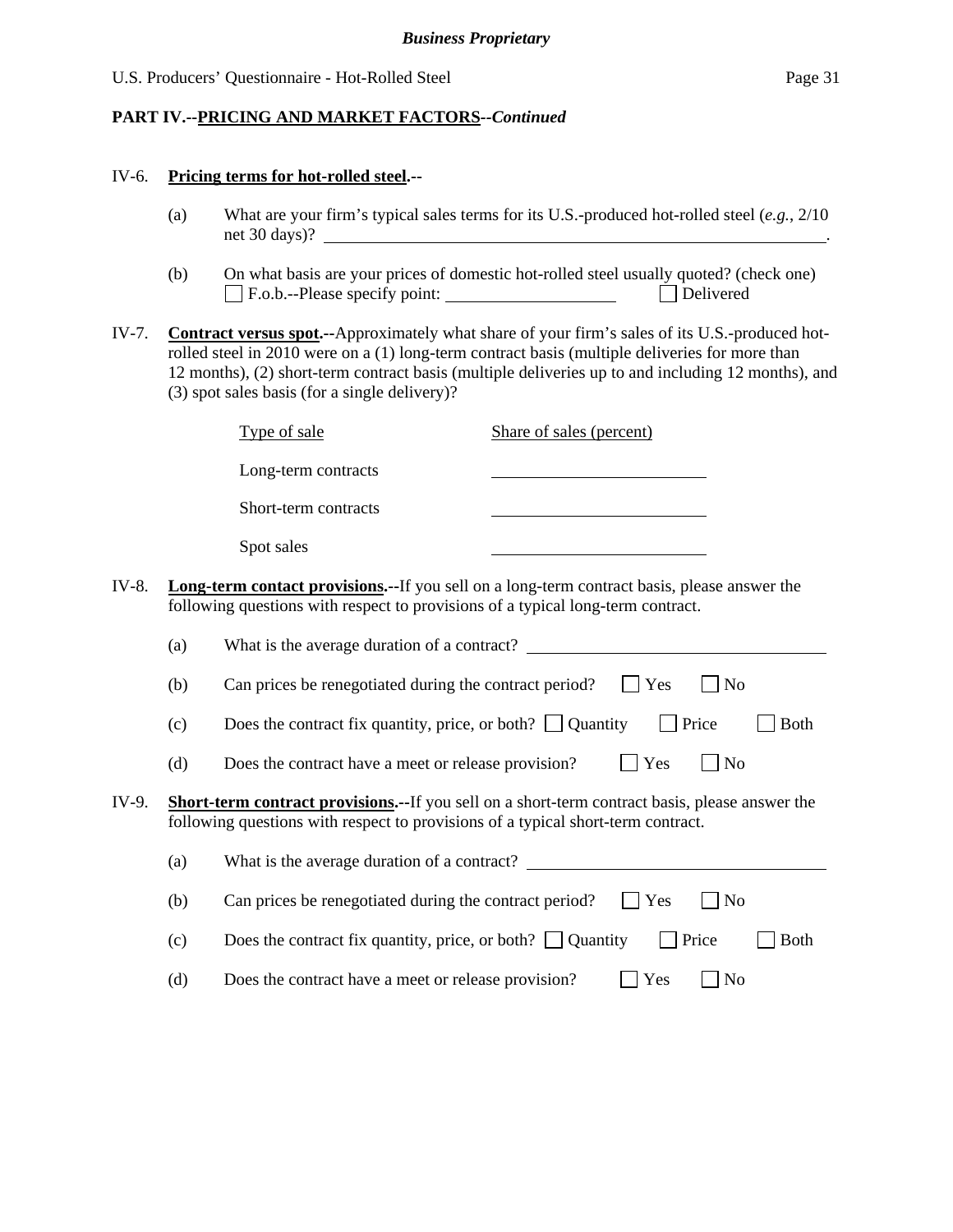#### **PART IV.--PRICING AND MARKET FACTORS***--Continued*

IV-10. **Lead times.--**What is the average lead time between a customer's order and the date of delivery for your firm's sales of your U.S.-produced hot-rolled steel?

| Source            | Share of sales in 2010 | Lead time |
|-------------------|------------------------|-----------|
| From inventory    |                        |           |
| Produced to order |                        |           |
| Total             | 100 $%$                |           |

#### IV-11. **Shipping information.--**

- (a) What is the approximate percentage of the total delivered cost of hot-rolled steel that is accounted for by U.S. inland transportation costs? \_\_\_\_\_ percent.
- (b) Who generally arranges the transportation to your customers' locations? (check one)  $\Box$ Your firm or  $\Box$  purchaser
- (c) What proportion of your sales are delivered within 100 miles of your production facility? percent. Within 101 to 1,000 miles? percent. Over 1,000 miles? percent.
- IV-12. **Geographical shipments.--** What is the geographic market area in the United States served by your firm's hot-rolled steel? (check all that apply)

| Geographic area                                                                                                         | $\sqrt{}$ if applicable |
|-------------------------------------------------------------------------------------------------------------------------|-------------------------|
| <b>Northeast.</b> –CT, ME, MA, NH, NJ, NY, PA, RI, and VT.                                                              |                         |
| <b>Midwest.</b> –IL, IN, IA, KS, MI, MN, MO, NE, ND, OH, SD, and WI.                                                    |                         |
| <b>Southeast.–AL, DE, DC, FL, GA, KY, MD, MS, NC, SC, TN, VA, and WV.</b>                                               |                         |
| <b>Central Southwest.–AR, LA, OK, and TX.</b>                                                                           |                         |
| <b>Mountains.-AZ, CO, ID, MT, NV, NM, UT, and WY.</b>                                                                   |                         |
| <b>Pacific Coast.–CA, OR, and WA.</b>                                                                                   |                         |
| <b>Other</b> - All other markets in the United States not previously listed, including AK, HI,<br>PR, VI, among others. |                         |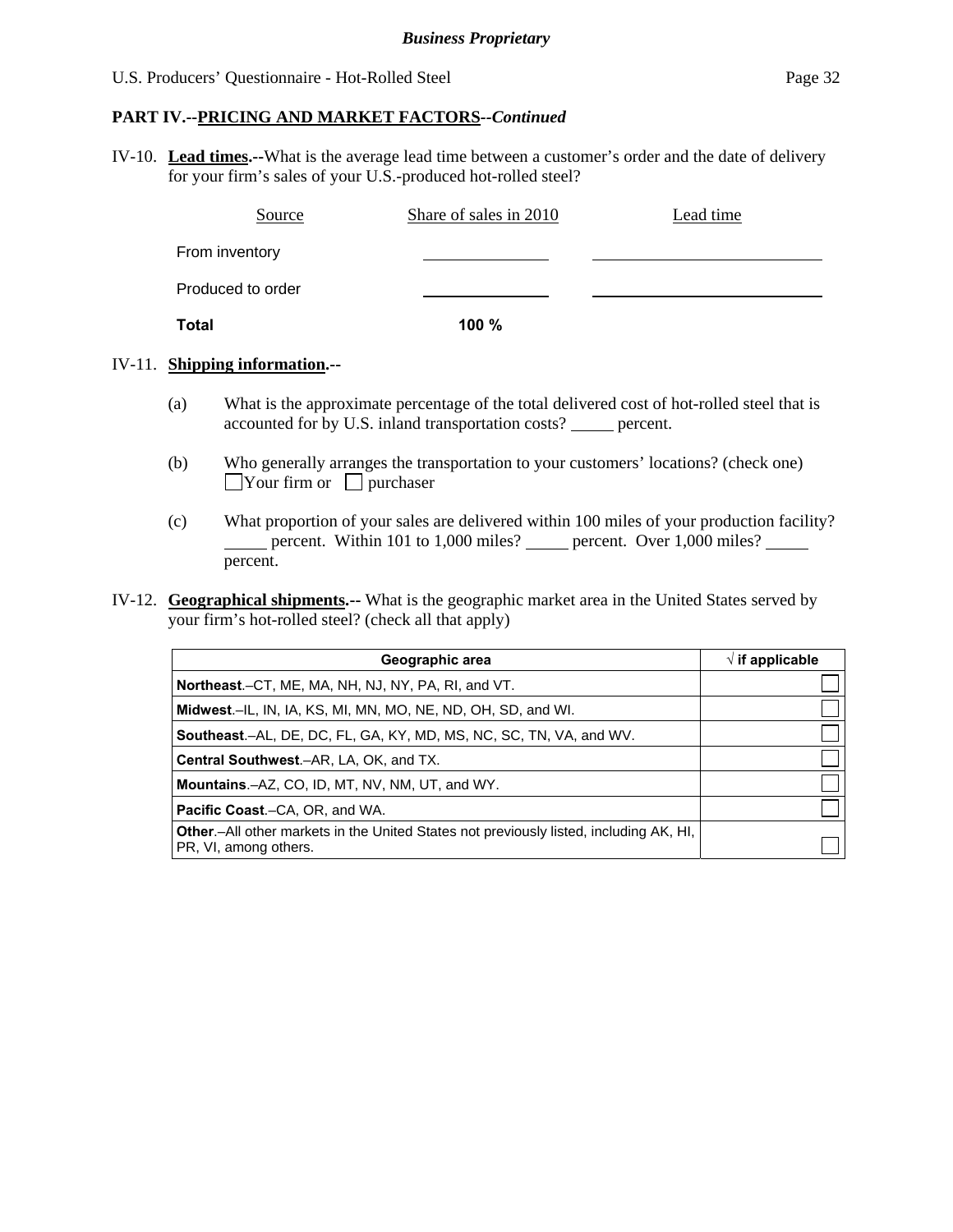# **PART IV.--PRICING AND MARKET FACTORS***--Continued*

IV-13. **End uses.--**Describe the end uses and end users of the hot-rolled steel that you manufacture. For each end-use product, what percentage of the total cost is accounted for by hot-rolled steel?

| End use            |                                                          | Share of total cost (percent)                                                                      |
|--------------------|----------------------------------------------------------|----------------------------------------------------------------------------------------------------|
| End users          |                                                          | Share of total cost (percent)                                                                      |
|                    |                                                          |                                                                                                    |
| 2005?<br>$\neg$ No | Yes--Please describe.                                    | IV-14. Changes in end uses.--Have there been any changes in the end uses of hot-rolled steel since |
| $\Box$ No          | hot-rolled steel in the future?                          | IV-15. Anticipated changes in end uses.--Do you anticipate any changes in terms of the end uses of |
|                    | $\Box$ Yes--Please describe and identify the time period |                                                                                                    |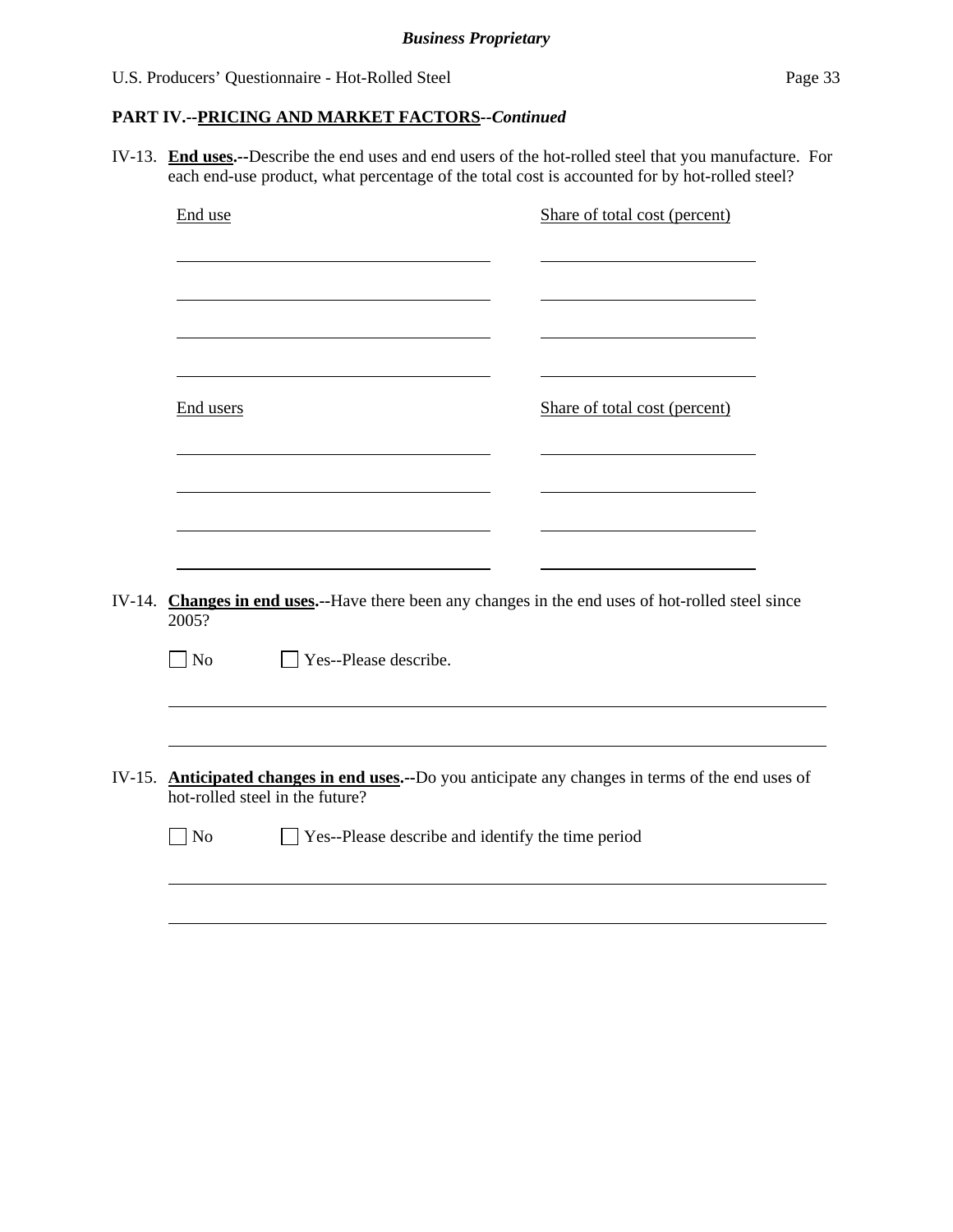# **PART IV.--PRICING AND MARKET FACTORS***--Continued*

IV-16. **Substitutes.--**Are there any nonsubject products that may be substituted for hot-rolled steel?

| N <sub>o</sub> |  |  | $\Box$ Yes--Please fill in the following table. |
|----------------|--|--|-------------------------------------------------|
|----------------|--|--|-------------------------------------------------|

|    | <b>Substitute product</b> | <b>Description of applications</b><br>and end uses in which this<br>substitute can be used | Have changes in the prices of this<br>substitute affected the price of hot-rolled<br>steel since January 1, 2005 |
|----|---------------------------|--------------------------------------------------------------------------------------------|------------------------------------------------------------------------------------------------------------------|
| 1. |                           |                                                                                            | $\Box$ Yes—Please explain.<br>$\overline{N}$                                                                     |
|    |                           |                                                                                            |                                                                                                                  |
| 2. |                           |                                                                                            | $\Box$ No<br>$\Box$ Yes--Please explain.                                                                         |
|    |                           |                                                                                            |                                                                                                                  |
| 3. |                           |                                                                                            | N <sub>0</sub><br>$\Box$ Yes--Please explain.                                                                    |
|    |                           |                                                                                            |                                                                                                                  |
| 4. |                           |                                                                                            | $\Box$ Yes--Please explain.<br>$\overline{\rm No}$                                                               |
|    |                           |                                                                                            |                                                                                                                  |

- IV-17. **Changes in substitutes.--**Have there been any changes in the number or types of products that can be substituted for hot-rolled steel since 2005?
	- No Yes--Please explain.  $\overline{a}$
- IV-18. **Anticipated changes in substitutes.--**Do you anticipate any changes in terms of the substitutability of other products for hot-rolled steel in the future?

| $\Box$ No | $\Box$ Yes--Please describe. |
|-----------|------------------------------|
|           |                              |

 $\overline{\phantom{a}}$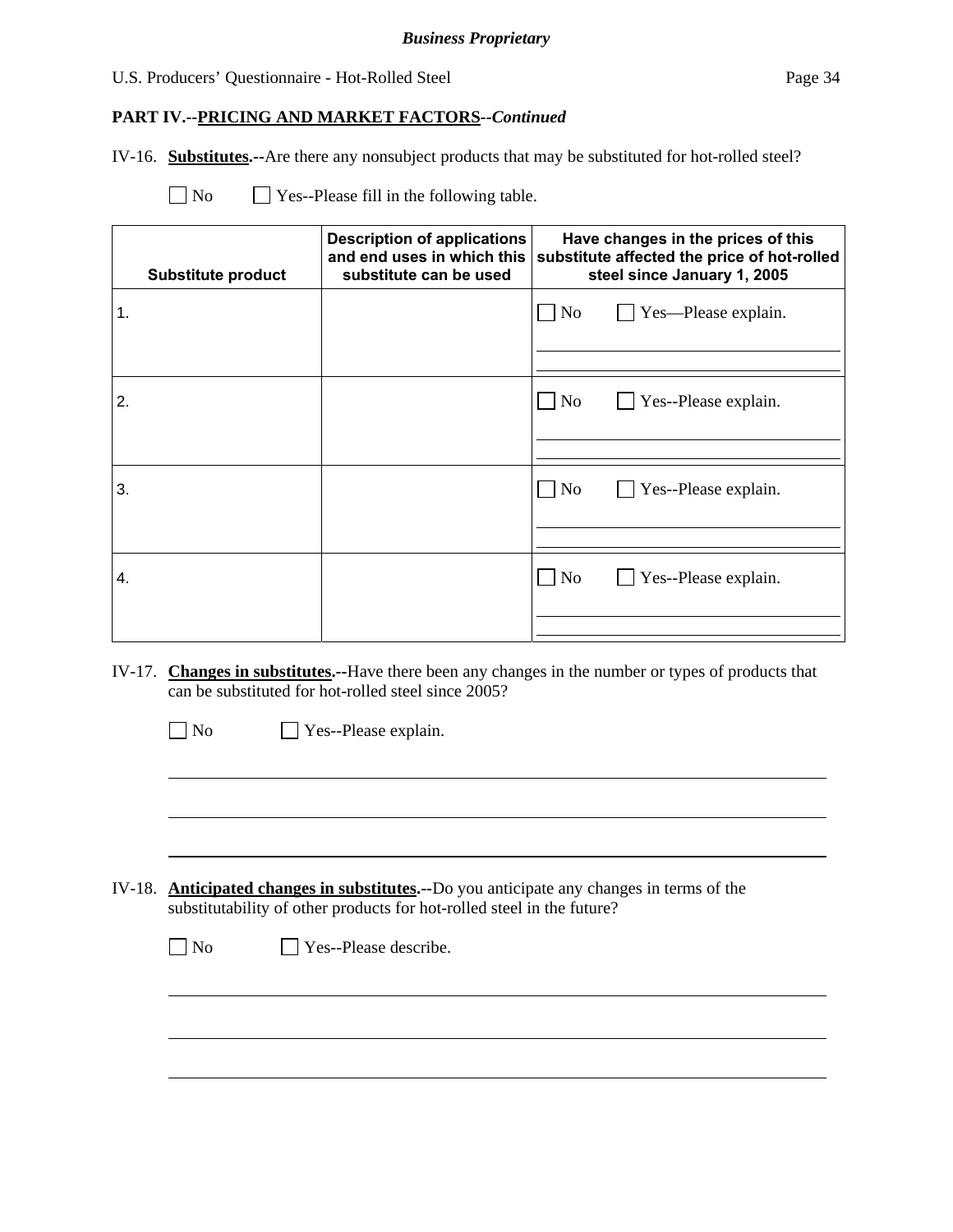# **PART IV.--PRICING AND MARKET FACTORS***--Continued*

# IV-19. **Raw material pricing.--**

| (a) | What are the major raw materials used by your firm in the production of hot-rolled steel<br>since 2005? If this has changed since 2005, please note when the change(s) occurred. |
|-----|----------------------------------------------------------------------------------------------------------------------------------------------------------------------------------|
| (b) | To what extent have changes in the prices of raw materials (e.g., coke, iron, steel scrap,<br>or slab) affected your firm's selling prices for hot-rolled steel since 2005?      |
| (c) | Do you anticipate changes in your raw material costs in the foreseeable future?<br>$\Box$ No<br>Yes--Please explain.                                                             |
| (d) | What is the typical contract length for the raw materials that you purchase?                                                                                                     |
|     |                                                                                                                                                                                  |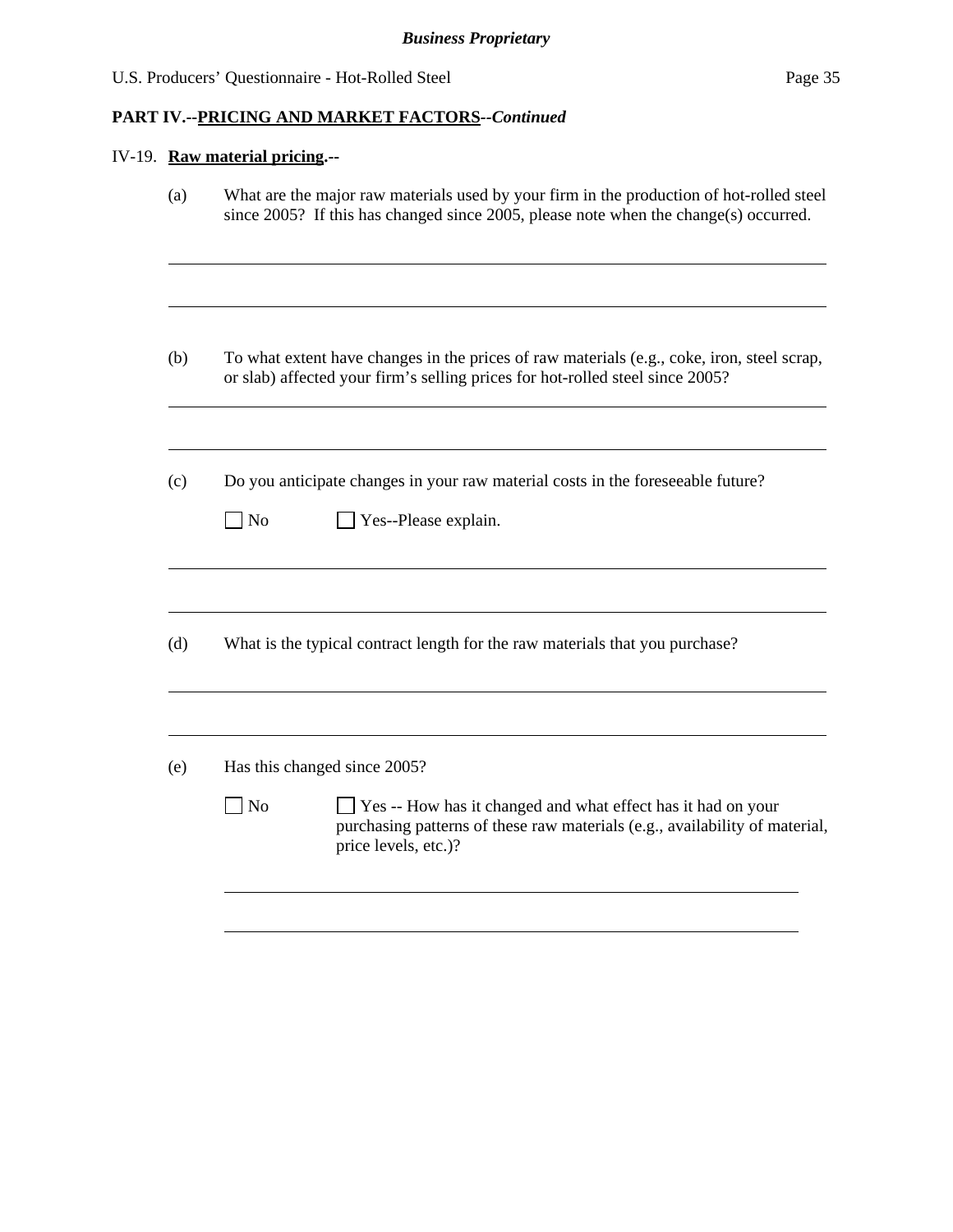| IV-20. Changes in factors affecting supply.--Have any changes occurred in any other factors affecting<br>supply (e.g., safeguard or other trade actions; changes in availability or prices of energy or labor;<br>transportation conditions; production capacity and/or methods of production; technology; export<br>markets; or alternative production opportunities) that affected the availability of U.S.-produced<br>hot-rolled steel in the U.S. market since 2005? |                                                                                                                                                                                                                                                                                                                                                                         |  |  |  |
|---------------------------------------------------------------------------------------------------------------------------------------------------------------------------------------------------------------------------------------------------------------------------------------------------------------------------------------------------------------------------------------------------------------------------------------------------------------------------|-------------------------------------------------------------------------------------------------------------------------------------------------------------------------------------------------------------------------------------------------------------------------------------------------------------------------------------------------------------------------|--|--|--|
| $\vert$ No                                                                                                                                                                                                                                                                                                                                                                                                                                                                | Yes--Please note the time period(s) of any such changes, the factors(s)<br>involved, and the impact such changes had on your shipment volumes<br>and prices.                                                                                                                                                                                                            |  |  |  |
|                                                                                                                                                                                                                                                                                                                                                                                                                                                                           |                                                                                                                                                                                                                                                                                                                                                                         |  |  |  |
|                                                                                                                                                                                                                                                                                                                                                                                                                                                                           | IV-21. Availability of supply (U.S.-produced).--                                                                                                                                                                                                                                                                                                                        |  |  |  |
| (a)                                                                                                                                                                                                                                                                                                                                                                                                                                                                       | Do you anticipate any changes in terms of the availability of U.S.-produced hot-rolled<br>steel in the U.S. market in the future?                                                                                                                                                                                                                                       |  |  |  |
|                                                                                                                                                                                                                                                                                                                                                                                                                                                                           | Increase<br>No change<br>Decrease                                                                                                                                                                                                                                                                                                                                       |  |  |  |
| (b)                                                                                                                                                                                                                                                                                                                                                                                                                                                                       | If you anticipate changes in supply, please explain.                                                                                                                                                                                                                                                                                                                    |  |  |  |
|                                                                                                                                                                                                                                                                                                                                                                                                                                                                           |                                                                                                                                                                                                                                                                                                                                                                         |  |  |  |
|                                                                                                                                                                                                                                                                                                                                                                                                                                                                           | IV-22. <b>Allocation.</b> --Has your firm refused, declined, or been unable to supply hot-rolled steel since<br>2005? (Examples include placing customers on allocation or "controlled order entry," declining<br>to accept new customers or renew existing customers, delivering less than the quantity promised,<br>unable to meet timely shipment commitments, etc.) |  |  |  |
| No                                                                                                                                                                                                                                                                                                                                                                                                                                                                        | Yes--Please note and document the time period(s) (i.e., month and year),<br>country of origin, and the customer involved; and the amount and<br>type of product involved.                                                                                                                                                                                               |  |  |  |
|                                                                                                                                                                                                                                                                                                                                                                                                                                                                           |                                                                                                                                                                                                                                                                                                                                                                         |  |  |  |
|                                                                                                                                                                                                                                                                                                                                                                                                                                                                           |                                                                                                                                                                                                                                                                                                                                                                         |  |  |  |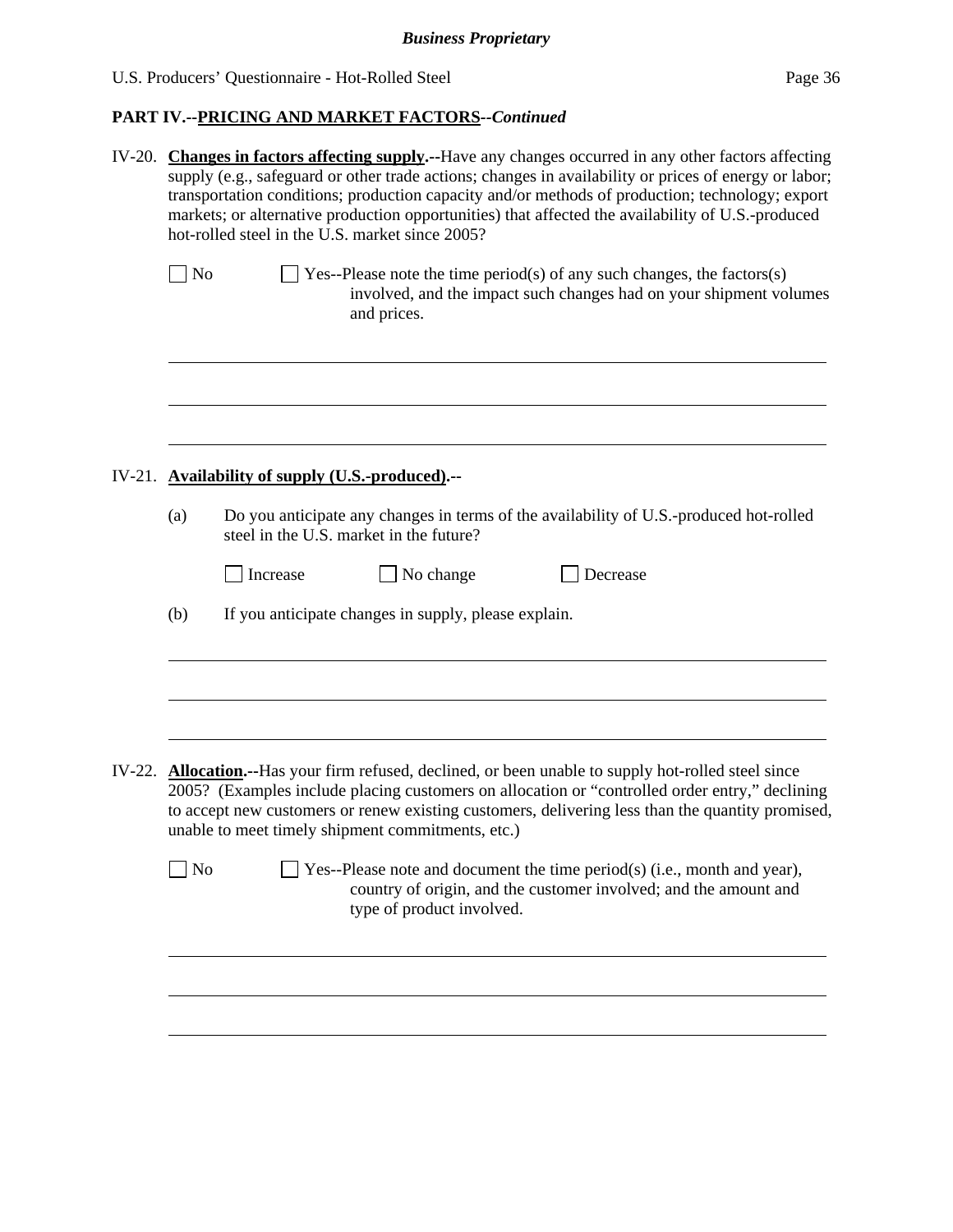| IV-23. Availability of supply (nonsubject).--Has the availability of NONSUBJECT hot-rolled steel<br>(i.e., hot-rolled steel imported from countries other than Brazil, Japan, and Russia) changed<br>since 2005?                                                                                                                                                                                                                                                                                                                                                            |  |  |  |  |
|-----------------------------------------------------------------------------------------------------------------------------------------------------------------------------------------------------------------------------------------------------------------------------------------------------------------------------------------------------------------------------------------------------------------------------------------------------------------------------------------------------------------------------------------------------------------------------|--|--|--|--|
| $\overline{\phantom{a}}$ No<br>Yes--Please explain.                                                                                                                                                                                                                                                                                                                                                                                                                                                                                                                         |  |  |  |  |
|                                                                                                                                                                                                                                                                                                                                                                                                                                                                                                                                                                             |  |  |  |  |
| IV-24. Export constraints.---Describe how easily your firm can shift its sales of hot-rolled steel<br>between the U.S. market and alternative country markets. In your discussion, please describe any<br>contracts, other sales arrangements, or other constraints that would prevent or retard your firm<br>from shifting hot-rolled steel between the U.S. and alternative country markets within a 12-month<br>period. Provide any underlying assumptions, along with relevant portions of business plans or<br>other supporting documentation that address this issue. |  |  |  |  |
|                                                                                                                                                                                                                                                                                                                                                                                                                                                                                                                                                                             |  |  |  |  |
|                                                                                                                                                                                                                                                                                                                                                                                                                                                                                                                                                                             |  |  |  |  |
| IV-25. Foreign contracts.--Do you have existing contracts for hot-rolled steel with subject foreign<br>producers?                                                                                                                                                                                                                                                                                                                                                                                                                                                           |  |  |  |  |
| Yes-- Please describe the duration of such contracts and when they are set to<br>$\Box$ No<br>expire.                                                                                                                                                                                                                                                                                                                                                                                                                                                                       |  |  |  |  |
|                                                                                                                                                                                                                                                                                                                                                                                                                                                                                                                                                                             |  |  |  |  |
| IV-26. Product changes.--Have there been any significant changes in the product range, product mix, or<br>marketing (including sales over the internet) of hot-rolled steel since 2005?                                                                                                                                                                                                                                                                                                                                                                                     |  |  |  |  |
| $\Box$ No<br>Yes--Please describe and quantify if possible.                                                                                                                                                                                                                                                                                                                                                                                                                                                                                                                 |  |  |  |  |
|                                                                                                                                                                                                                                                                                                                                                                                                                                                                                                                                                                             |  |  |  |  |
|                                                                                                                                                                                                                                                                                                                                                                                                                                                                                                                                                                             |  |  |  |  |
|                                                                                                                                                                                                                                                                                                                                                                                                                                                                                                                                                                             |  |  |  |  |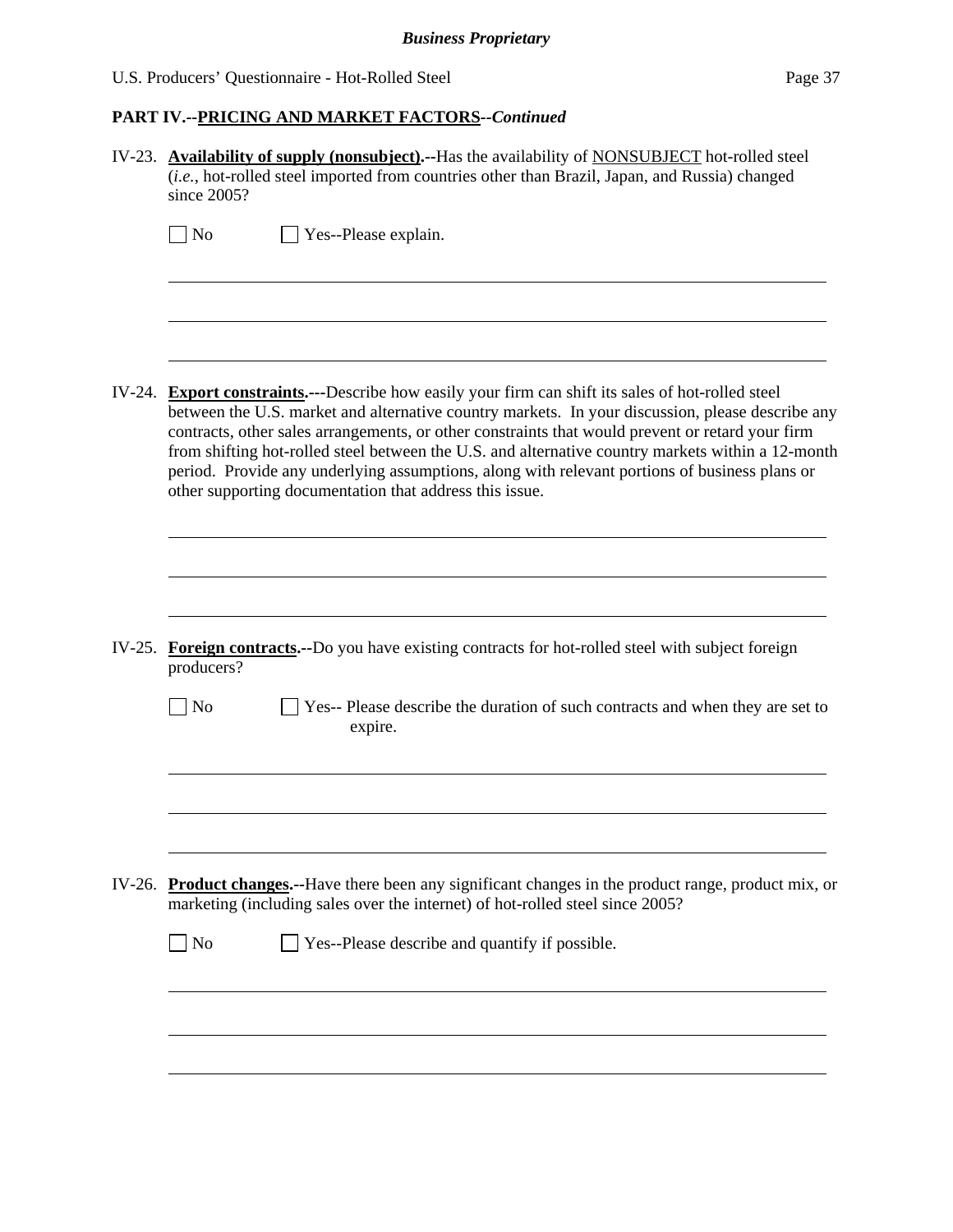| <b>Anticipated product changes.</b> --Do you anticipate any changes in terms of the product range,<br>IV-27.<br>product mix, or marketing of hot-rolled steel in the future? |                                                                                                                                                                     |                                         |                                                                                                                                                                                      |           |                                                                                        |
|------------------------------------------------------------------------------------------------------------------------------------------------------------------------------|---------------------------------------------------------------------------------------------------------------------------------------------------------------------|-----------------------------------------|--------------------------------------------------------------------------------------------------------------------------------------------------------------------------------------|-----------|----------------------------------------------------------------------------------------|
|                                                                                                                                                                              | $\Box$ No                                                                                                                                                           |                                         | $\perp$ Yes--Please identify, including the time period.                                                                                                                             |           |                                                                                        |
|                                                                                                                                                                              |                                                                                                                                                                     |                                         |                                                                                                                                                                                      |           |                                                                                        |
|                                                                                                                                                                              |                                                                                                                                                                     | IV-28. Demand trends.--                 |                                                                                                                                                                                      |           |                                                                                        |
|                                                                                                                                                                              | (a)                                                                                                                                                                 |                                         | How has the demand within the United States for hot-rolled steel changed since<br>January 1, 2005? What principal factors affect changes in demand?                                  |           |                                                                                        |
|                                                                                                                                                                              |                                                                                                                                                                     | Increased                               | No Change                                                                                                                                                                            | Decreased | Fluctuated                                                                             |
|                                                                                                                                                                              |                                                                                                                                                                     |                                         |                                                                                                                                                                                      |           |                                                                                        |
|                                                                                                                                                                              | (b)                                                                                                                                                                 | v. developing markets), please specify. | How has the demand outside the United States (if known) for hot-rolled steel changed<br>differs for specific markets outside the United States (i.e., specific regions, or developed |           | since January 1, 2005? What principal factors affect changes in demand? If your answer |
|                                                                                                                                                                              |                                                                                                                                                                     | Increased                               | No Change                                                                                                                                                                            | Decreased | Fluctuated                                                                             |
|                                                                                                                                                                              |                                                                                                                                                                     | IV-29. Anticipated demand trends.       |                                                                                                                                                                                      |           |                                                                                        |
|                                                                                                                                                                              | How do you anticipate demand will change within the United States for hot-rolled steel in<br>(a)<br>the future? What principal factors are likely to affect demand? |                                         |                                                                                                                                                                                      |           |                                                                                        |
|                                                                                                                                                                              |                                                                                                                                                                     | Increase                                | No Change                                                                                                                                                                            | Decrease  | Fluctuate                                                                              |
|                                                                                                                                                                              |                                                                                                                                                                     |                                         |                                                                                                                                                                                      |           |                                                                                        |
|                                                                                                                                                                              |                                                                                                                                                                     |                                         |                                                                                                                                                                                      |           |                                                                                        |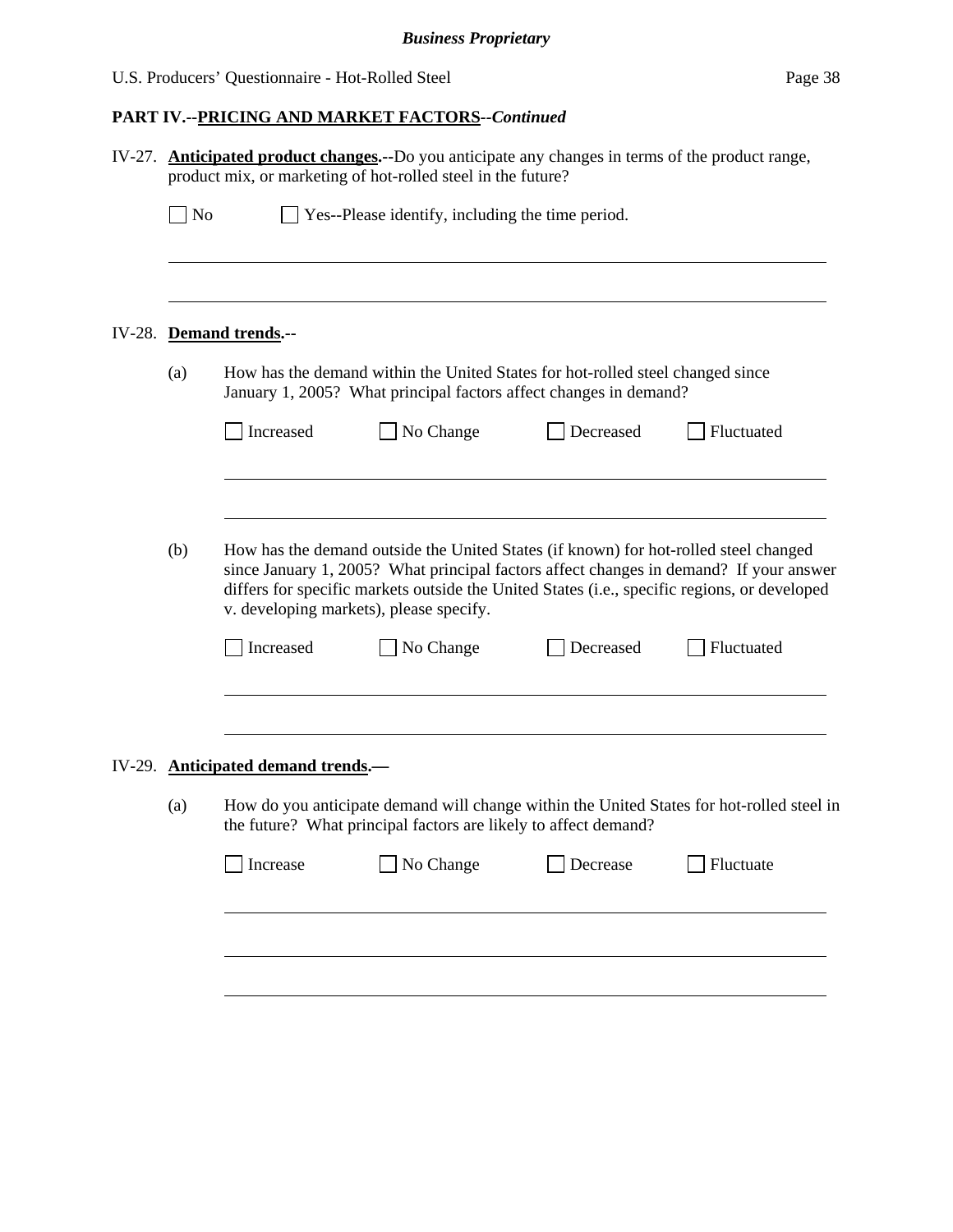|  | IV-29. Anticipated demand trends (cont'd).—                                                                      |                                                                                                                                                                                                                                                                                                                            |                                                                                                                                                                     |          |           |  |  |
|--|------------------------------------------------------------------------------------------------------------------|----------------------------------------------------------------------------------------------------------------------------------------------------------------------------------------------------------------------------------------------------------------------------------------------------------------------------|---------------------------------------------------------------------------------------------------------------------------------------------------------------------|----------|-----------|--|--|
|  | (b)                                                                                                              | How do you anticipate demand will change outside the United States for hot-rolled steel<br>to in the future? What principal factors are likely to affect demand? If your answer<br>differs for specific markets outside the United States (i.e., specific regions, or developed<br>v. developing markets), please specify. |                                                                                                                                                                     |          |           |  |  |
|  |                                                                                                                  | Increase                                                                                                                                                                                                                                                                                                                   | No Change                                                                                                                                                           | Decrease | Fluctuate |  |  |
|  |                                                                                                                  |                                                                                                                                                                                                                                                                                                                            |                                                                                                                                                                     |          |           |  |  |
|  |                                                                                                                  | IV-30. Business cycles.-                                                                                                                                                                                                                                                                                                   |                                                                                                                                                                     |          |           |  |  |
|  |                                                                                                                  | (a) Is the hot-rolled steel market subject to business cycles or conditions of competition other than<br>the changes in the overall economy?                                                                                                                                                                               |                                                                                                                                                                     |          |           |  |  |
|  | $\overline{\phantom{a}}$ No                                                                                      |                                                                                                                                                                                                                                                                                                                            | Yes-- Please explain and estimate the duration of any such cycle.                                                                                                   |          |           |  |  |
|  | (b) Have the business cycles or conditions of competition for hot-rolled steel changed since<br>January 1, 2005? |                                                                                                                                                                                                                                                                                                                            |                                                                                                                                                                     |          |           |  |  |
|  | N <sub>o</sub>                                                                                                   | Yes-- Please describe any such change.                                                                                                                                                                                                                                                                                     |                                                                                                                                                                     |          |           |  |  |
|  |                                                                                                                  |                                                                                                                                                                                                                                                                                                                            |                                                                                                                                                                     |          |           |  |  |
|  |                                                                                                                  | IV-31. Price comparisons.-                                                                                                                                                                                                                                                                                                 |                                                                                                                                                                     |          |           |  |  |
|  |                                                                                                                  |                                                                                                                                                                                                                                                                                                                            | (a) Please compare market prices of hot-rolled steel in U.S. and non-U.S. markets. Provide<br>information as to time periods and regions for any price comparisons. |          |           |  |  |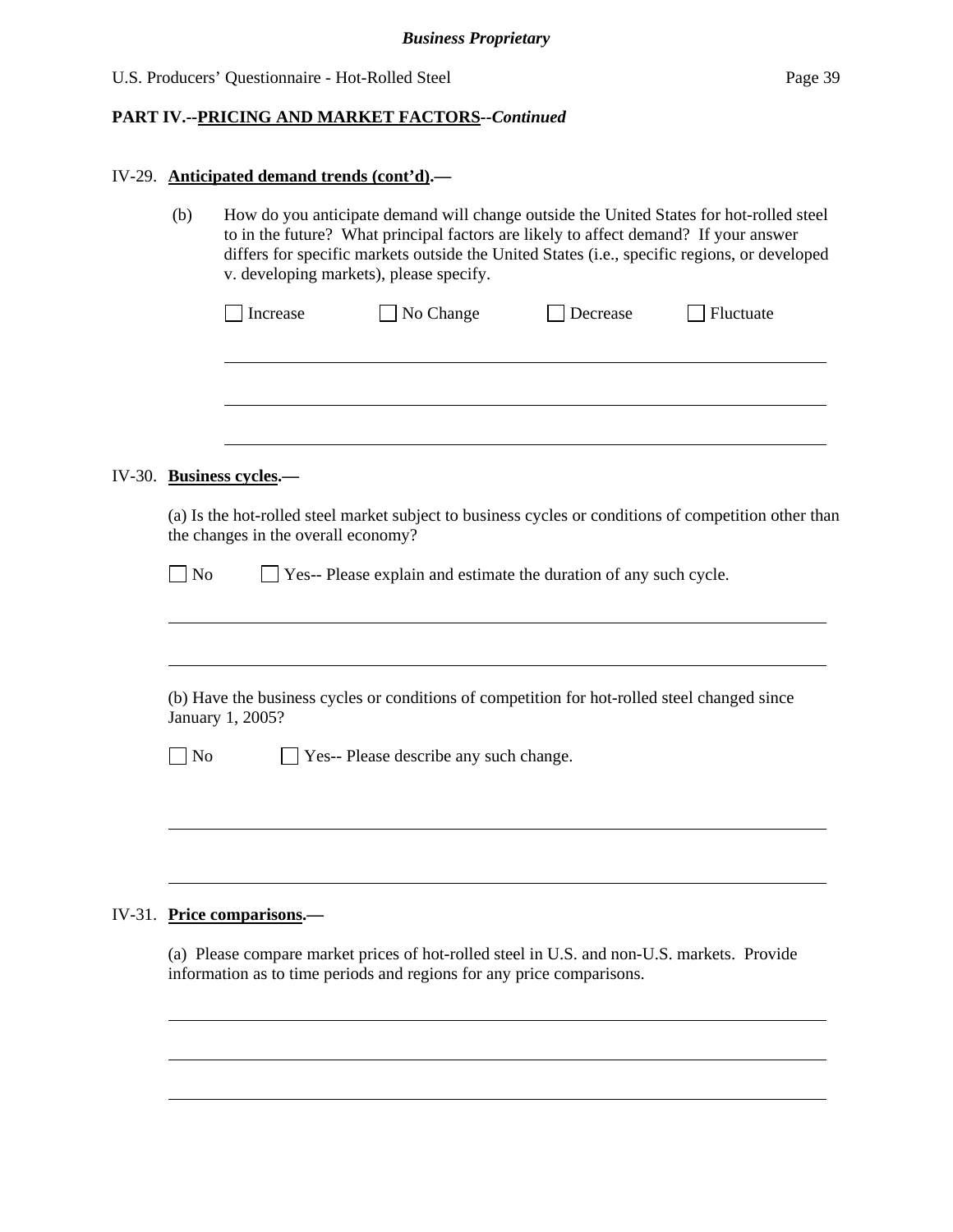### **PART IV.--PRICING AND MARKET FACTORS***--Continued*

#### IV-31. **Price comparisons (cont'd).—**

 (b) Please discuss whether the U.S. market prices of hot-rolled steel vary by region in the United States. Provide specific information as to time periods and U.S. regions for any price comparisons (e.g., do prices across regions move in tandem or separately, is there a region that is typically more/less expensive than others and why, etc.).

- IV-32. **Market studies.--**Please provide as a separate attachment to this request any studies, surveys, etc. that you are aware of that quantify and/or otherwise discuss hot-rolled steel supply (including production capacity and capacity utilization) and demand in (1) the United States, (2) each of the other major producing/consuming countries, including Brazil, Japan, and Russia, and (3) the world as a whole. Of particular interest is such data from 2005 to the present and forecasts for the future.
- IV-33. **Barriers to trade.--**Are your exports of hot-rolled steel subject to any tariff or non-tariff barriers to trade in other countries?

l

l

No  $\Box$  Yes--Please list the countries and describe any such barriers and any significant changes in such barriers that have occurred since 2005, or that are expected to occur in the future.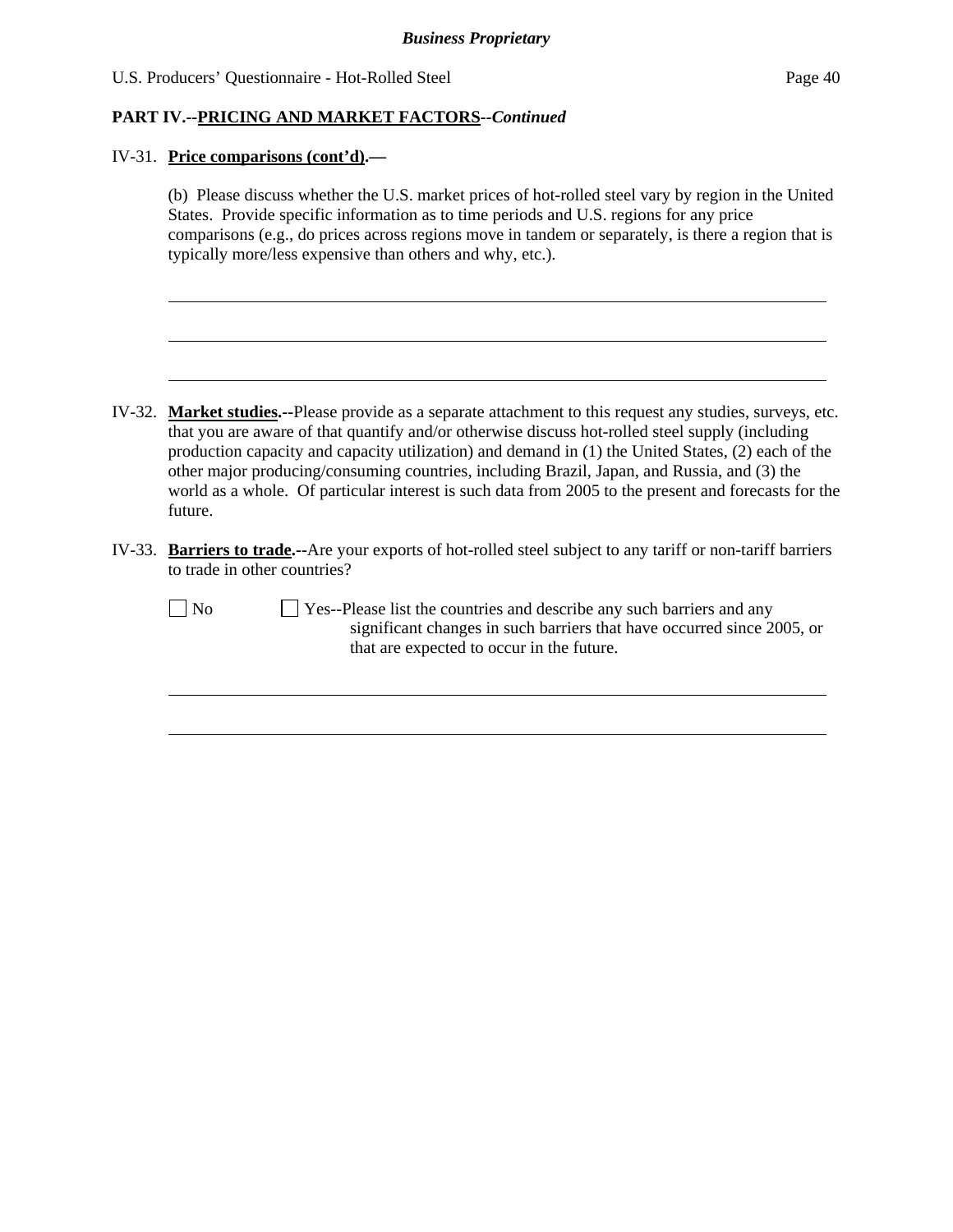# **PART IV.--PRICING AND MARKET FACTORS***--Continued*

IV-34. **Interchangeability.--**Is hot-rolled steel produced in the United States and in other countries interchangeable (*i.e.*, can they physically be used in the same applications)? Please indicate below, using "A" to indicate that the products from a specified country-pair are *always* interchangeable, "F" to indicate that the products are *frequently* interchangeable, "S" to indicate that the products are *sometimes* interchangeable, "N" to indicate that the products are *never* interchangeable, and "0" to indicate *no familiarity* with products from a specified country-pair.<sup>1</sup>

| <sup>1</sup> For any country-pair producing hot-rolled steel which is sometimes or never interchangeable, please<br>explain the factors that limit or preclude interchangeable use: |  |  |  |  |  |  |
|-------------------------------------------------------------------------------------------------------------------------------------------------------------------------------------|--|--|--|--|--|--|
|                                                                                                                                                                                     |  |  |  |  |  |  |
|                                                                                                                                                                                     |  |  |  |  |  |  |